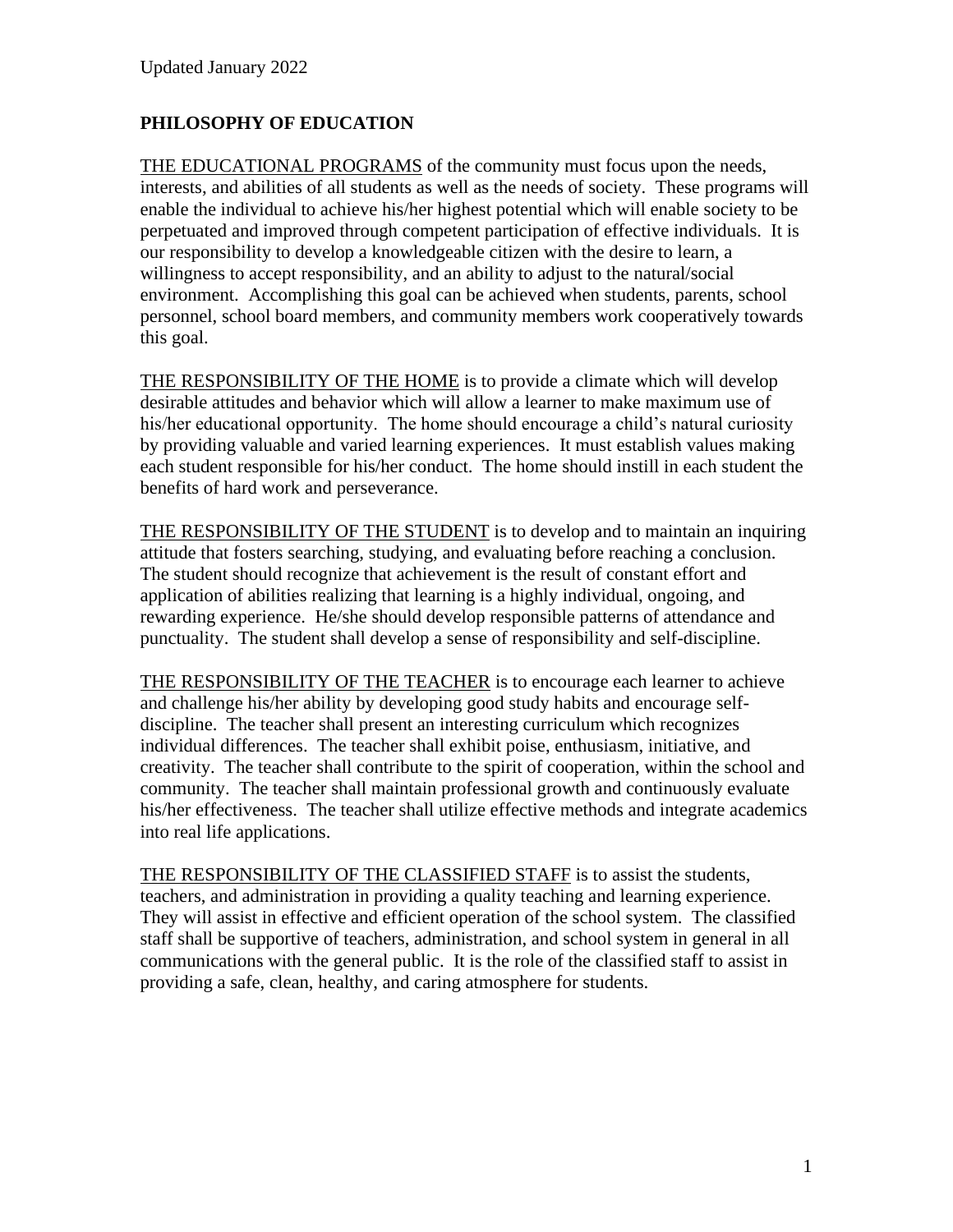THE RESPONSIBILITY OF THE ADMINSTRATION is to furnish leadership in the development and improvement of the school and in execution of school policies. The administration shall evaluate the school curriculum and personnel providing recommendations and assistance to improve quality. The administration shall promote effective communications within the school and to the community. It is the administration's responsibility to maintain a competent staff encouraging them to grow professionally.

THE RESPONSIBILITY OF THE SCHOOL BOARD is to interpret to the community the programs and the needs of the school district in order to develop mutual understanding and to provide the working conditions and the compensation which will attract and retain qualified and competent school personnel.

THE RESPONSIBILITY OF THE COMMUNITY is to maintain a spirit of cooperation and understanding with the school. The community will establish learning as a priority and support a quality system to address the needs of students. Community members should make a sincere effort to investigate and better understand the school program. The community shall encourage and support responsible citizens to serve as members of the school board.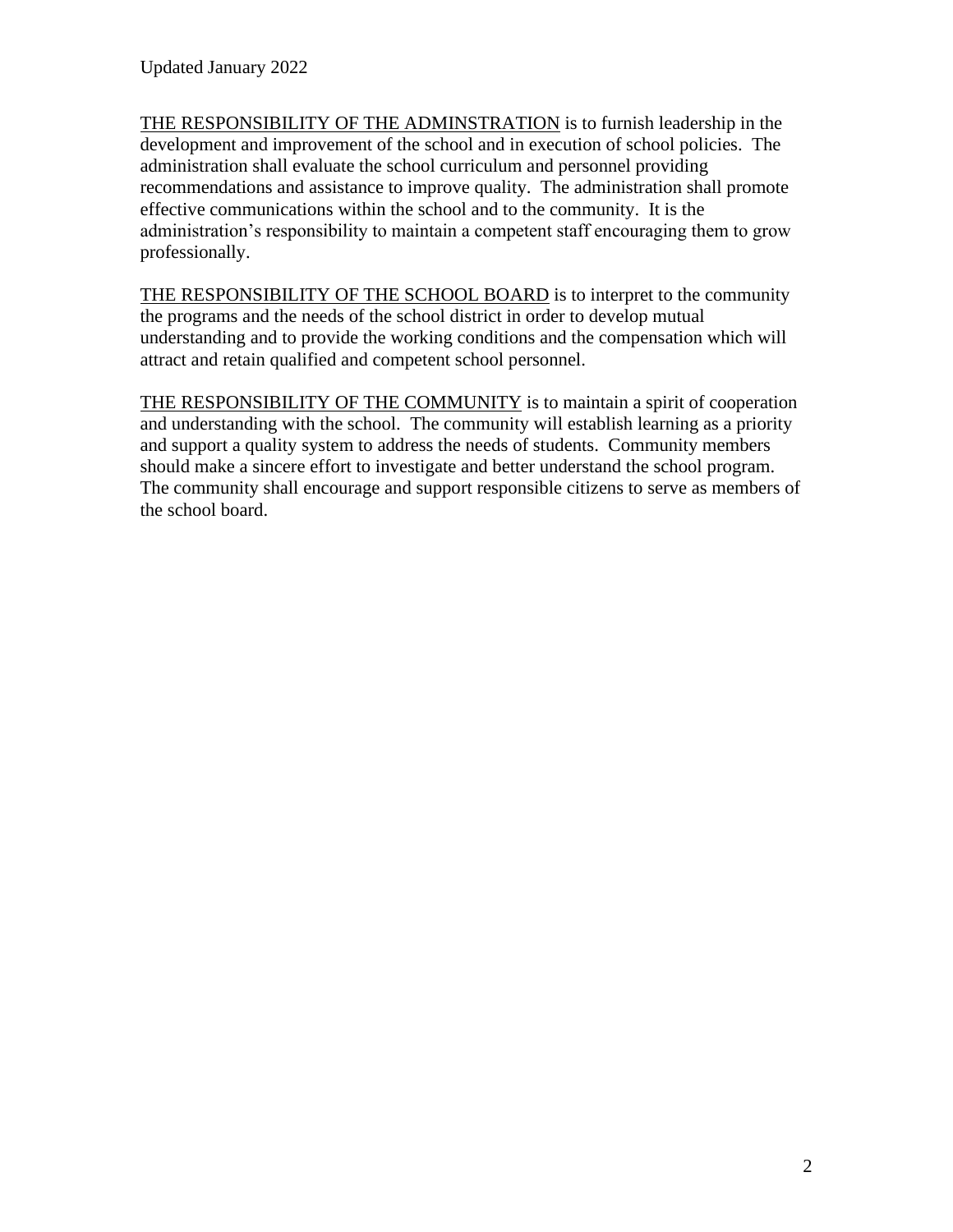# **EQUAL EMPLOYMENT OPPORTUNITY**

The Board believes it is educationally sound to provide students with an opportunity to relate to and learn from staff members of diverse backgrounds.

The district will provide, through a positive and effective affirmative action program, equal opportunities for employment, retention, and advancement of all people regardless of race, color, religion, national origin, handicap, or sex.

Decision to employ will be based on the qualification of an applicant to perform in a specific assignment.

The Board wishes for the district affirmative action program to be active, not passive, and for it to comply in good faith with all relevant laws and regulations.

LEGAL REFS.: Civil Rights Act of 1964, as amended in 1972, Title VI, Title VII Executive Order 11246, 1965, amended by Executive Order 11375 Equal Employment Opportunity Act of 1972, Title VII Education Amendments of 1972, Title IX (P.L. 92-318) 45 CFR, Parts 81, 86 (Federal Register, June 4, 1975, August 11, 1975) Rehabilitation Act of 1973 Age Discrimination in Employment Act, P.L. 95-256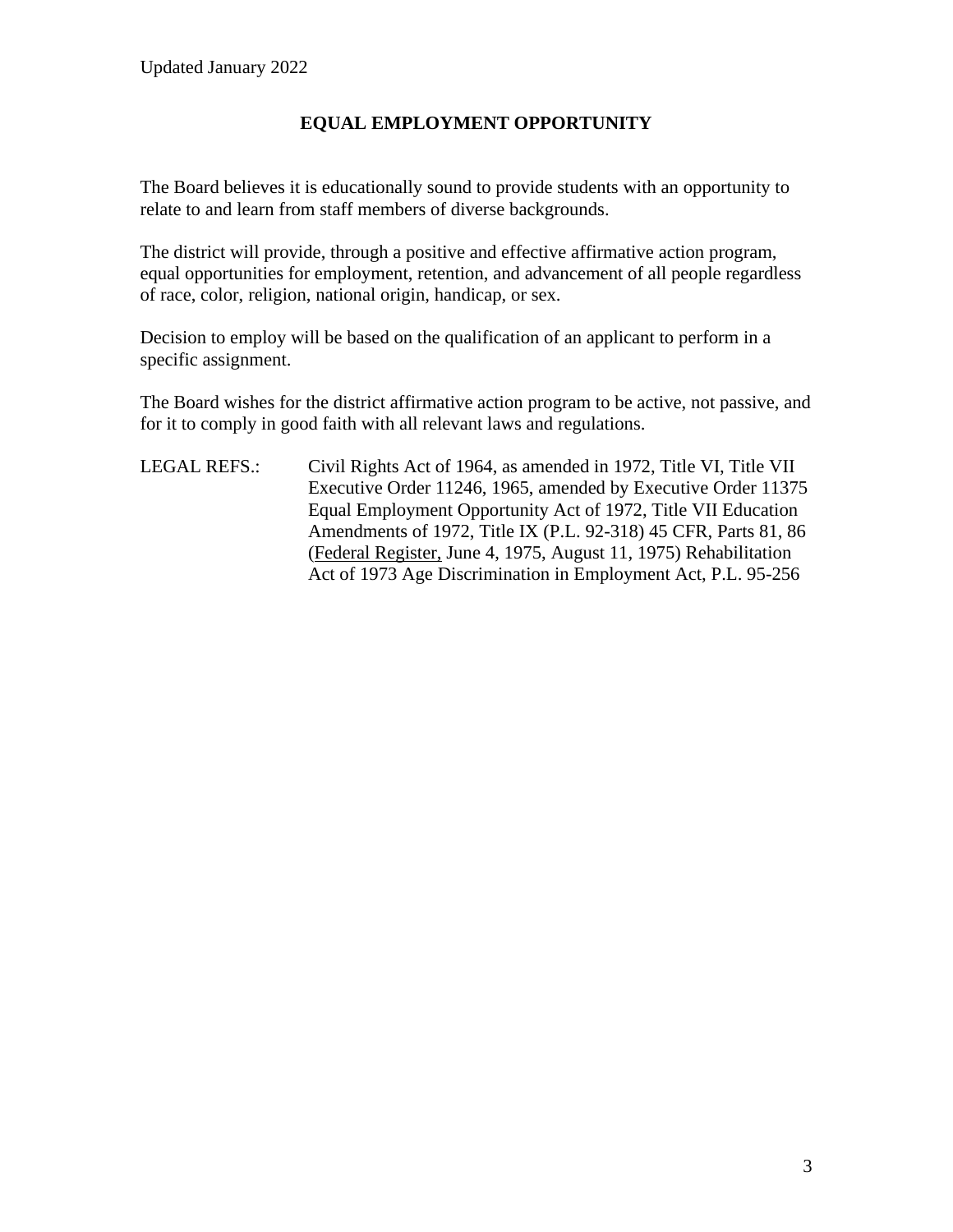#### **FLANDREAU PUBLIC SCHOOLS NON-DISCRIMINATION STATEMENT**

The Flandreau School District 50-3 advises students, parents, employees, and the general public that educational programs or activities and employment opportunities will be offered without regard to sex, race, color, national origin, or disability. The person designated to coordinate Title IX is Ross Rollinger, High School Principal of Students/Activities and for Section 504 compliance activities is Marie Ivers, Principal of Curriculum & Instruction. If you have any questions or concerns about this policy you should contact:

| Marie Ivers 504 Coordinator |
|-----------------------------|
| Flandreau School District   |
| 600 West Community Drive    |
| Flandreau, SD 57028         |
| $(605)$ 997-2455            |
|                             |

Regional Director, U.S. Department of Education, Office of Civil Rights, 10220 North Executive Hills Boulevard, 8th Floor, Kansas City, MO 64153-1367. Phone (816)880-4202. Fax (816) 891-0644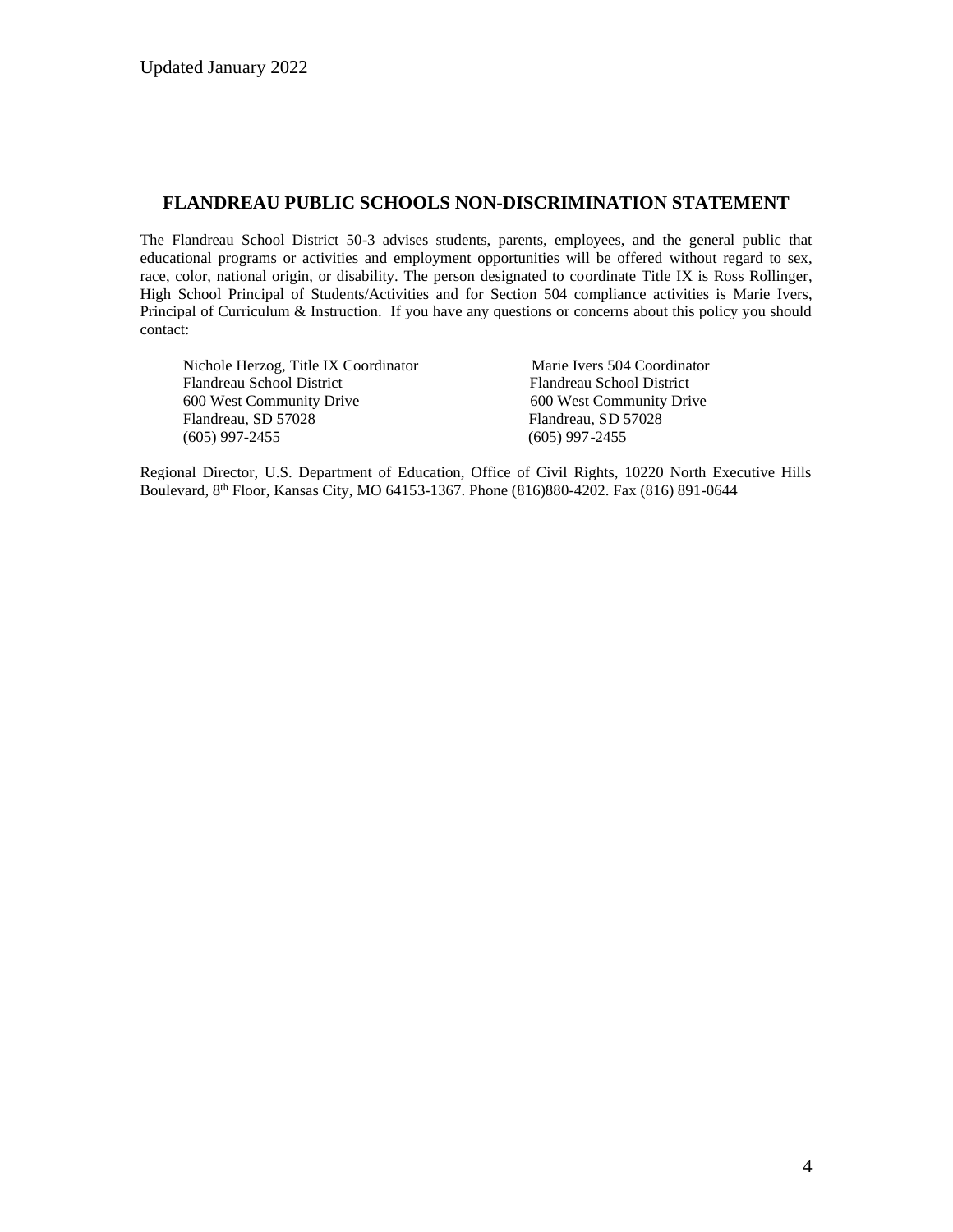# **BOARD-STAFF COMMUNICATIONS**

The Board desires to maintain open channels of communication between itself and the staff. The basic line of communication will, however, be through the superintendent.

### Staff Communications to the Board

All communications or reports to the Board or any Board committee from principals, supervisors, teachers, or other staff members will be submitted through the superintendent. This necessary procedure will not be construed as denying the right of any employee to appeal to the Board administrative decisions about important matters, provided that the employee has discussed the matter with the Superintendent, attempted to resolve it with him or her, and notified him of the forthcoming appeal. The appeal must be processed in accordance with the Board policy on complaints and grievances.

Also, Board meetings are public meetings. As such, they provide an excellent opportunity to observe at first-hand the Board's deliberations on problems of staff concern, and staff members may participate in Board meetings in accordance with the policy on public participation at such meetings. Further, at times, and with the knowledge of the superintendent, the Board may invite staff members to speak at Board meetings or to serve on advisory committees to the Board.

### Board Communications to Staff

All official communications, policies, and directives of staff interest and concern will be communicated to staff members through the superintendent, and the superintendent will employ appropriate methods to keep staff fully informed of the Board's problems, concerns, and actions.

### Social Interaction

Staff and Board members share a keen interest in the schools and in education generally, and it is to be expected that when they meet at social affairs and other functions, they will informally discuss such matters as educational trends, issues, and innovations and general school district problems. However, staff members are reminded that individual Board members have no special authority excepting when they are convened at a legal meeting of the Board or vested with special authority by Board action. Proper ethics prohibit discussion by either party of personalities or personnel grievances.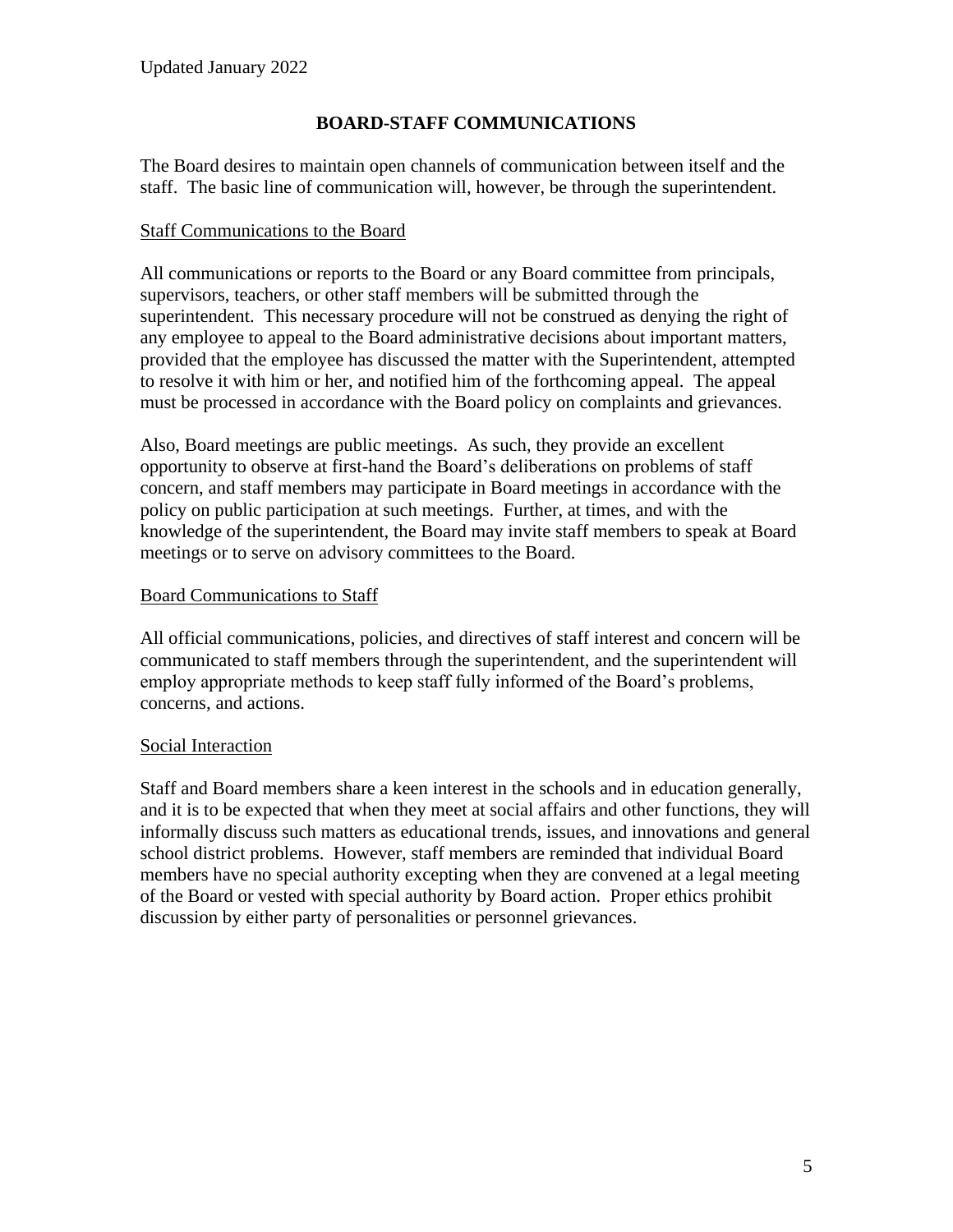### **SCHOOL BUILDING ADMINISTRATION**

Acting with the approval of the superintendent and upon the advice of central office administrators, each principal will be the chief administrator of his or her school. All personnel assigned to his or her building will be directly responsible to him or her. Staff members who work in more than one school will be responsible to the principal of the school during the time they are working in his or her building.

The principal is charged with the supervision and direction of the staff and the students assigned to his or her building, and with care of the school facility and its equipment. He or she will see that district policies, rules, and regulations, the directives of district officers, and the guidelines for the instructional program are observed. Within the framework of Board policies and general rules and regulations set by the superintendent, the principal may establish and enforce such additional regulations as he or she deems advisable for the efficient operation of his or her school.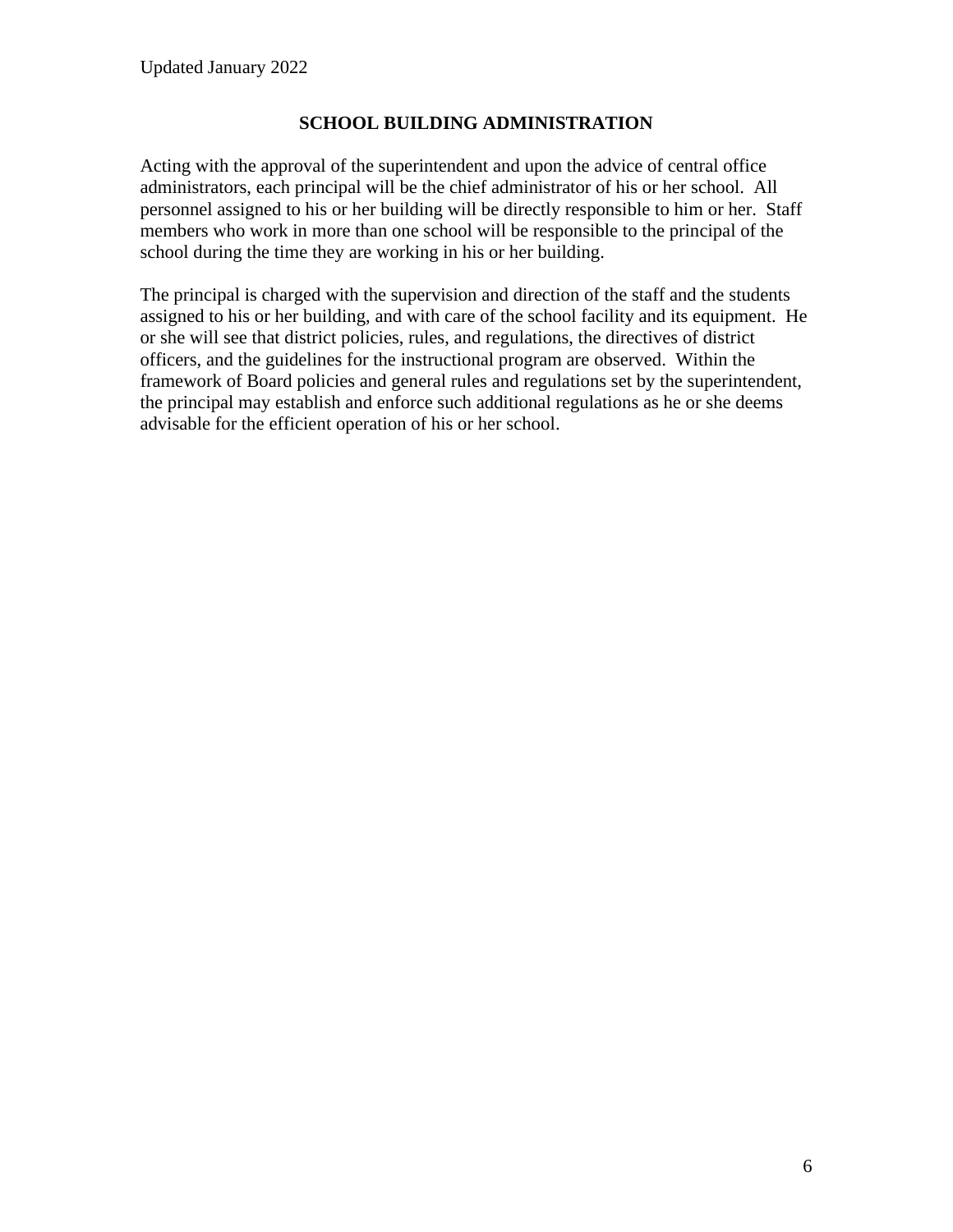## **LINE AND STAFF RELATIONS**

The superintendent will establish and maintain clear understandings on the part of all personnel of relationships in the school system. "Personnel will refer matters requiring administrative action to the administrator(s) responsible for the affected area(s) of operation."

Lines of direct authority will be those approved by the Board and shown on the district organization charts.

Personnel will be expected to refer matters requiring administrative action to the administrator to whom they are responsible. That administrator will refer such matters to the next higher administrative authority when necessary. Additionally, all personnel are expected to keep the person to whom they are immediately responsible informed of their activities by whatever means the person in charge deems appropriate.

It is expected that the established lines of authority will serve most purposes; through grievance procedures established by Board policy, all personnel will have the right to appeal any decision made by an administrative officer.

Further, lines of authority should not restrict in any way the cooperative, sensible working together of all staff members at all levels in order to develop the best possible school programs and services. The lines of authority establish direction of authority and responsibility, but the lines also represent avenues for a two day flow of ideas and communications to improve school programs and operations.

## **MANAGEMENT TEAM**

The Board supports the concept and application of team management in the administration of the district.

The superintendent will lead, determine the structure of, and designate membership for the management team. The team is responsible to the superintendent who, in turn, is responsible to the Board.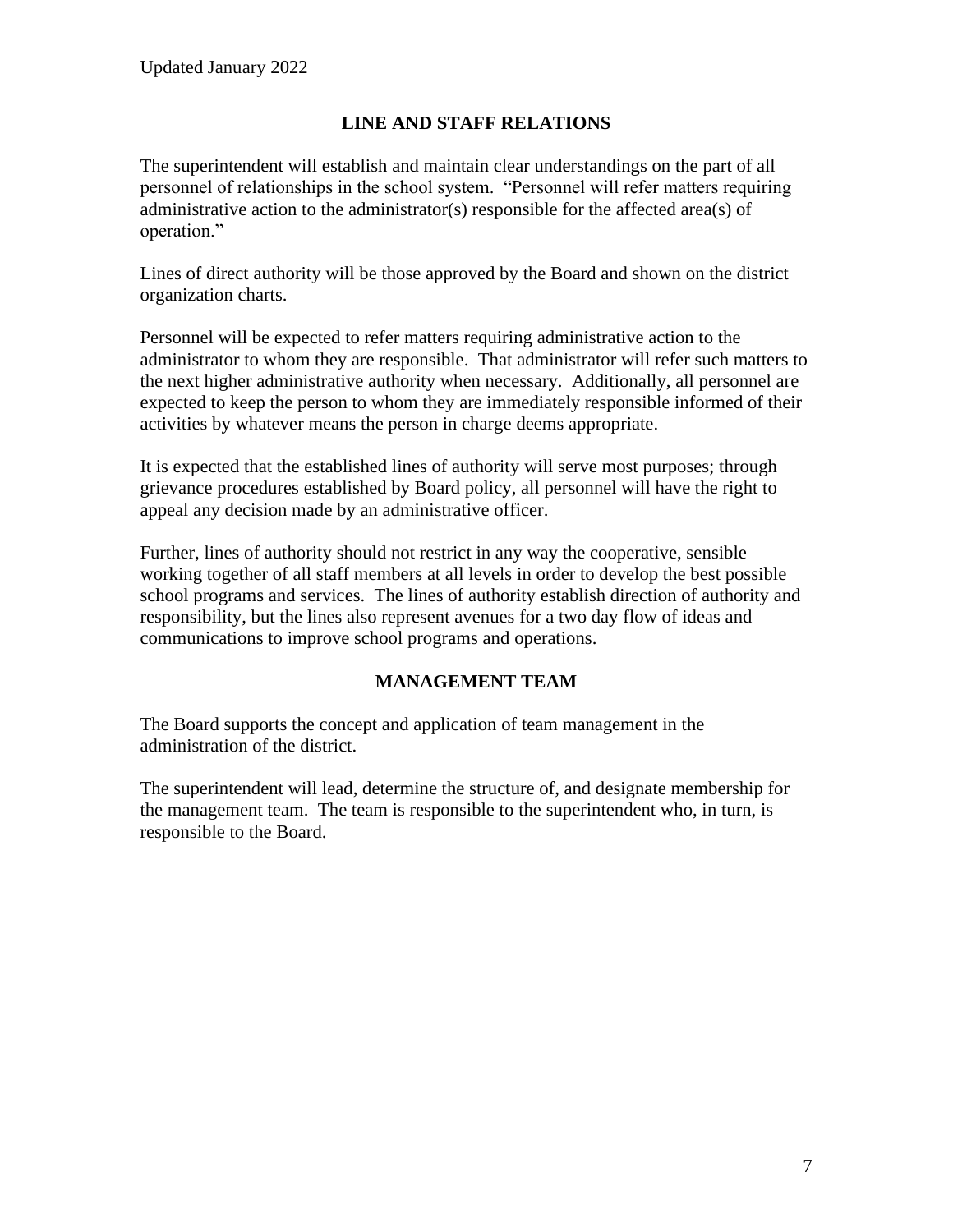# **ORGANIZATION CHARTS**

The legal authority of the Board will be transmitted through the superintendent along specific paths from person to person as shown on the district organization chart.

The district organization chart will be prepared by the superintendent and approved by the Board. The lines on the chart will represent direction of authority and responsibility. The chart may also indicate certain "staff" (as opposed to "line") relationships.

The superintendent will keep the administrative structure up to date with the needs for supervision and accountability in the school system. Therefore, he or she may, from time to time, recommend for Board approval changes in the district organization chart.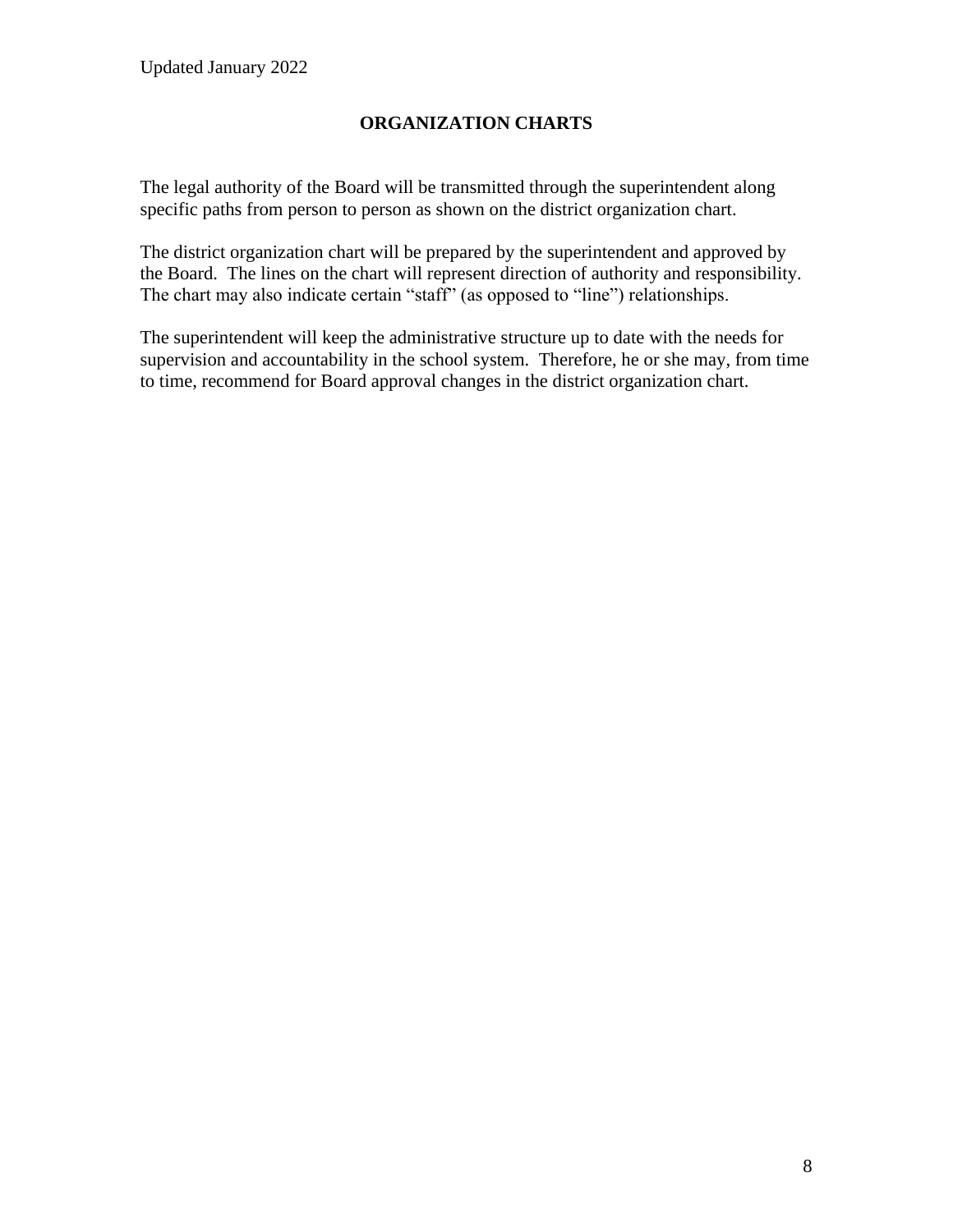### **LINE AND STAFF ARRANGEMENTS**

- 1. The goal of line and staff arrangements are to maintain lines of communication and resolve problems at the lowest possible administrative level. Any problems, complaints or suggestions from faculty or staff members should first be taken to their immediate supervisor for possible resolution. If the problem is not, or cannot be resolved at this level, it may then be appealed to the next appropriate administrative level until it is resolved or until it has reached the Board of Education.
- 2. Complaints to the Board are to be handled through the Superintendent who in turn places the item on the Board agenda for consideration.
- 3. Committees, councils, and liaison groups shall refer findings or recommendations through the Superintendent for Board consideration.
- 4. To maintain lines of communication, the Advisory Council shall bring concerns of staff members to administrative attention through regularly scheduled meetings.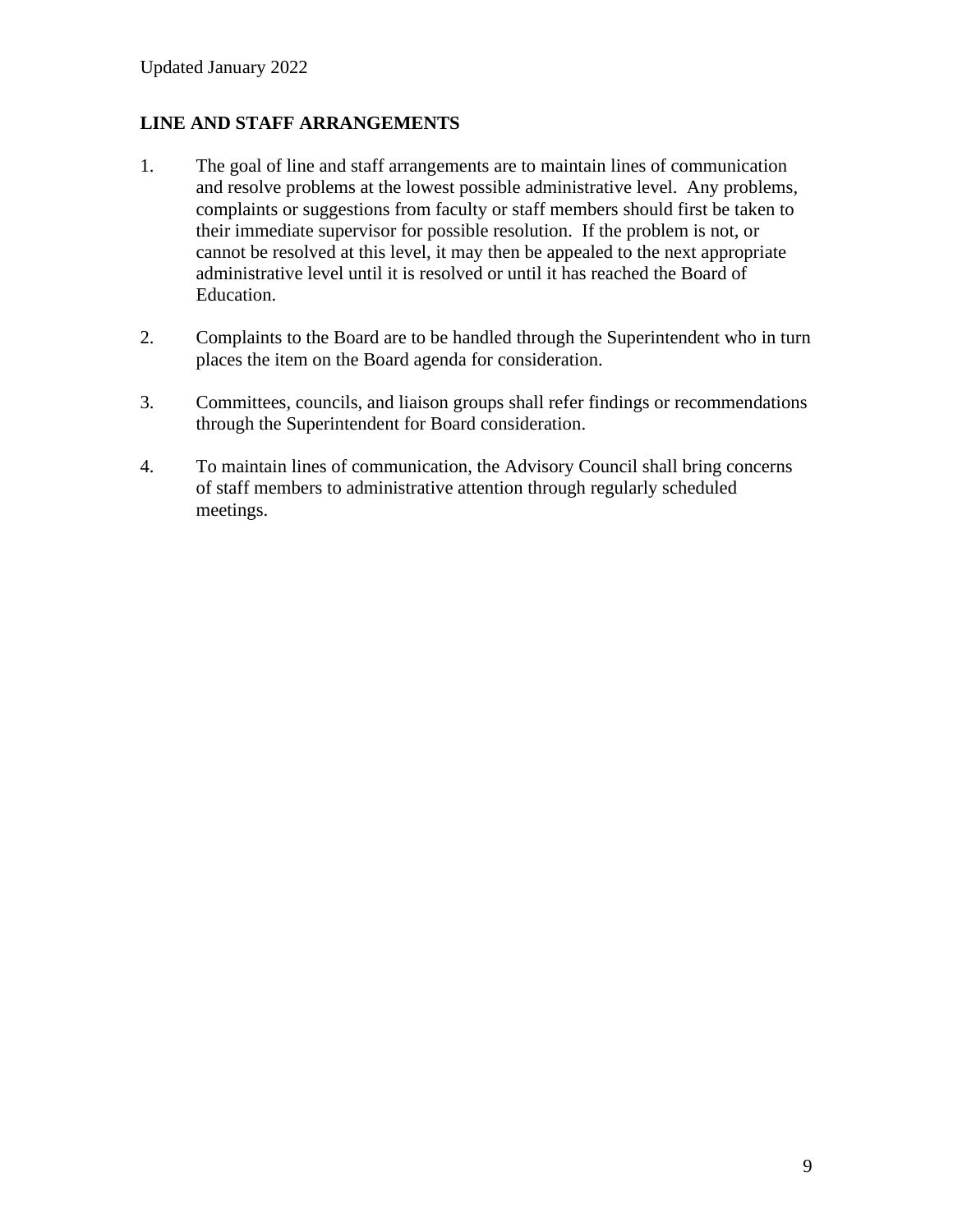## **FRINGE BENEFITS**

### **MEDICAL/HOSPITAL AND DENTAL INSURANCE**

1. Health Insurance – The District will pay per month for family health coverage according to the following schedule:

| Deductible | <b>Single</b> | Two-Party | Family   |
|------------|---------------|-----------|----------|
| \$1000     | \$440.00      | \$440.00  | \$440.00 |
| \$2000     | \$440.00      | \$440.00  | \$440.00 |

- 2. A married couple who are both employed by the Flandreau School District may be eligible to receive the school district's share of the health insurance premium and dental insurance for the two single coverages. These two single coverages may be applied toward one two-party or one family health insurance plan. Also, these two single coverages may be applied toward one family dental insurance plan.
- 3. For dental insurance, the Board will secure dental insurance through Delta Dental and the District will pay \$30.00 per month for family dental coverage and \$30.00 per month for single dental coverage.
- 4. The group plan insurance will be in effect beginning with the first full month of employment.
- 5. The insurance plan is optional to the teacher. Teachers who do not participate will not receive pay in lieu of non-participation in the plan.
- 6. The school board will determine the health insurance plan following consultation with the employees.
- 7. Supplemental insurance plans may be added at no cost to the district.

### **TAX-SHELTERED ANNUITIES**

Any teacher of the Flandreau School District may be given the privilege of entering into an amendment to the teacher's existing contract reflecting reduction in salary for the remainder of the contract term, and that for those teachers accepting such reduction in salary, the Flandreau School District would apply for a non-forfeitable annuity contract and purchase the same for the benefit of said teacher, with no cost to the school district. Teachers will be allowed to make an amendment for salary reduction at two periods during the school year. The application must be submitted to the Business Manager by the first Friday after Labor Day or again, prior to March 1. These deductions would be effective with a teacher's paycheck in September or March.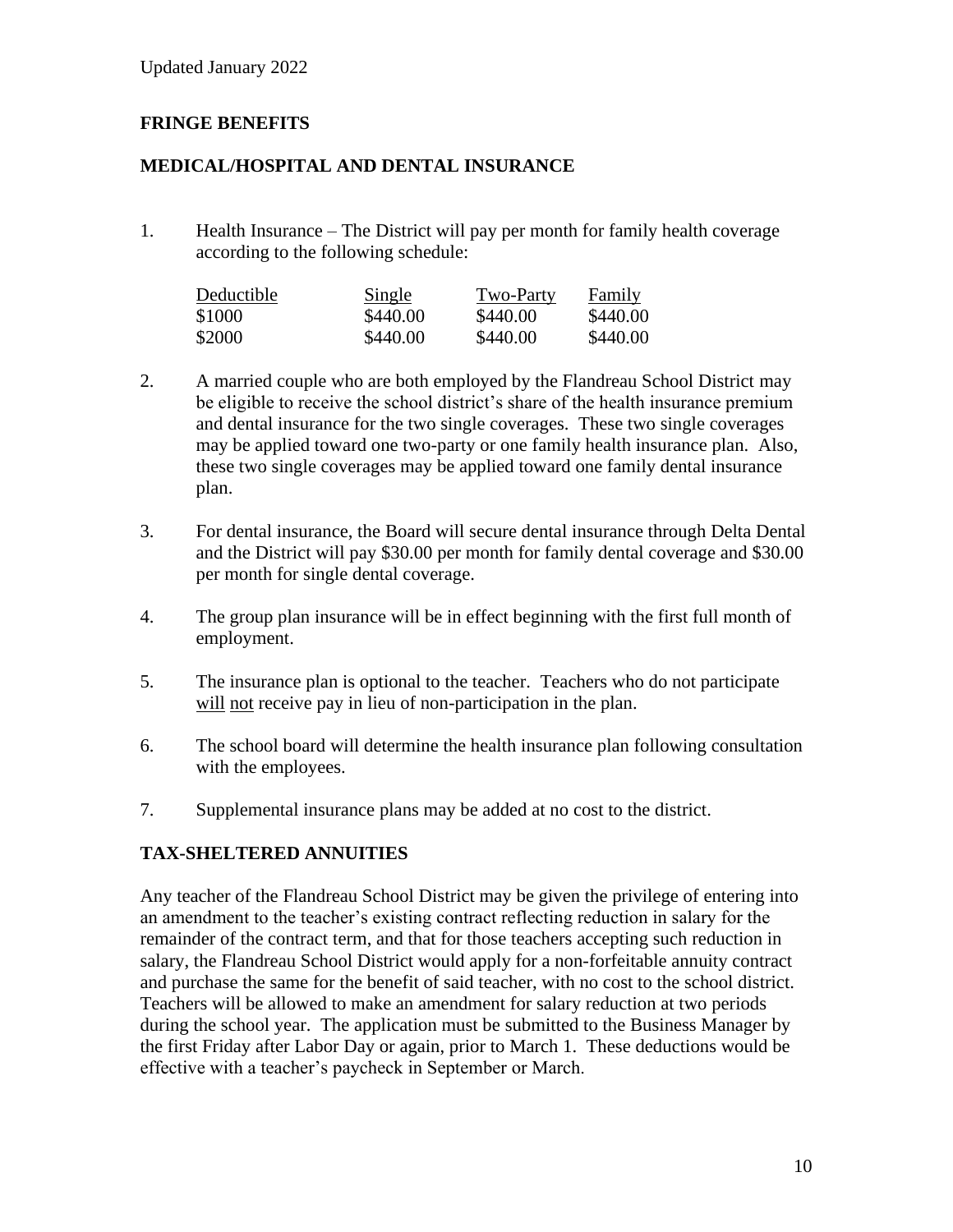## **CLASSIFIED EMPLOYEE BENEFITS**

Classified employee benefits such as insurance and leave allowances will be determined by the school board for classified employees. Benefit levels per individual classified employee will be identified upon issuance of work agreements. Normal benefits will be provided full-time classified employees if the employee is assigned a minimum of 32 hours per week. Classified employees assigned less than 32 hours per week and a minimum of 20 hours per week will receive half the normal benefits. Classified employees assigned less than 20 hours per week will not receive benefits.

#### **Classified Employee Two-week Notice Requirement**

Classified employees are required to provide the superintendent with a written two-week advance notice of severance from their employment. A classified employee who does not provide two-week notice shall lose all benefits on the last day actually worked. Upon proper notice of severance of employment, insurance benefits for classified employees will be in effect to the end of the month of employment.

#### **Classified Employee Accumulated Vacation and Other Leave**

Any unused sick leave may be accumulated from one year to the next to a total of 60 to 75 days dependent on work agreement period. When the maximum sick leave is accumulated, all classified staff will be reimbursed for hours over accumulated sick leave at a rate of \$7.00 per hour. Reimbursement will be made in December. The following are the accumulated totals:

- 315 hours for a staff member on a 9-month contract
- 400 hours for a staff member on a 10-month contract
- 480 hours for a staff member on a 12-month contract

Classified employees will not be paid for any accumulated vacation, sick leave, or other leave days upon severance from employment. However, after twenty years of service with the Flandreau School District and upon proper notice of severance of employment, an employee will be reimbursed \$3.00 per hour for up to 480 hours of unused sick leave.

Classified staff are to be allowed to convert accumulated sick leave to personal leave. If classified staff have at least 216 hours of accumulated sick leave at the end of the school year and have at least 4 years of experience in the district, they can convert 16 hours of sick leave into 8 hours of personal leave. This is to be used in the same increments as the personal leave policy. Staff may only carry over a maximum of 8 hours of personal leave. This benefit can be utilized only once per school year.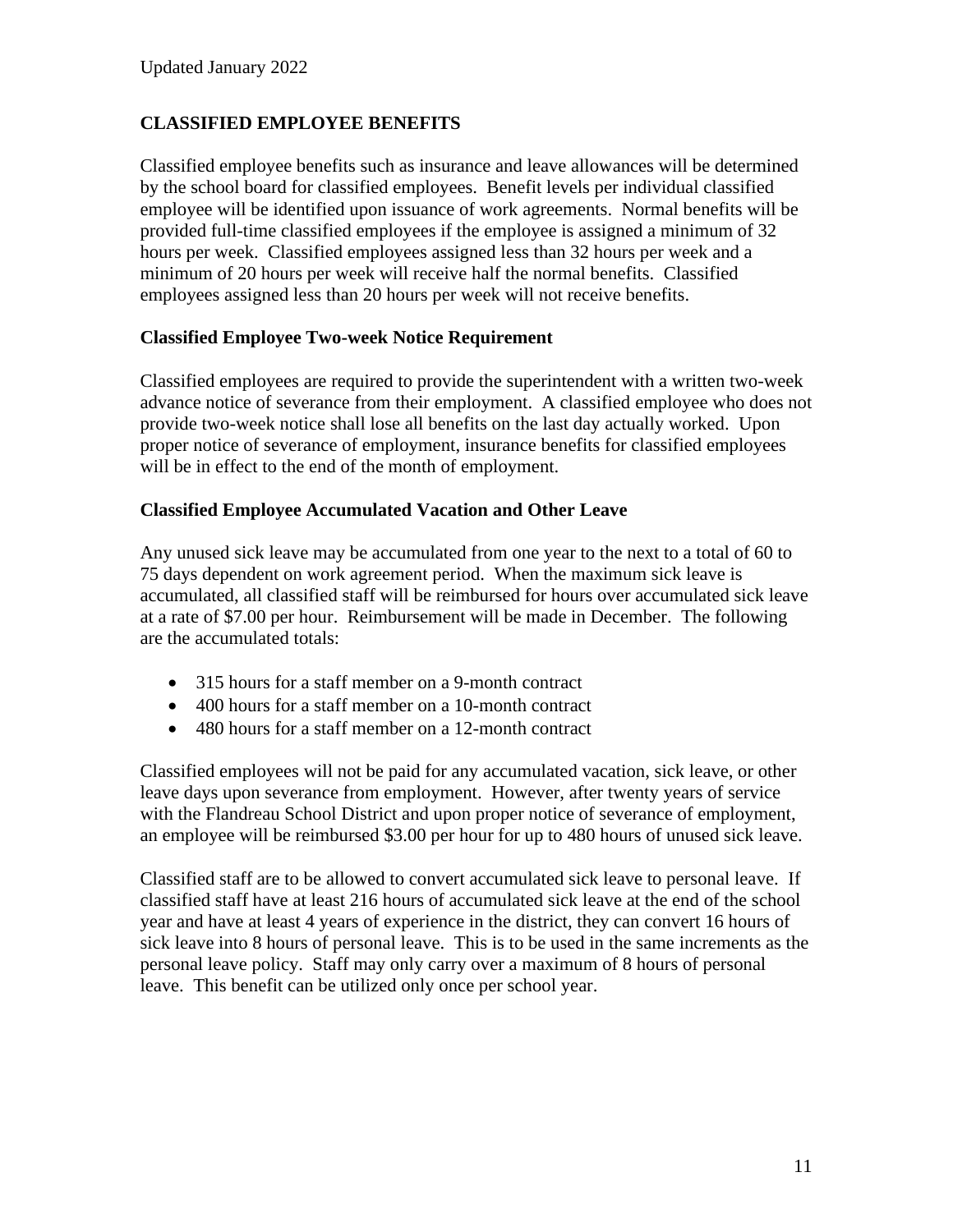Classified employees shall be allowed leave with full pay due to personal illness on the following basis:

| Work Agreement Period | <b>Sick Leave Days</b> |
|-----------------------|------------------------|
| Nine Months           | $9 = 72$ hours         |
| Ten Months            | $10 = 80$ hours        |
| Eleven Months         | $11 = 88$ hours        |
| <b>Twelve Months</b>  | $12 = 96$ hours        |

A leave day is considered the same amount of time as the employee's normal workday. Maximum number of leave hours per day allowed is eight hours. Sick leave can be used for immediate family only. Immediate family consists of spouse, child, parent, sibling, grandparent, grandchild, mother-in-law, father-in-law, sister-in-law, brother-in-law, daughter-in-law and son-in-law.

In the event that a staff member's childcare is closed and when no alternative childcare is available staff may use sick leave.

(Revised 6/2019; 6/2020)

## **Family Medical Leave**

Family medical leave is provided according to district policy.

## **Family Illness Leave**

Up to three days per incident to a maximum of twelve accumulated sick leave days per year may be used by employees for family illness purposes which include doctor or dentist appointments for immediate family members. Each three-day incident may be extended with a doctor's confirmation upon superintendent approval up to a maximum of twelve days. All family illness leave days shall be deducted from the employee's accumulated sick leave.

### **Bereavement Leave**

Up to three days per incident to a maximum of 108 hours accumulated sick leave days per year may be used for funeral/bereavement leave. The superintendent upon request may approve additional days. All bereavement leave days shall be deducted from the employee's accumulated sick leave. Immediate family will be defined as spouse, child, parent, sibling, grandparent, grandchild, mother-in-law, father-in-law, sister-in-law, brother-in-law, daughter-in-law and son-in-law.

### **Personal Leave**

Sixteen hours per year for full-time employees and eight hours personal per year for employees who work less than 32 hours per week. Personal leave must be requested to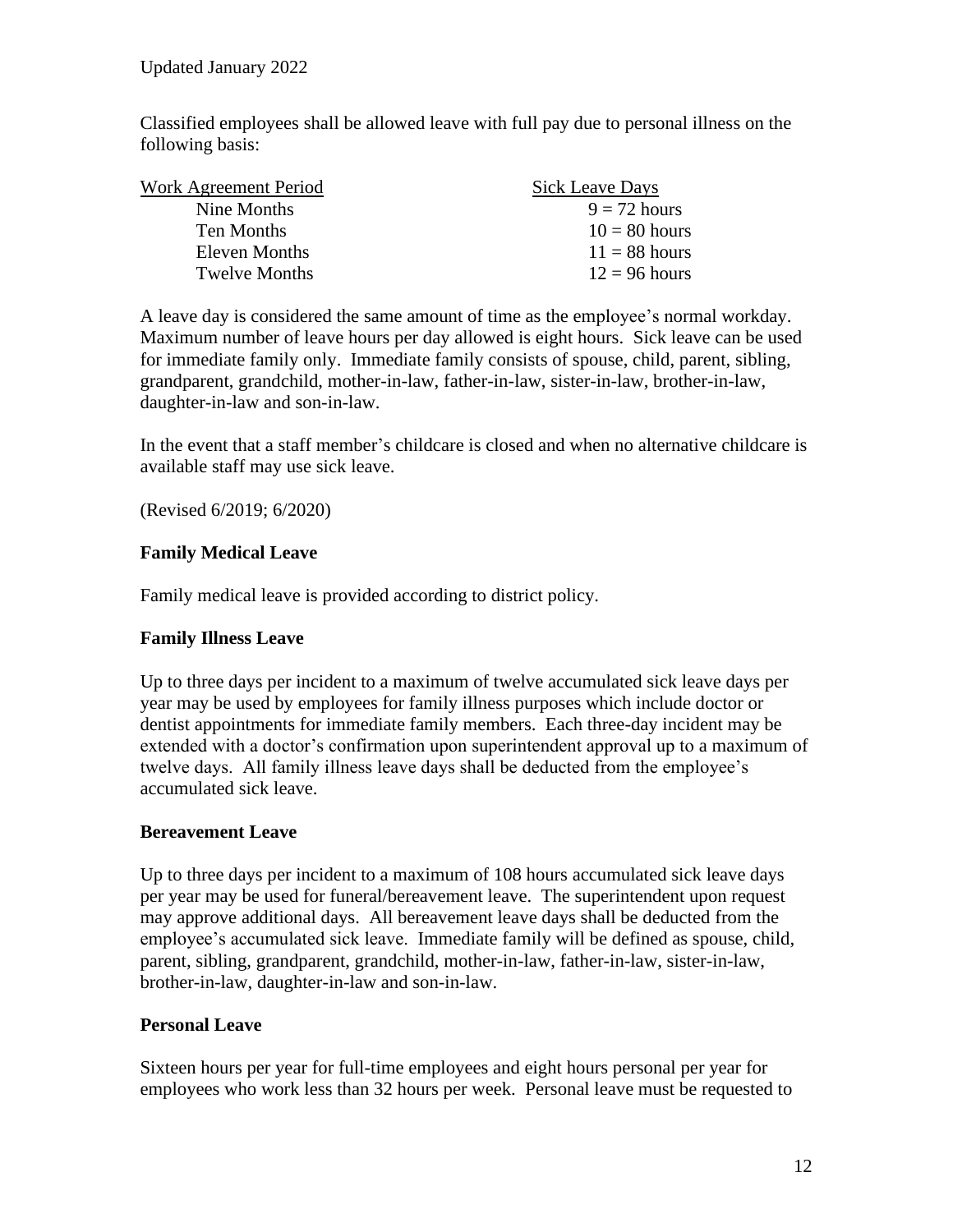the superintendent in writing at least 24 hours in advance of the day on which the leave is to be taken. Personal leave is not to be used for days when weather conditions impede getting to work. Personal leave shall not be allowed the day preceding or following a vacation or holiday period or during the first or last day of the school year. Personal leave shall not be used when other types of leaves are provided for the purpose of which the leave is required. Classified employees will receive payment for unused personal leave days each year at a rate of \$60 per day or \$7.50 per hour to a maximum of two days per year. Classified staff will be allowed to carry over up to two personal day to the following year. At the end of the school year, staff will have the choice to be paid at the \$60 rate or carry over up to two personal days. The maximum number of personal days in any given year would be 4 total or 24 hours. Staff must notify the Business Manager in writing by the last day of school if they would like to have one personal day carried over to the next year. If written notice is not submitted, the teacher will be paid for their unused personal leave.

## **Court and Jury Leave**

Any classified employee called for jury duty during school hours, or who is subpoenaed to testify in a hearing during school hours on a matter in which he/she is not a named party, will be granted leave with pay for the days or parts of days such absence is required. Any payment other than per diem received for jury duty or the designated subpoena absence will be submitted to the school district business manager. The employee will notify the superintendent as soon as practical to make the necessary arrangements for a substitute when jury leave must be taken.

### **Paid Holidays**

See individual contracts

## **PERMISSIVE LEAVE**

All full time teachers may be allowed permissive leave at the discretion of the Superintendent.

Permissive leave shall be defined as leave for reasons which are not covered in any of the above policies. In most cases, permissive leave shall be granted sparingly.

Permissive leave shall be docked at full pay.

### **LEAVE**

1. When school is in session and weather prevents a staff member from arriving to school on time, either personal leave or permissive leave must be used. If the employee is out of personal leave, permissive leave must be used.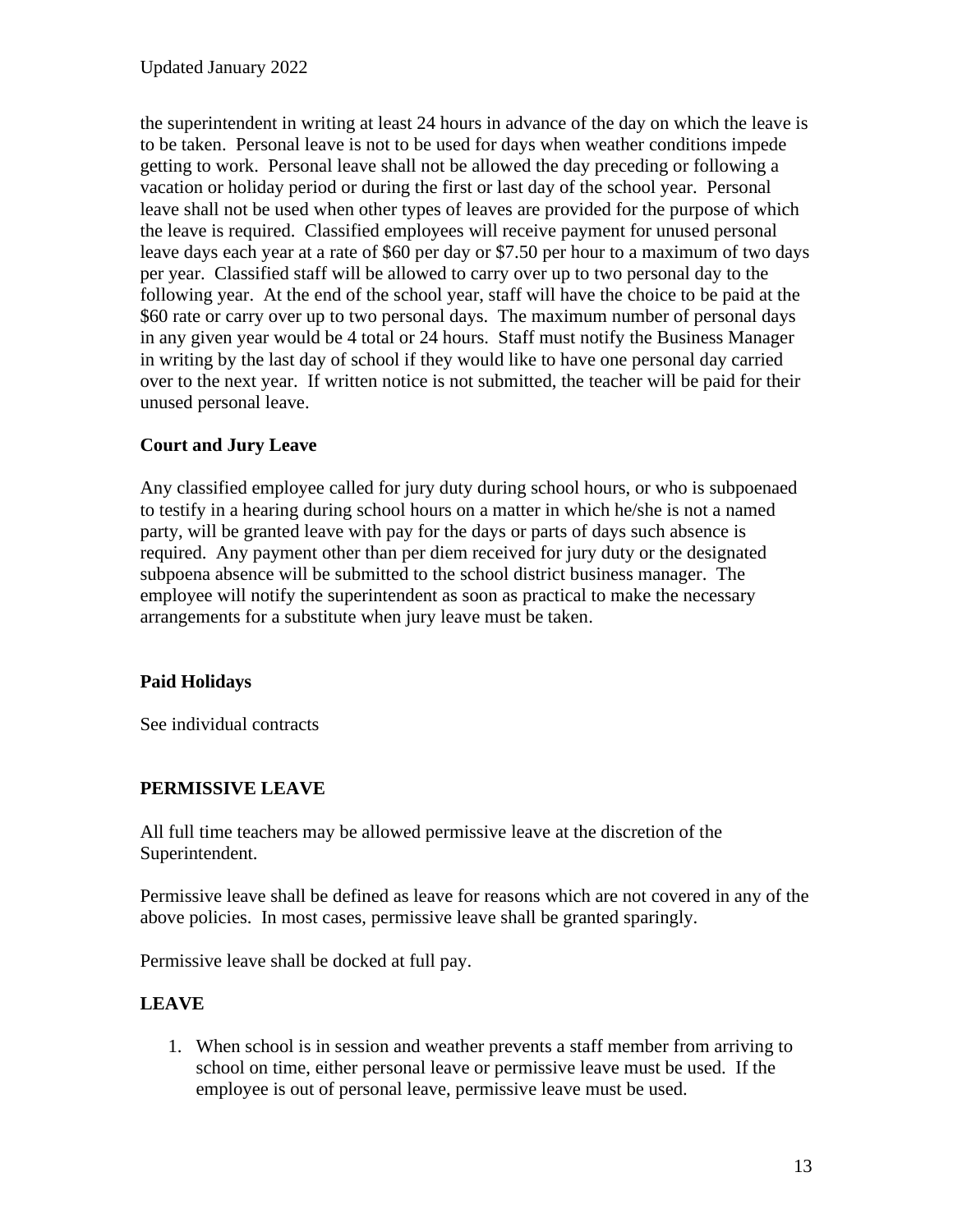2. Paraprofessional staff is expected to attend in-service time and will have to take leave if not in attendance.

(Revised 6/2019)

### **VACATION LEAVE FOR FULL-TIME TWELVE MONTH STAFF**

Classified employees will be credited each July 1 with the vacation amount which they have accrued the previous year. Those employed one through three years have 80 working hours vacation leave. Those employed for four years and more will begin earning eight hours of vacation leave each year of their employment to a maximum of 160 hours. Employees will be credited with the extra vacation days on July 1 of their anniversary year. Vacation leave will not accumulate.

Current classified employees who have worked for the school district at least eight years will receive a maximum of five additional days beginning July 1, 2002. Vacation days may accrue for these individuals following July 1, 2002 within the scope of this policy at the rate of one day per year.

Vacation must be approved by the Superintendent at least five (5) working days in advance, unless unusual circumstances exist. As a general rule, vacation time will not be granted during the five (5) working days before school starts and the five (5) working days after school ends. All vacation used must be recorded with the Business Manager.

Administration will attempt to grant vacation leave to employees based on their requests. However, the supervisor must provide for adequate staff levels and employees should cooperate with their supervisor when scheduling vacation leave. The Superintendent is responsible for approving vacation leave requests.

Vacation leave is not granted to extend an employee's period of employment beyond the last day worked, nor is vacation leave granted after an employee has submitted a written resignation from employment.

Vacation leave will be based on the average hours per day worked in the preceding year of employment, but will not exceed eight (8) hours per day.

### **CLASSIFIED HIRING GUIDE**

- a. \$0.10 per year experience up to 10 years
- b. \$0.25 increase for 2 year degree
- c. \$0.50 increase for 4 year degree

Classroom Paraprofessionals**:**

Starting wage \$13.00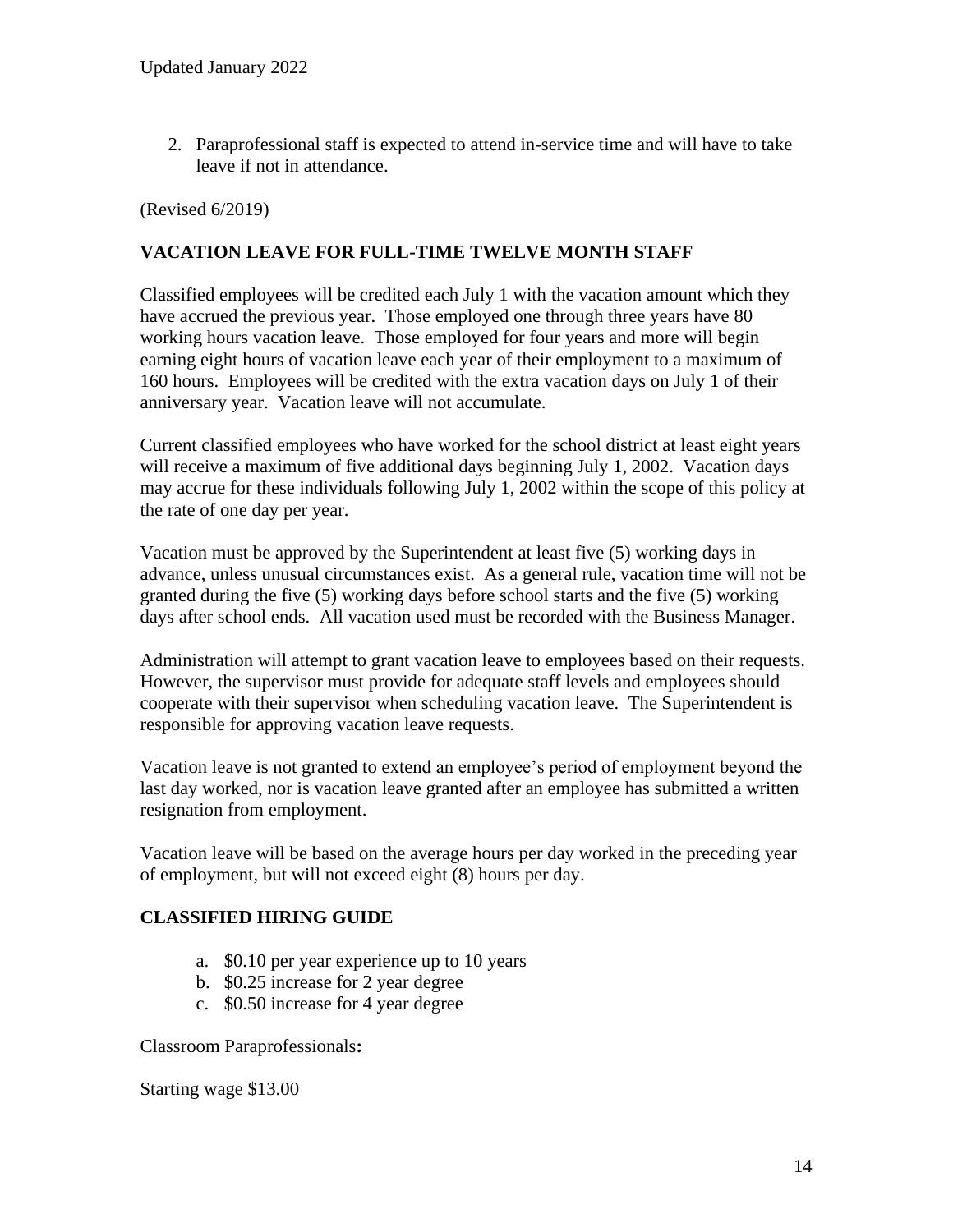Alternative Room Supervisor:

Starting wage \$13.00

Secretaries (10-month contract):

Starting wage \$13.50

Secretary/Admin Assistant:

Starting wage \$14.00

Custodians:

Starting wage \$13.50

Meal Cashiers will receive a \$1.00 increase for cashier time only

(Adopted 5/2018; Revised 6/2019; 6/2020; 1/2022)

### **SALARY PAYMENT**

Classified staff shall receive salary payment on the  $20<sup>th</sup>$  of the month or the last workday preceding the  $20<sup>th</sup>$  if the  $20<sup>th</sup>$  is not a workday. If the  $20<sup>th</sup>$  is a holiday of which the banks do not consider a normal workday, salary payment shall be made on the most previous workday.

### **LONGEVITY PAY**

Longevity pay will be granted to classified staff who have been in the Flandreau School District for ten years or more. This will be paid in a stipend at the end of the school year. If a classified staff member does not complete a full year, the stipend will be forfeited. Longevity pay will be paid out at the end of the school year.

| <b>Years of continual service</b> | <b>Annual Longevity Pay</b> |
|-----------------------------------|-----------------------------|
| $5 - 9.9$ years                   | \$150                       |
| $10 - 14.9$ years                 | \$200                       |
| $15 - 19.9$ years                 | \$250                       |
| $20 - 24.9$ years                 | \$300                       |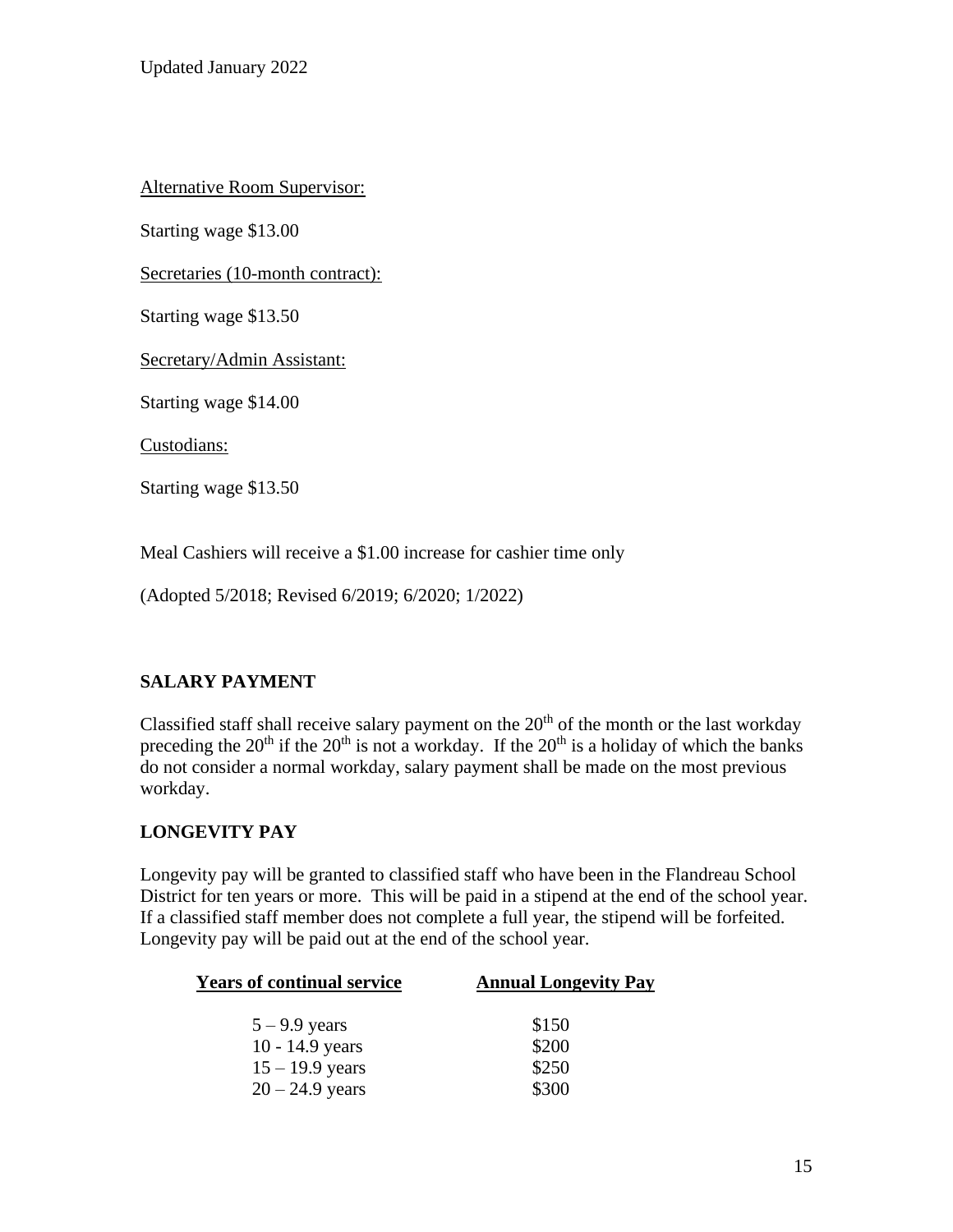Updated January 2022

| $25 - 29.9$ years   | \$350 |
|---------------------|-------|
| $30 - 34.9$ years   | \$400 |
| $35 + \text{years}$ | \$450 |

# **PARENT –TEACHER CONFERENCES**

Starting in the 2020-2021 school year, parent-teacher conferences will be an optional work day for Paraprofessionals.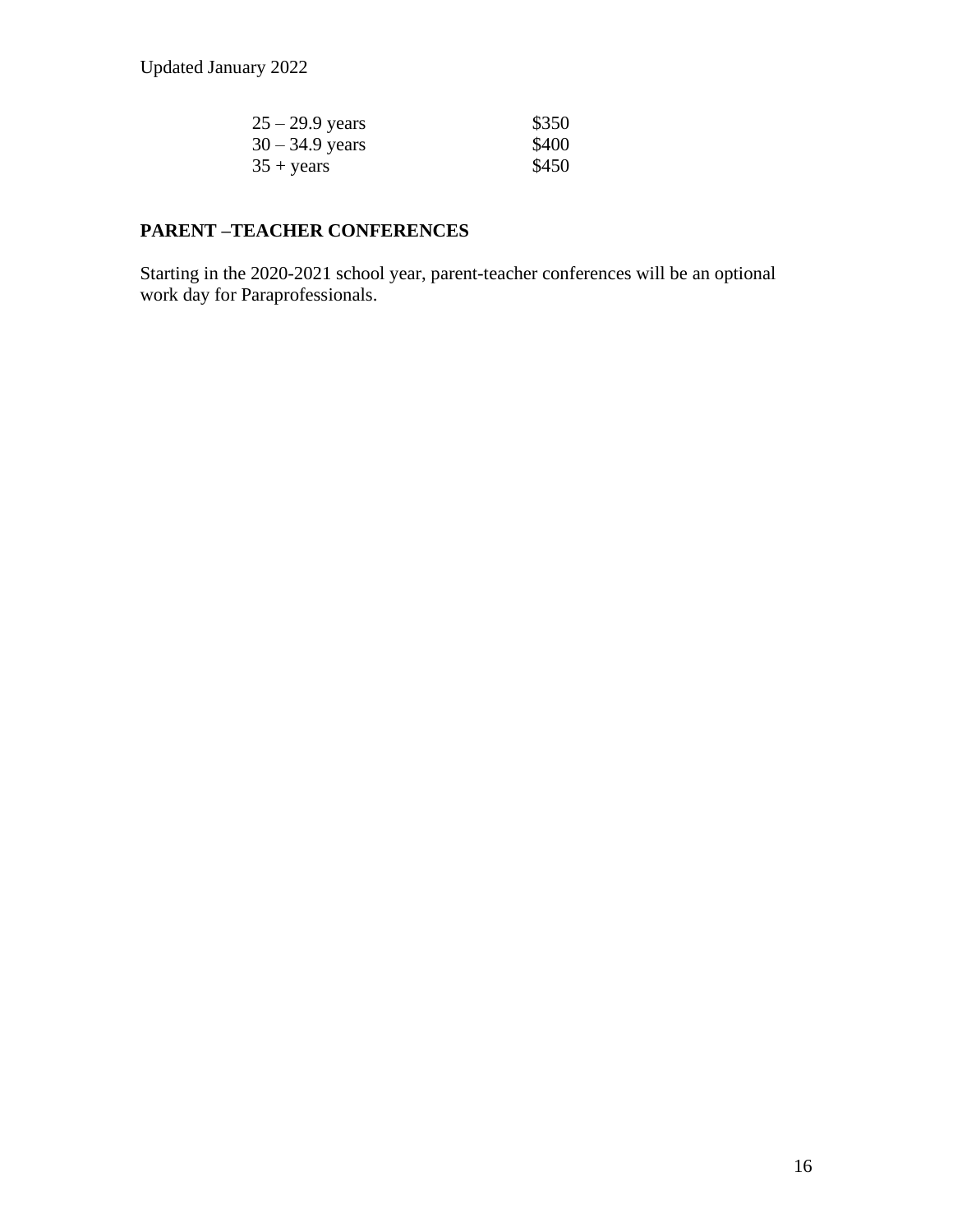## **TEACHER RESPONSIBILITIES**

#### **Public Complaints About School Personnel**

Constructive criticism of the school is welcomed by the Flandreau School District when it is motivated by a sincere desire to improve the quality of the education program and to help the school personnel in performing their tasks more effectively.

The Board places trust in its teachers and desires to support their actions in such a manner that teachers are freed from unnecessary, spiteful, or negative criticism and complaints.

Whenever a complaint is made directly to the Board as a whole, or to a Board member as an individual, it shall be referred to school administration for study and possible solutions. The individual teacher involved shall be advised of the nature of the complaint and shall be given the opportunity for explanation, comment, and presentation of the facts as the teacher sees them.

The Board recognizes that situations may arise in the operation of the school system which are of concern to parents or the public. Such concerns are best dealt with through communication with appropriate teachers, principals, the Superintendent, and the Board.

The following guidelines are the proper procedure to be followed by persons with questions or complaints:

- 1. Matters concerning individual students should first be addressed to the teacher.
- 2. Unsettled matters from (1) above or problems and questions concerning individual schools should be directed to the principal of the school.
- 3. Unsettled matters from (2) above or problems and questions concerning the system should be directed to the Superintendent.
- 4. The Board will consider hearing citizen complaints when they cannot be resolved by the administration. Matters referred to the Board must be in writing and should be specific in terms of the complaint and the action desired. The Board will not consider or act on complaints that have not been explored at the appropriate administrative level.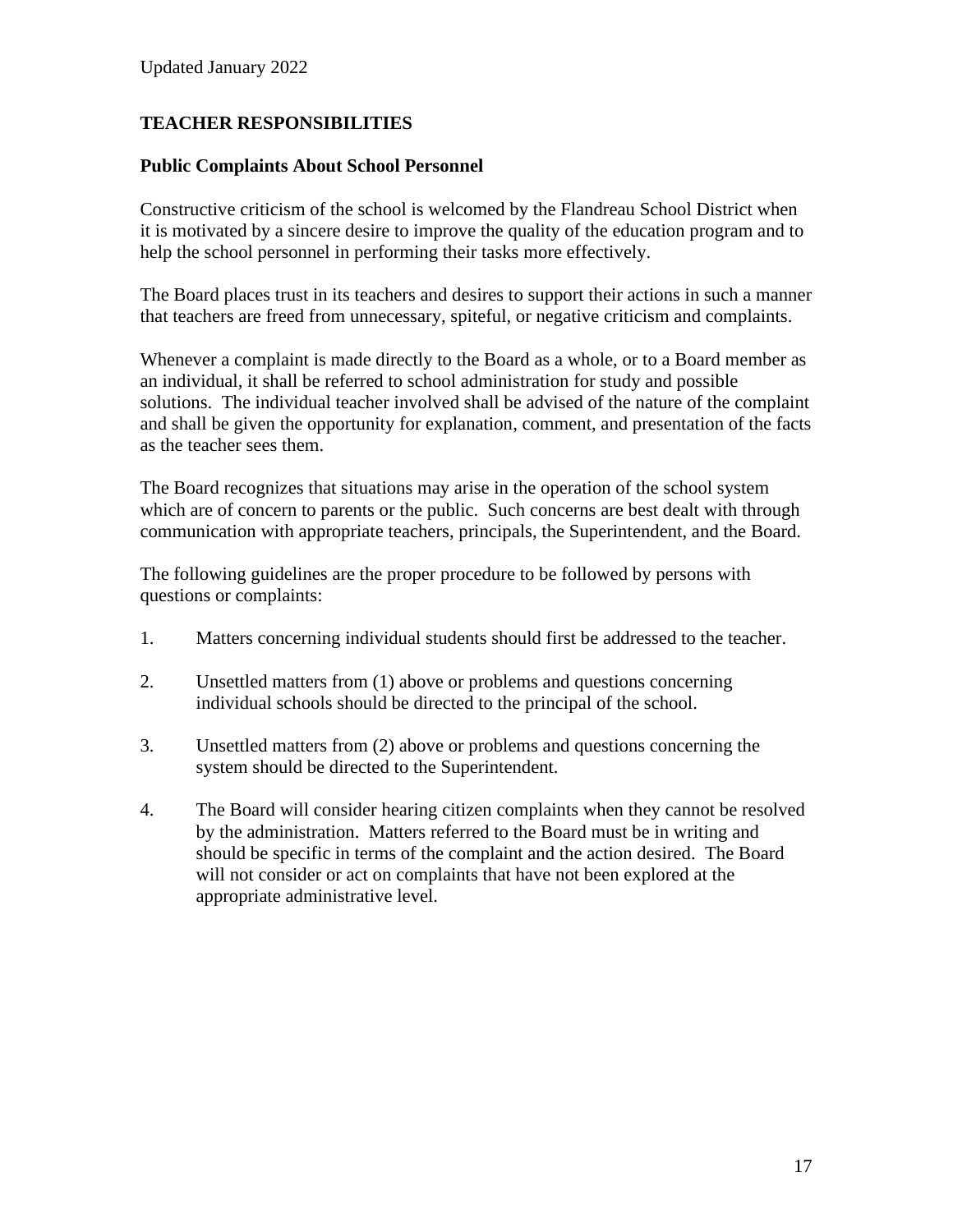If it appears necessary, the administration, the person who made the complaint, or the teacher involved may request an executive session of the Board for the purpose of further study and decision by this body. Generally all parties involved, including the school administration, shall be asked to attend such a meeting for the purposes of presenting issues. Hear-say and rumor shall be discounted as well as emotional feelings except those directly related to the situation.

The Board shall conduct such meetings in as fair and just a manner as possible. The Board may request a disinterested third party to act as moderator to help it reach a mutually satisfying solution. In all meetings in regard to complaint, the teacher shall be allowed representation of the teacher's choosing.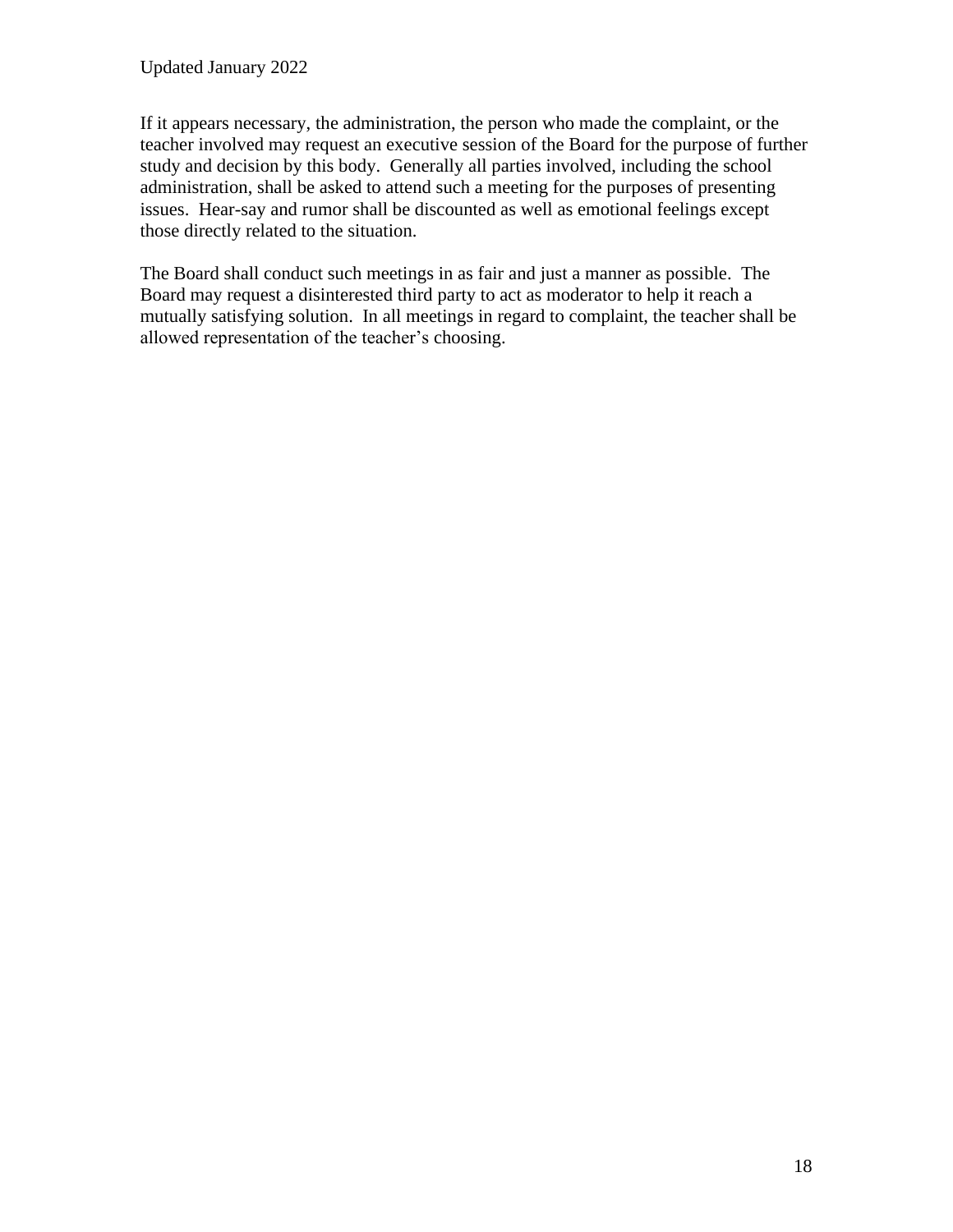### **STAFF ETHICS**

An effective educational program requires the services of men and women of integrity, high ideals, and human understanding. All district employees are expected to maintain high standards in their school relationships. These standards include the following:

- 1. The maintenance of just and courteous professional relationships with students, parents, staff members and others.
- 2. The maintenance of their own efficiency and knowledge of the developments in their fields of work.
- 3. The establishment of friendly and intelligent cooperation between the community and the school system.
- 4. The placement of the welfare of children as the first concern of the school system, which will require that appointments to positions and promotions be based solely on merit. The use of pressure on school officials for appointment or promotion is unethical.
- 5. Restraint from using school contacts and privileges to promote partisan politics, sectarian religious views, or selfish propaganda of any kind.
- 6. Directing any criticism of other staff members or of any department of the school system toward the improvement of the school system. Such constructive criticism is to be made directly to the particular school administrator who has the administrative authority to improve the situation and then to the superintendent, if necessary.

The proper use and protection of all school properties, equipment and materials.

NOTE:The American Association of School Administrators and National Education Association among other professional education groups have codes of ethics which may be endorsed in Board policy or shown as policy manual exhibits.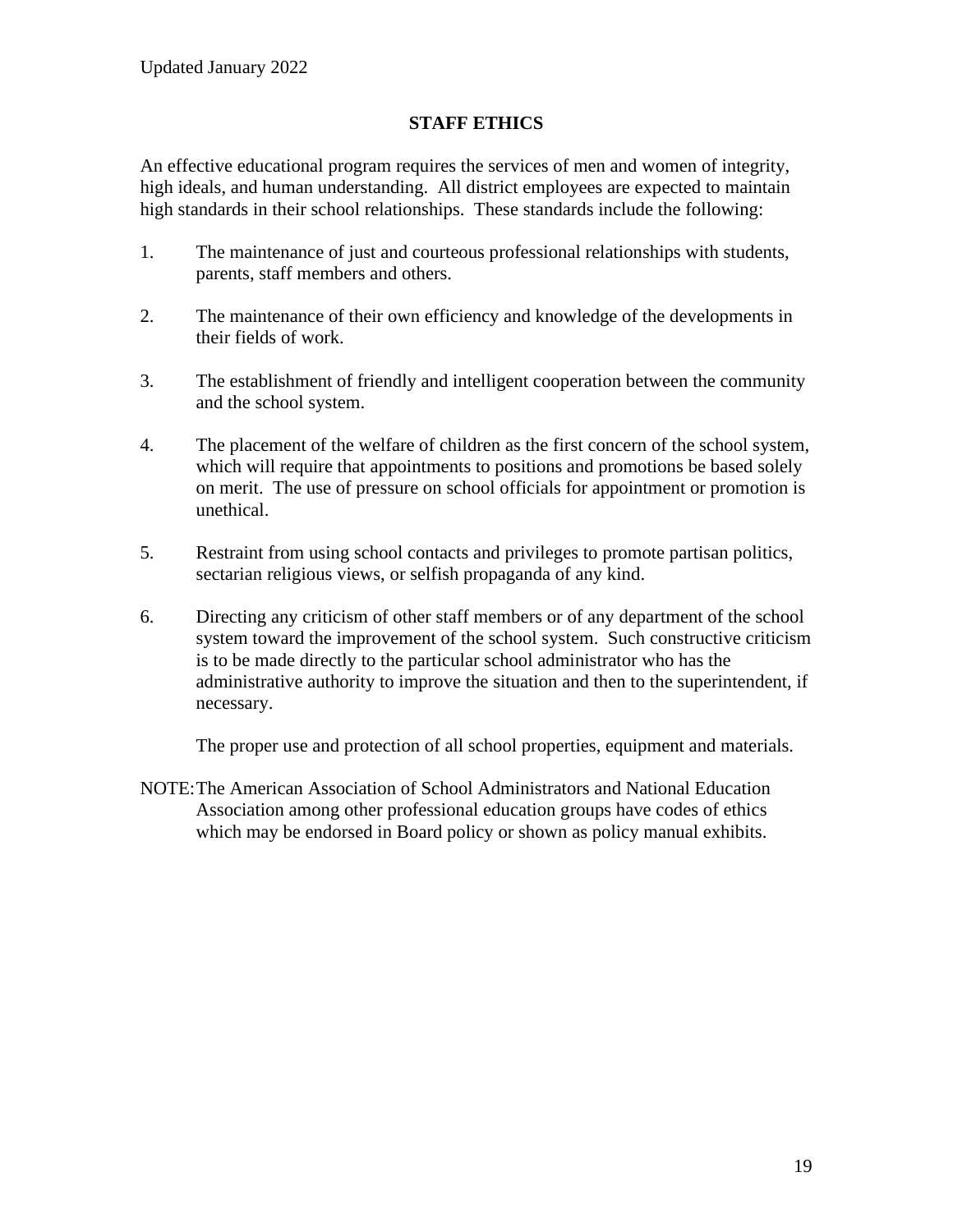### **STAFF CONDUCT (And Responsibilities)**

All staff members have a responsibility to make themselves familiar with, and abide by, state laws as these affect their work and Board policies and the administrative regulations designed to implement them.

Most professional organizations for administrators, teachers, and other education professions have codes of ethics which set forth standards for ethical professional conduct. The Board wishes for professional staff members to adhere to the standards established by the pertinent codes.

In the area of personal conduct, the Board wants all staff members to conduct themselves in a manner that not only reflects credit to the school system, but that sets forth a model worthy of emulation by students.

All staff members will be expected to carry out their assigned responsibilities with conscientious concern.

Essential to the success of school operations and the instructional program are the following specific responsibilities, which will be required of all personnel:

- 1. Faithfulness and promptness in attendance at work.
- 2. Support and enforcement of Board policies and administrative regulations in regard to students.
- 3. Diligence in submitting required reports promptly at the times specified.
- 4. Care and protection of school property.
- 5. Concern and attention toward their own and the school system's legal responsibility for the safety and welfare of students, including the need to assure that students are under supervision at all times.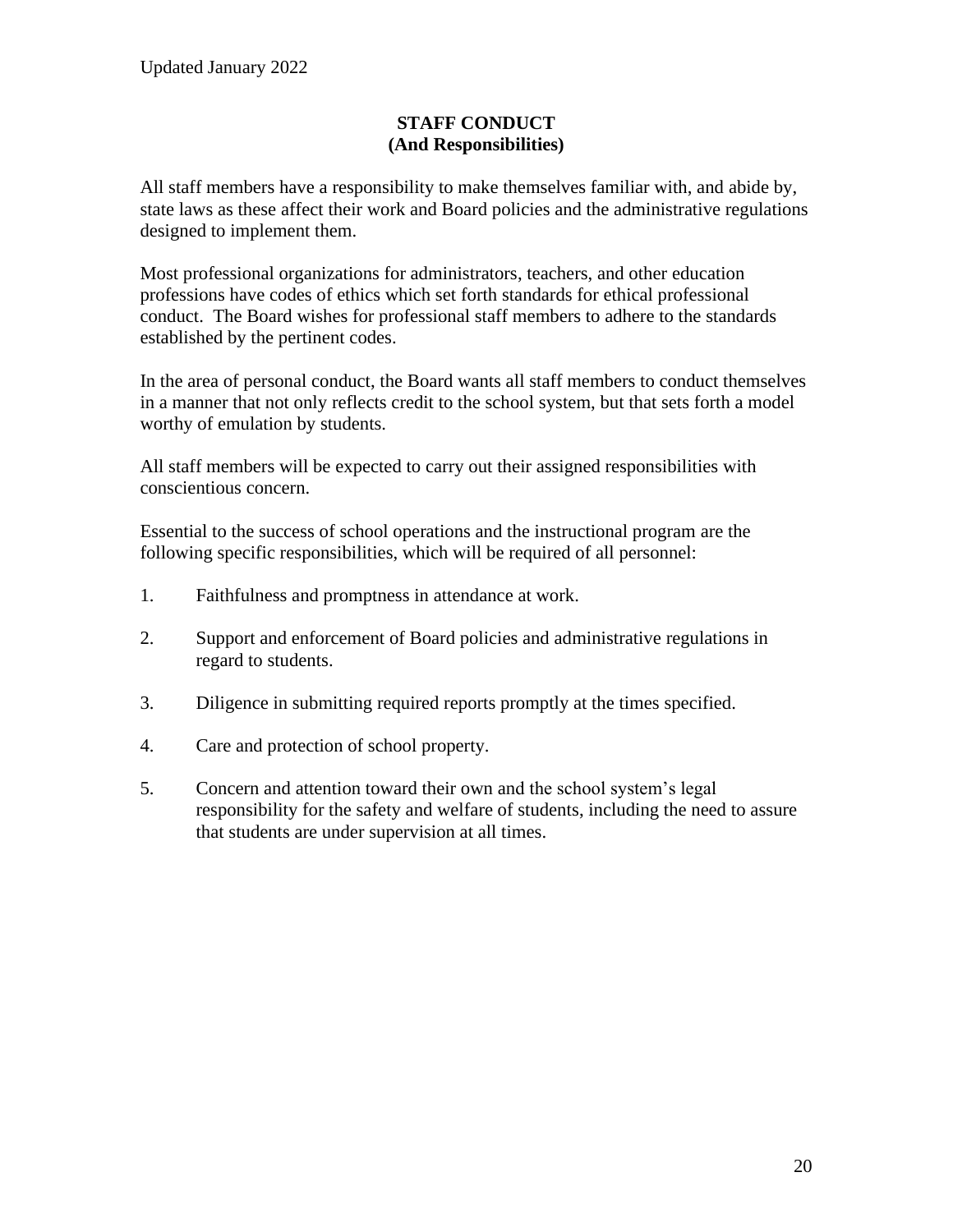### **STAFF-STUDENT RELATIONS**

Staff members will be expected to regard each student as an individual and to accord each the rights and respect due any individual. Consequently, the role of staff will be seen, not as dictators, but as directors and aides in the learning processes. Staff members will strive to provide for the fullest self-determination by each student in regard to his learning program, consistent with district and local goals and with optimal opportunities for all students. Students will be treated with courtesy and consideration. Neither insults nor sarcasm will be used before a student's peers as a way of forcing compliance with a staff member's requirements or expectations.

Students are urged to regard staff members as people with specific knowledge and capabilities which can serve to advance the student's own knowledge and development.

Students will be expected to regard staff members as individuals, employed to provide direct or indirect contributions to learning. While students are to have considerable latitude in making choices for themselves, they will be required to respect the rights of staff members (and other students as well) and interference with those rights will not be condoned. No students will have the right to interfere with the efforts of instructional staff to coordinate or assist in learning, to disseminate information for purposes of learning, or to otherwise implement a learning program. Nor will a student have the right to interfere with the motivation to learn or the learning activities and efforts of other students.

The Board believes it is commendable for a teacher to take a sincere professional interest in an individual student, provided partiality interest in an individual student, provided partiality and the appearance of partiality are avoided. The teacher who inspires, guides, and helps can have a positive, lasting influence on a student's life, but such teacher-pupil friendships must be on a teacher-student basis. "Pal-like" relationships indicate excessive personal involvement, are not compatible with good professional ethics, and will not be condoned.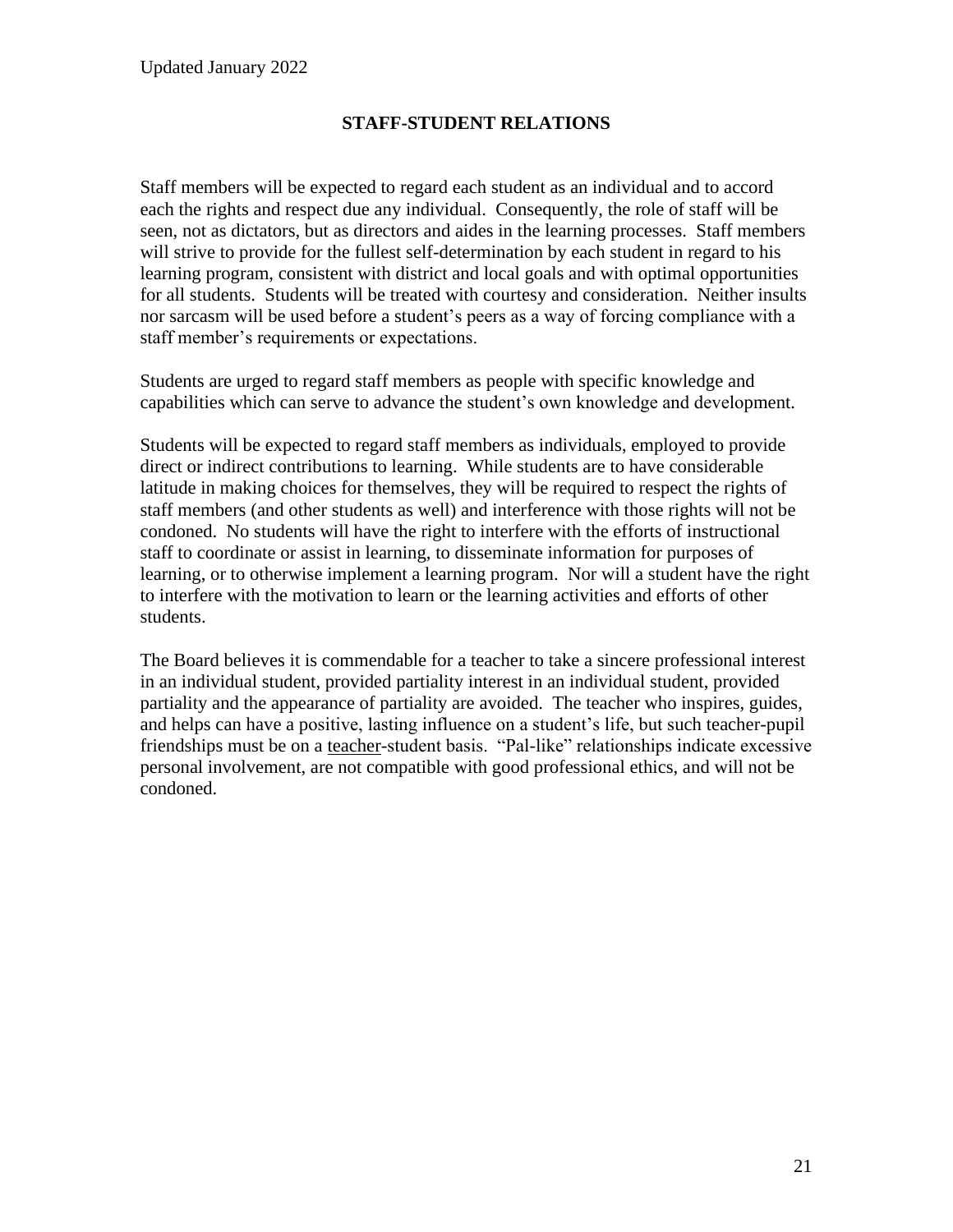# **CONTRACT CONDITIONS**

### **HEALTH EXAMINATION**

- 1. Physical Examination
	- a. Positive reactors must have an annual x-ray.
	- b. All new employees must have a physical to comply with South Dakota Division of Education rules.
- 2. An employee of the school district who is unable to return to duty following two weeks of illness or injury shall present a certificate from a physician to the Superintendent.
- 3. If at any time there is reasonable cause to believe that an employee is suffering from an illness detrimental to the health of the pupils or from a mental or physical disorder affecting his or her ability to perform his or her duties, the board of education may require a new certification of health by a physician appointed by the Board, the expense of which shall borne by the School District.
- 4. Psychological Examinations Instructional Personnel. The school district may, in certain instances, require a psychological examination of an employee by a licensed psychiatrist as evidence of good mental health. Such employees may be suspended from employment until he is able to produce a certificate from a licensed psychiatrist that such individual can safely continue such employment.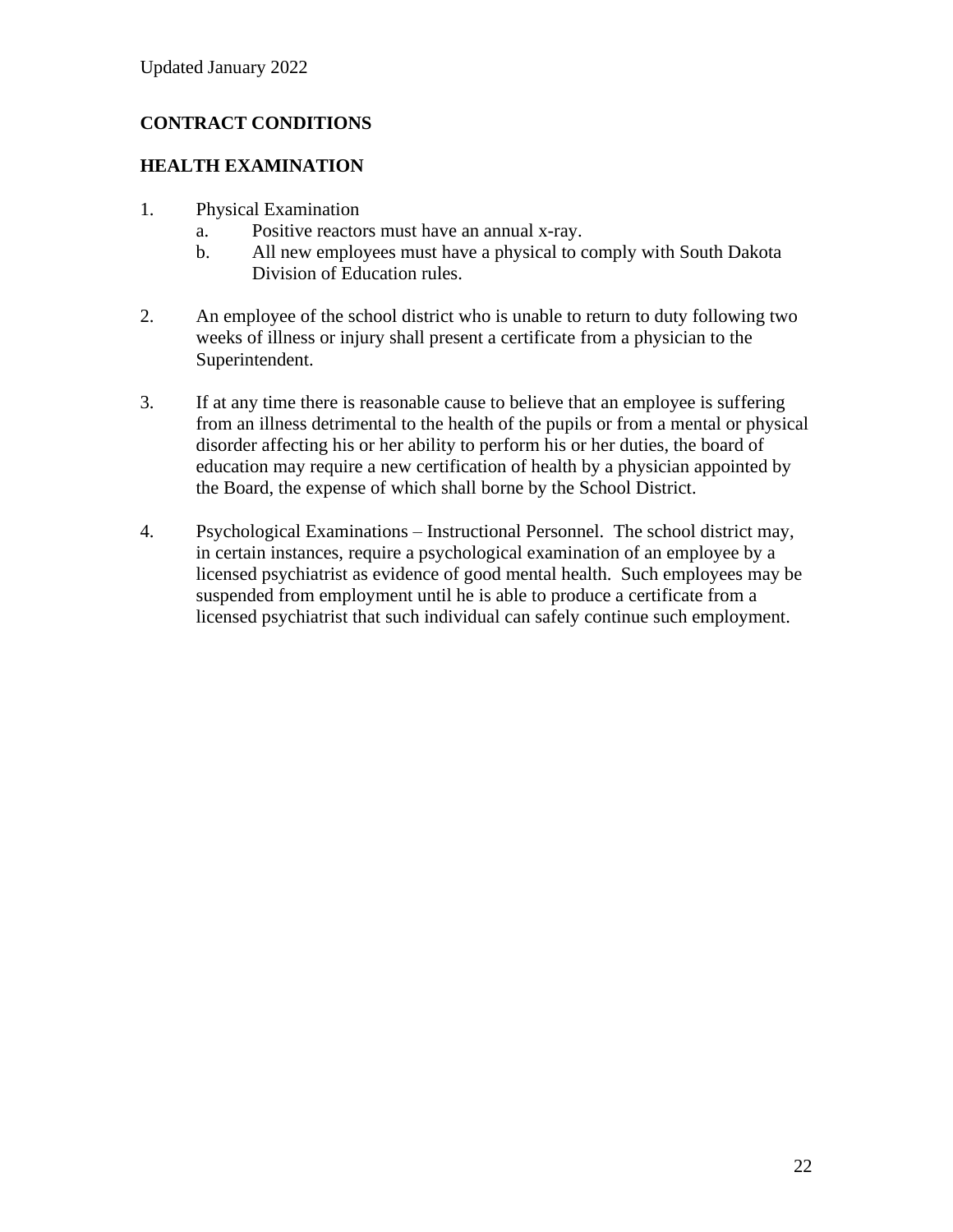### **EMPLOYEE COMMUNICABLE DISEASES**

The Board recognizes its responsibility to provide a clean and healthy environment for students and school employees.

The determination of whether an infected employee be excluded from work activities shall be made on a case-by-case basis, under the direction of the principal/building administrator or designee.

In situations where the decision requires additional knowledge and expertise, the principal will refer the case to an advisory committee for assistance in determining the proper course of action.

The advisory committee may be composed of:

- 1. A representative from the State Health Department;
- 2. The employee's physician;
- 3. The employee and/or designee;
- 4. The school health services supervisor;
- 5. The superintendent or designee; and
- 6. Other appropriate school personnel

In making the determination, the advisory committee shall consider:

- 1. The physical condition of the school employees;
- 2. The expected type(s) of interaction with others in the school setting;
- 3. The impact on both the infected school employees and others in that setting;
- 4. The South Dakota Department of Health guidelines and policies;
- 5. The status of certification of the employee as is promulgated ins SDCL 13-43-3 and SDCL 13-43-3.3;
- 6. The recommendation of the County Health Officer, which may be controlling;
- 7. Information regarding the infected employee which is deemed part of his/her personnel records, therefore, is classified as "Confidential" as required by SDCL 1-27-3.

The advisory committee may officially request assistance from the State Department of Health.

If employment of an infected employee is to be interrupted or discontinued, the employee will be entitled to us available medical leave and receive available benefits.

Public information will not be revealed about the employee who may be infected. If the employee is permitted to remain in the school setting, the following procedure will be followed by the principal: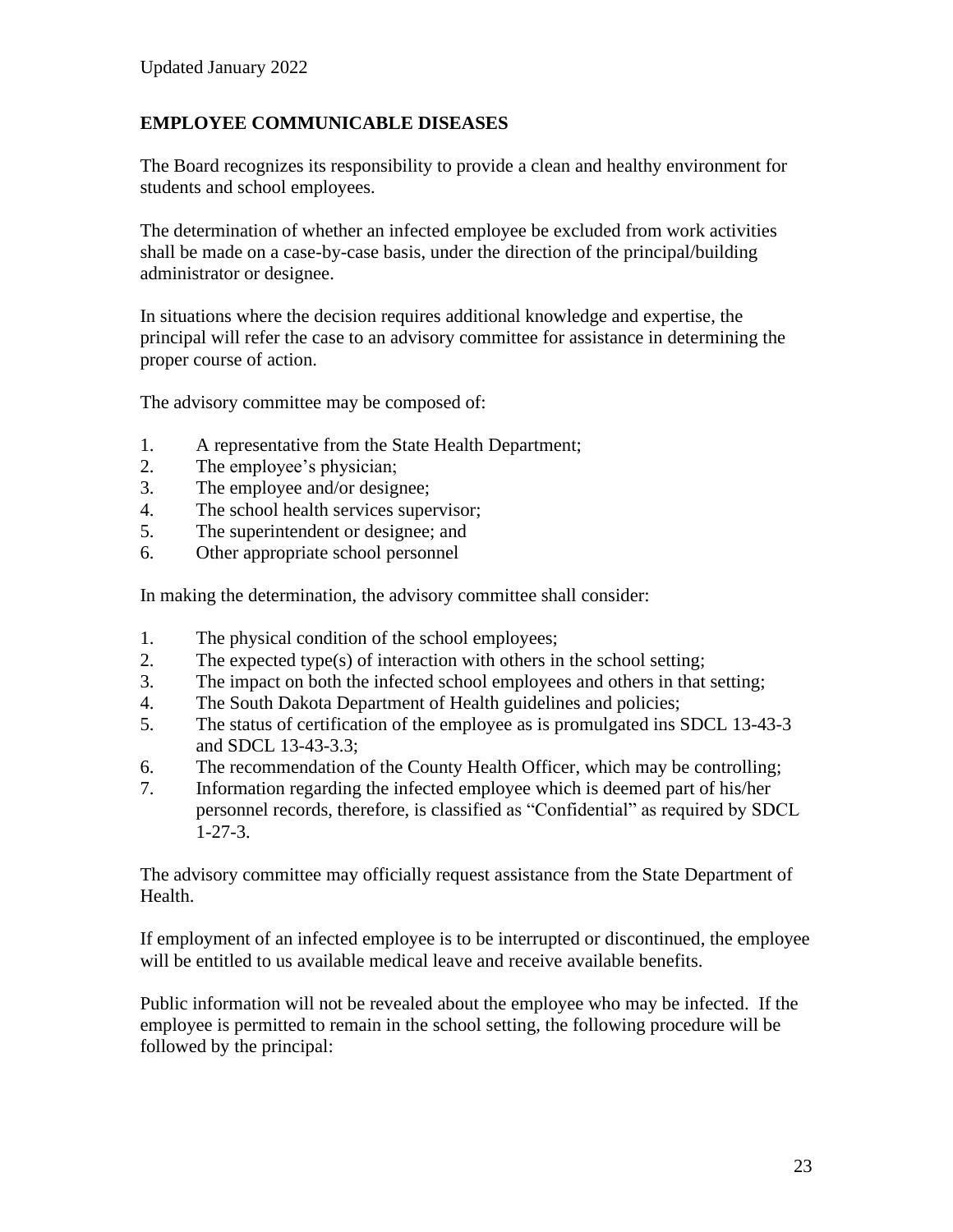Information will be provided as appropriate to school employees who have regular contact with the employee, as to the employee's medical condition and other factors needed for consideration in carrying out job responsibilities.

Health guidelines for work attendance are established and with the context of the case. The guidelines are not inclusive but are available to be used as a resource. School personnel will refer to school health professionals for specific judgements in interpreting the guidelines.

Instructions in appropriate handling of blood and body fluids will be provided. Hand washing after contamination, food preparation and health/hygiene care performed in different sink and work areas, maintenance cleaning and other personal hygiene measures are part of creating a healthy environment.

Specific health concerns may require the advisory committee to make a determination on school attendance or participation in school activities.

LEGAL REF: SDCL 13-43-3 through 13-43-3.3, SDCL 1-27-3, and ARSD 24:03:09:10 OTHER REFERENCE; Control of Communicable Diseases in Man, 14th Ed., 1985 – Abram S. Benenson, Editor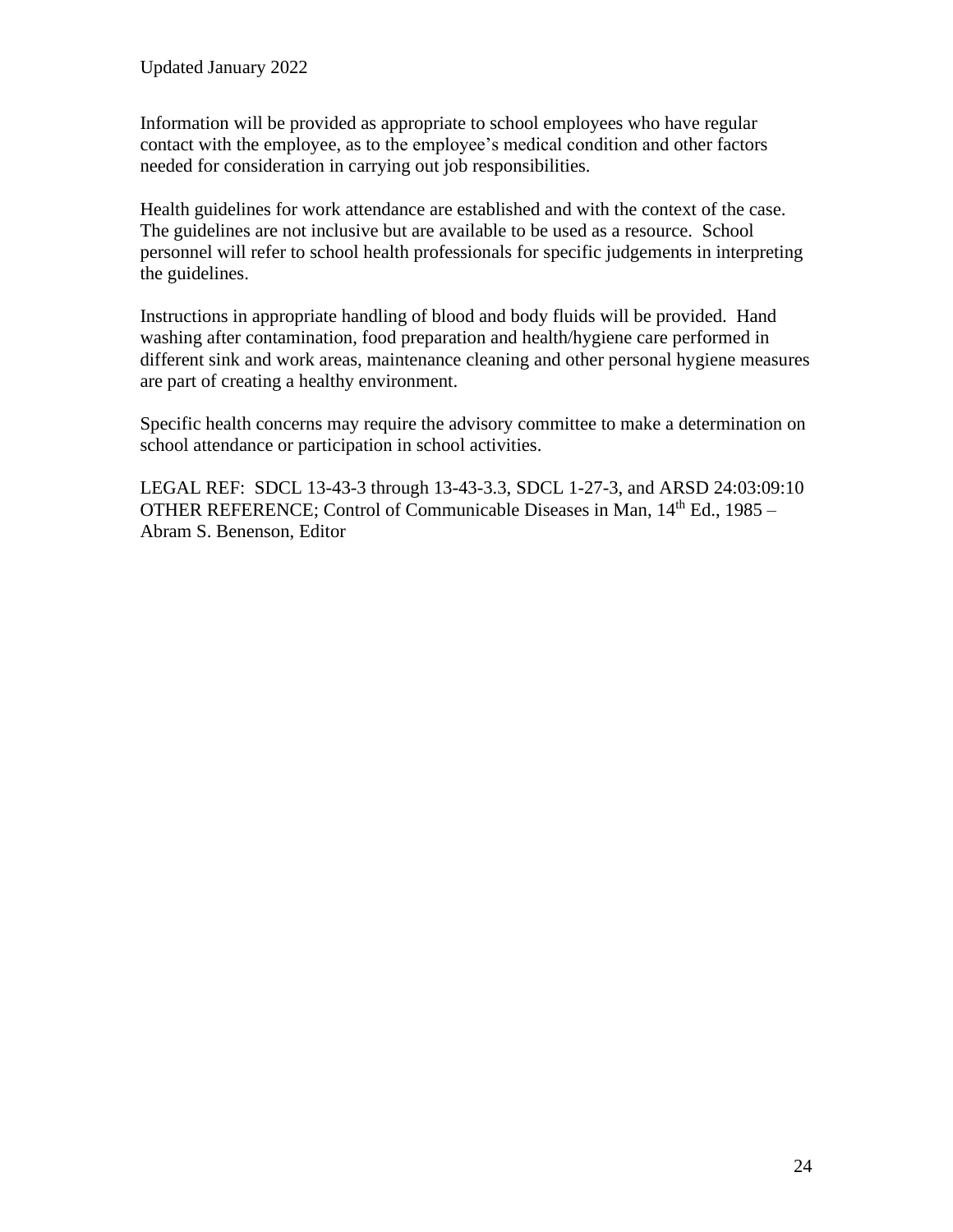# **EMPLOYEE COMMUNICABLE DISEASE GUIDELINES**

Health guidelines for work attendance are established and interpreted with the context of the situation. The guidelines are not inclusive but are available to be used as a resource. Specific needs will be addressed individually. School personnel will refer to school health professionals for specific judgments in interpreting the guidelines.

| Disease and Incubation Period*      | <b>Rules for Work Attendance</b>      |
|-------------------------------------|---------------------------------------|
| Acquired Immune Deficiency Syndrome | Determination should be made by       |
| (AIDS)                              | the team process as outlined in the   |
| 6 months to 5 years                 | Communicable Disease Policy. The      |
|                                     | State Department of Health guide-     |
|                                     | Lines on AIDS shall be used as        |
|                                     | Reference.                            |
| <b>Chicken Pox</b>                  | The employee may attend work after    |
| $14-21$ days                        | all pox are dry and scabbed.          |
| Cytomegalovirus                     | The employee may attend work.         |
| (CMV) Salivary Gland Viruses        | Precautions should be taken by        |
|                                     | contacts with immuno-suppression      |
|                                     | as anti-cancer or organ transplants   |
|                                     | as well as anyone with suspected or   |
|                                     | known pregnancy. Good hand            |
|                                     | washing in all cases should eliminate |
|                                     | risk of transfer or infection.        |
| Giardiasis and Infectious           | The employee may attend work.         |
| <b>Enteric Diseases</b>             | Food handlers must remain at home     |
| 5-25 days or longer                 | until they have three negative stool  |
|                                     | specimens. Good hand washing in       |
|                                     | all cases should eliminate risk of    |
|                                     | transfer of infection.                |
| Herpes Simplex                      | The employee may attend work          |
| $2-12$ days                         | during an active case. Good hand      |
|                                     | washing in all cases should eliminate |
|                                     | risk of transfer of infection.        |
| Impetigo                            | The employee may attend work if       |
| Variable 4-10 days                  | under treatment and dry.              |
| <b>Infectious Hepatitis</b>         | The employee may attend work as       |
| 15-40 days                          | directed by the physician.            |
| Average 25 days                     | Appropriate personal hygiene pre-     |
|                                     | Cautions should eliminate risk of     |
|                                     | Transfer of infection.                |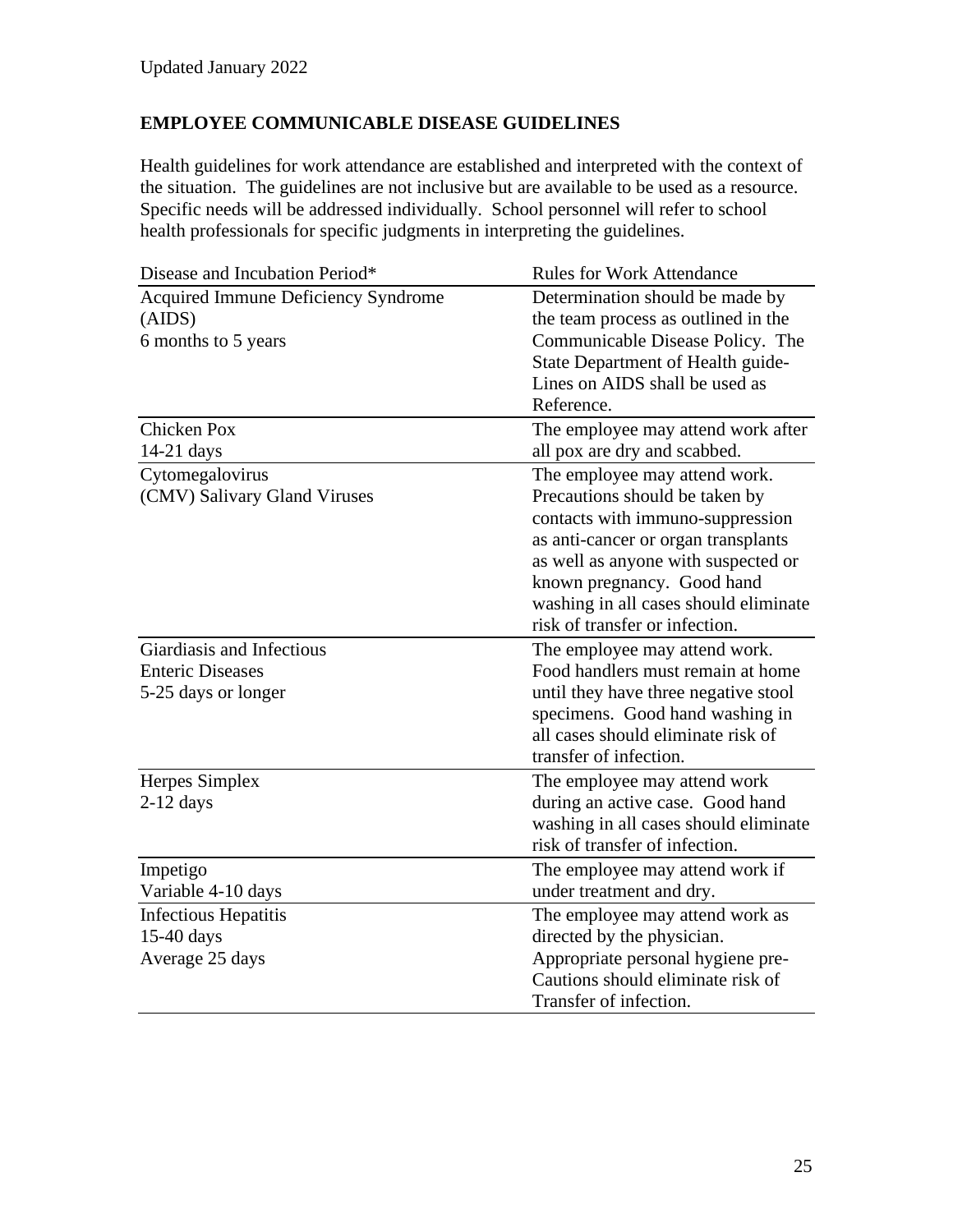| Measles (Red, Hard,<br>Rubeola, 7-day)<br>8-14 days                                                                                                                                                                  | The employee may attend work<br>after a minimum of seven days.<br>Employees who have had contact<br>with measles may attend work if<br>the employee has had the measles<br>or if immunization is up to date.                     |
|----------------------------------------------------------------------------------------------------------------------------------------------------------------------------------------------------------------------|----------------------------------------------------------------------------------------------------------------------------------------------------------------------------------------------------------------------------------|
| <b>Infectious Mononucleosis</b><br>(Glandular Fever)<br>2-6 weeks                                                                                                                                                    | The employee may attend work<br>as directed by physician.                                                                                                                                                                        |
| <b>Mumps</b><br>$12-21$ days                                                                                                                                                                                         | The employee may attend work<br>after swelling has disappeared.                                                                                                                                                                  |
| Pediculosis<br>(Lice, Crabs)                                                                                                                                                                                         | The employee may attend work after<br>treatment.                                                                                                                                                                                 |
| Pink Eye<br>(Conjunctivitis)<br>$5-12$ days                                                                                                                                                                          | The employee may attend work after<br>the eye is clear, under treatment or<br>with physician's written permission.                                                                                                               |
| Plantar's Warts                                                                                                                                                                                                      | The employee may attend work.                                                                                                                                                                                                    |
| <b>Ring Worm</b><br>(Scalp, Body,<br>Athlete's Foot)                                                                                                                                                                 | The employee may attend work if<br>the area is under treatment.                                                                                                                                                                  |
| Rubella (3-day, German Measles)<br>$14-21$ days                                                                                                                                                                      | The employee may attend work after<br>a minimum of four days. Prevent<br>exposure of pregnant women.                                                                                                                             |
| <b>Scabies</b>                                                                                                                                                                                                       | The employee may attend work after                                                                                                                                                                                               |
| (7-year itch, Mites)                                                                                                                                                                                                 | treatment.                                                                                                                                                                                                                       |
| <b>Streptococcal Infections</b><br>(Scarlet Fever, Scarletina<br>Strep Throat) 1-3 days<br>$\cdots$<br>$\mathbf{r}$ and $\mathbf{r}$ and $\mathbf{r}$ and $\mathbf{r}$ and $\mathbf{r}$<br>$\ddotsc$<br>$\mathbf{r}$ | The employee may attend work 24<br>hours after initiating oral antibiotic<br>therapy, and clinically well.<br>$\mathbf{r}$ and $\mathbf{r}$ and $\mathbf{r}$ and $\mathbf{r}$ and $\mathbf{r}$ and $\mathbf{r}$ and $\mathbf{r}$ |

\* Time interval between initial contact with an infectious agent and the first sign of sympton of the disease. LEGAL REFS: SDCL 13-43-3.3, SDCL 1-27-3 ARSD 24:03:09:10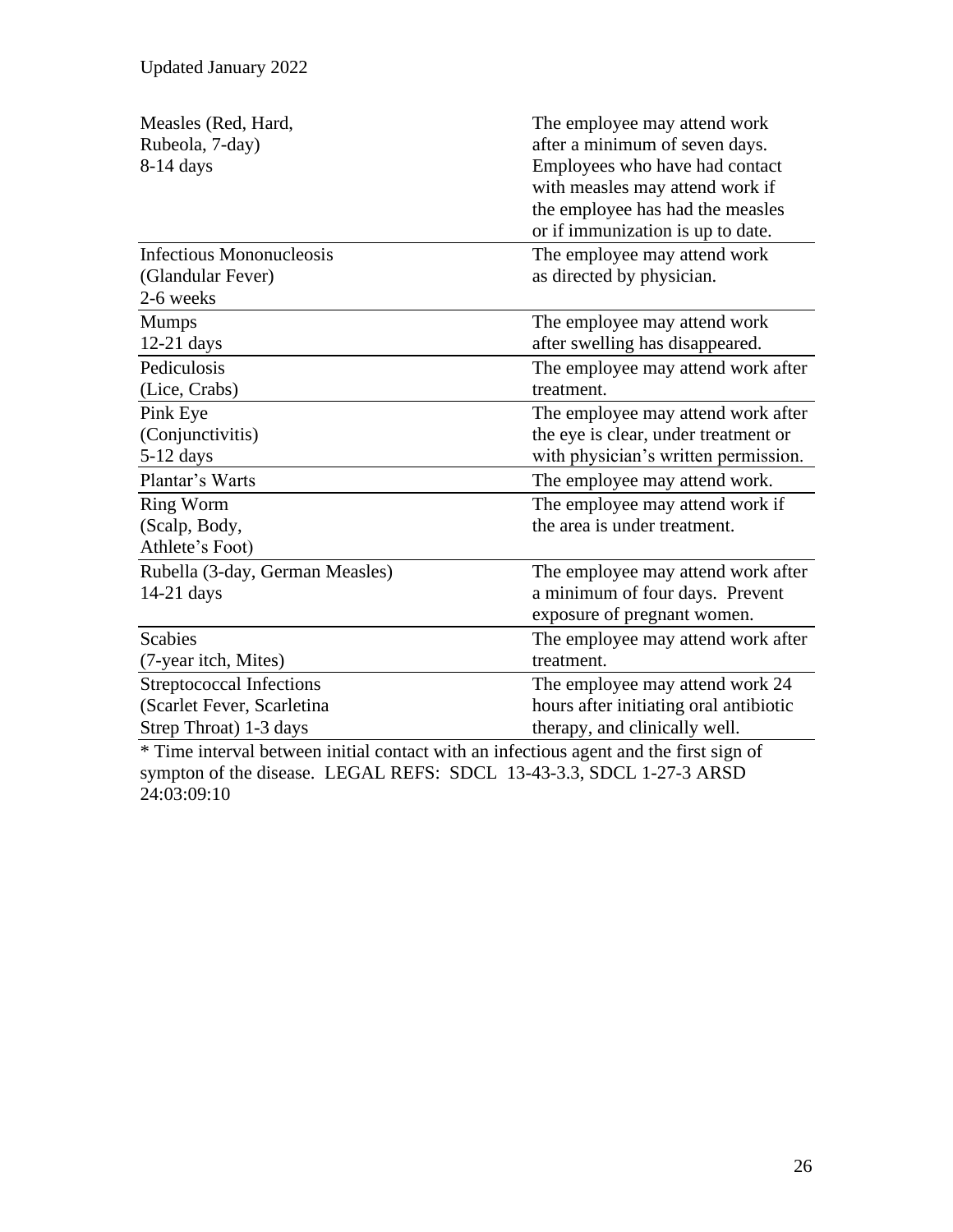## **FAMILY AND MEDICAL LEAVE**

#### **I. Policy Statement**

The Flandreau School District shall comply with the mandatory provisions of the Family and Medical Leave Act of 1993 (FMLA) as authorized by P.L. 103-3. The Superintendent shall administer this policy adopted by the Flandreau Board of Education, setting forth the rights and procedures granted by the Act, and shall ensure compliance with this policy either personally, by delegation, or by some combination of personal supervision and delegation. For purposes of this policy and an employee's right to take leave under the Family and Medical Leave Act and Flandreau School District policy, fulltime certified staff employed by the Flandreau School District for twelve months are deemed "eligible employees" and are covered by this policy. Any certified staff member employed less than full-time must have been employed by the Flandreau School District for twelve months and employed for at least one thousand two hundred fifty (1,250) hours during the previous twelve (12) month period immediately receding the commencement of leave to be an "eligible employee" for purpose of this policy. A classified staff (support staff) employee must have been employed with the Flandreau School District at least 1250 hours within the 12 month period immediately receding the requested leave to be deemed an "eligible employee." (Employment is defined as being on the Flandreau School District's payroll).

#### **II. Procedures for implementing family and medical leave:**

- A. An eligible employee for FMLA leave under this policy shall be entitled up to a total of sixty (60) days (twelve weeks) of FMLA leave per school year (July 1 to June 30) for the following qualifying reasons:
	- 1. The BIRTH and first year care of a newborn child (including circumstances which require leave to be taken prior to the birth of the child);
	- 2. The ADOPTION OF FOSTER PLACEMENT of a child (including circumstances which require leave to be taken prior to actual placement of the child);
	- 3. The care of employee's spouse, son or daughter, or parent who has a SERIOUS HEALTH CONDITION, or
	- 4. The employee's own SERIOUS HEALTH CONDITION, that makes the employee unable to perform his/her job.
- B. Not all absences of an employee due to illness of the employee of family member constitutes FMLA leave "due to a serious health condition" under #3 and #4 above. "Serious Health Condition" means an illness, injury, impairment, or physical or mental injury that involves inpatient care in a hospital or residential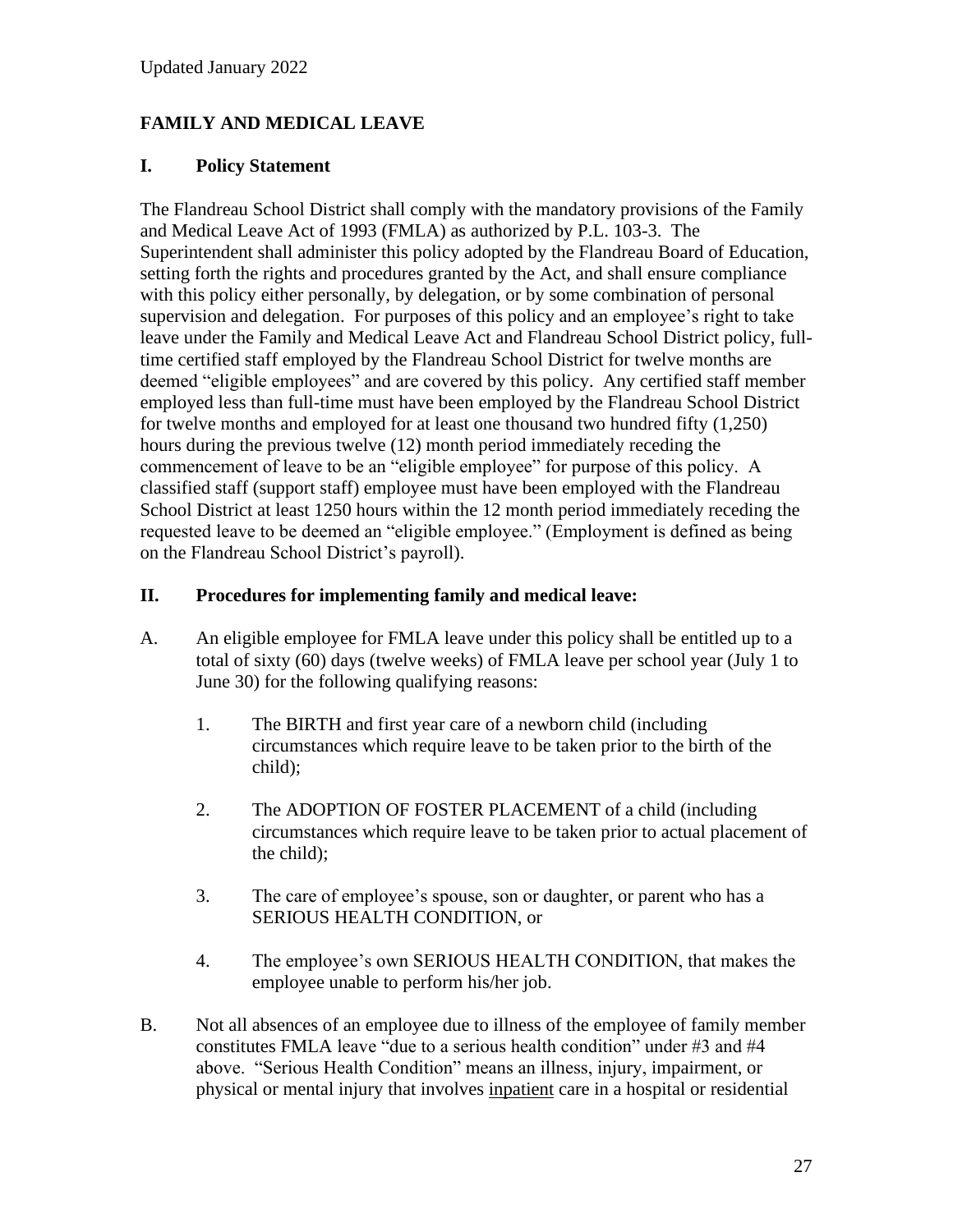medical care facility OR continuing treatment of the employee or family member by a health care provider due to incapacity requiring the employee to be absent from work for more than 3 calendar days for continuing treatment of a chronic or long term health condition. ("Continuing treatment" means two or more visits to a health care provider or when the employee or family member is under continuing supervision of the health care provider due to a serious long-term or chronic condition or disability which cannot be cured). Short-term absences due to conditions which require only very brief treatment (if any) and recovery do not qualify for FMLA leave, although the employee would still be entitled to take paid sick leave pursuant to the Flandreau School District's sick leave policy if the employee is covered under the policy. The flu would be an example of such a situation. (The days taken under District's sick leave policy but not qualifying for FMLA leave would not be deducted from the 60 days of FMLA leave to which the employee is entitled in each 12 month period).

- C. The certified employee taking FMLA leave shall be required to count and apply accrued paid days and personal leave toward the twelve (12) weeks of FMLA leave taken for birth, adoption, foster care or care of a family member (II. A. 1,2 and 3). Paid personal leave and sick leave shall be applied toward FMLA leave taken due to a serious health condition of the employee or family member (II. A. 3 and 4). A classified employee shall also be required to apply paid vacation days and leave against the 60 days of FMLA leave to which eligible employees are entitled. If the employee does not have sufficient accrued paid sick leave combined with paid personal leave (and for classified employees, also paid vacation days) equal to the period FMLA leave is taken, the employee is still entitled to the total twelve weeks FMLA leave within the one (1) year period for FMLA qualifying reasons. However, when FMLA leave is taken in such instances, the difference between the employee's accrued paid leave and the 60 days of FMLA leave to which the employee is entitled shall be on an unpaid leave basis.
- D. During the period of FMLA leave, the employee is entitled to continuation of any employee group health benefits which the employee was receiving when the employee began taking FMLA leave. The Flandreau School District shall continue to pay its portion of the group health insurance premiums, and it shall be the employee's responsibility to continue to pay for his or her portion of said premiums. Upon return to work, the employee shall be entitled to his or her same position or an equivalent position at the same rate of pay and benefits which the employee received at the time FMLA leave began (subject to changes in the Flandreau School District policy, in the negotiated agreement relative to salary and health insurance benefits and subject to the Flandreau School District's reduction-in-force policy). A return to work during the last two (2) or three (3) weeks of semester from FMLA leave by certified staff shall also be subject to certain restrictions as set forth in the Special Rules section. The employee shall not accrue additional benefits during the period FMLA leave is taken without pay.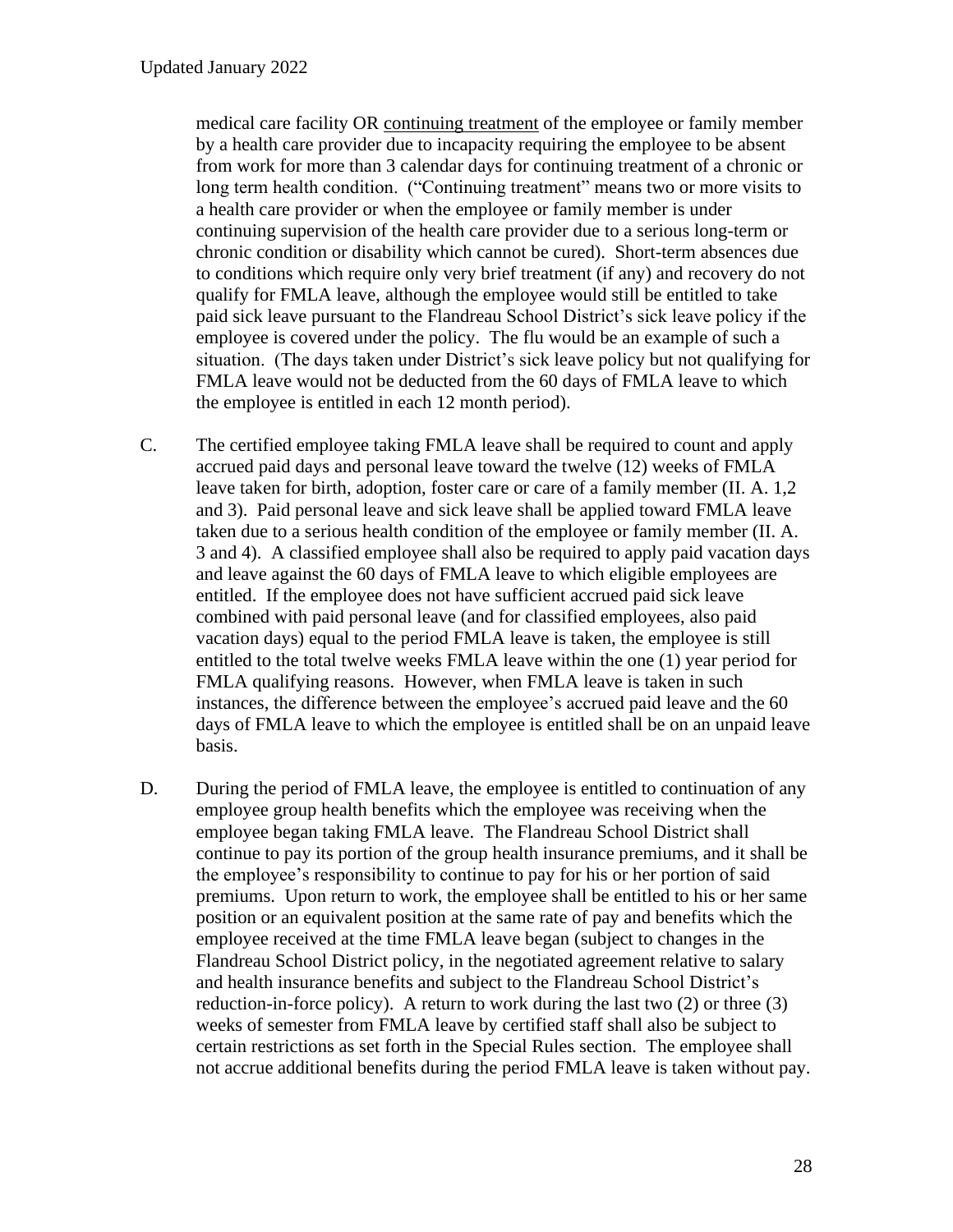- E. In the case of birth, adoption or foster placement, the FMLA leave entitlement for child-care ends after the child reaches the age of one, or 12 months after the adoption or placement. FMLA leave to care for a child/parent also includes the right to take the FMLA leave by/for a step-parent/step-child or a person recognized as acting as a parent as a guardian (or adult with whom child resides pursuant to SDCL 13-28-10).
- F. In cases where both spouses are employed by the Flandreau School District, the combined total of FMLA leave for both employees for birth, adoption or foster placement, or parent shall be limited to twelve (12) weeks. This limitation of twelve (12) weeks total, however, does not apply to employee-spouses taking FMLA leave due to other serious health conditions of a family member.
- G. The Flandreau School District, at the request of the employee, may agree to allow the employee to take FMLA leave intermittently or on a reduced hours basis, subject to the recommendations of the Superintendent and approval by the School Board.
- H. When unpaid FMLA lave is "foreseeable" in connection with birth, adoption or foster placement of a child, or for family or employee serious illness the employee shall provide thirty (30) days prior written notice of the request for FMLA leave (or as soon as possible if the employee becomes aware of the need for FMLA leave less than 30 days prior to the surgery or other event) and shall make a reasonable effort to schedule treatment, including the need for intermittent and reduced hour leave, so as to not duly disrupt the operations of the Flandreau School District.
- I. When the employee requests or is taking unpaid FMLA leave, the Flandreau School District may require health provider verifications of the serious health condition from the employee's health care provider and may also require the employee to obtain a second medical opinion (at the District's expense). In the case of employee serious illness, in addition to the current sick leave policy requirements, the employee shall provide certification by his or her health care provider certifying that the employee is able to return to work and is able to meet the essential functions of the job.
- J. If and employee does not return to work after the FMLA leave period has expired, all employee benefits shall cease to be paid by the Flandreau School District and the Flandreau School District may also require the employee to reimburse the Flandreau School District through payroll withholding for insurance premiums paid by the District while the employee was on unpaid FMLA leave unless the failure to return to work was due to the serious health condition that entitled the employee to take FMLA leave initially or due to other circumstances beyond the control of the employee.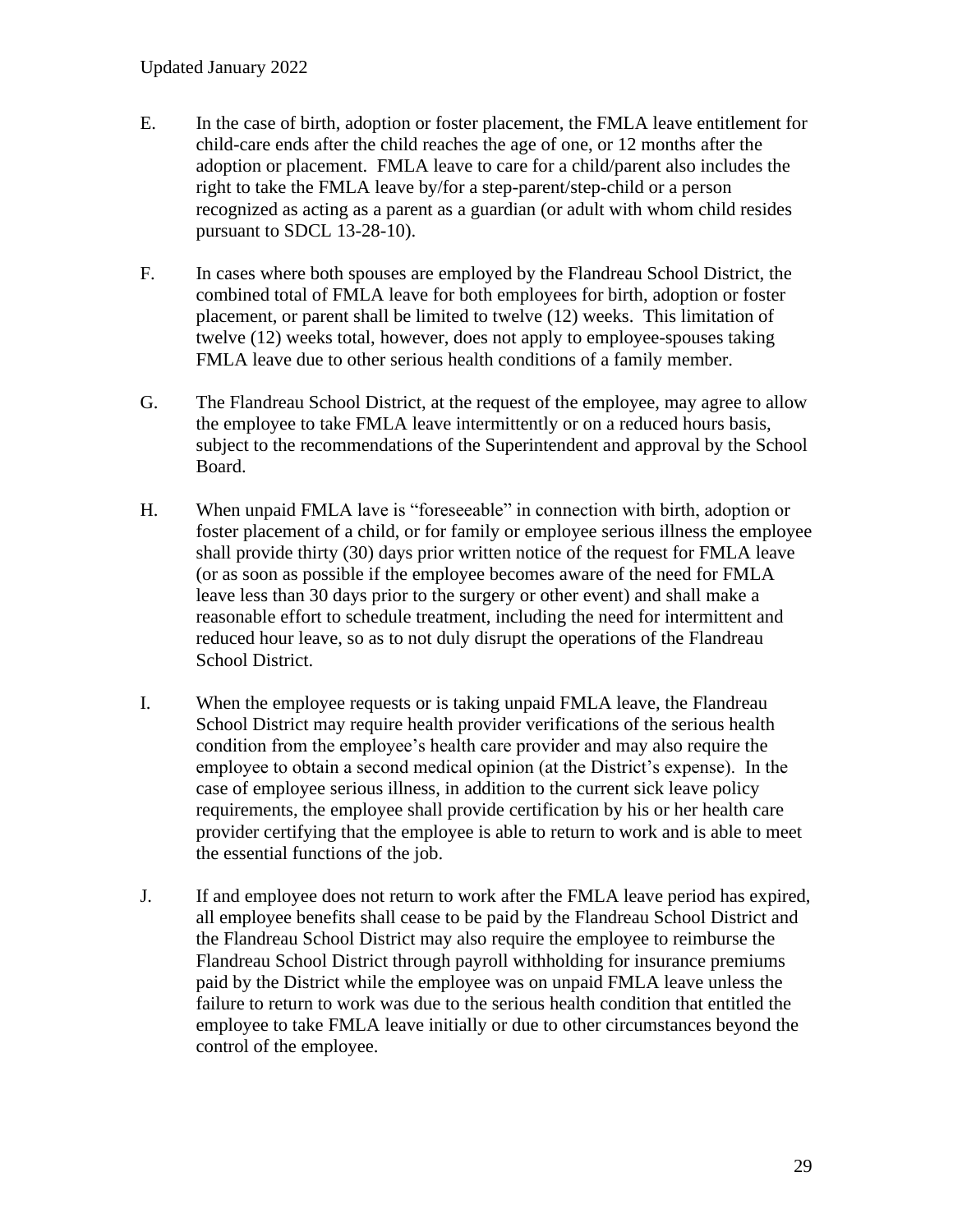Updated January 2022

K. The Superintendent or designee will be available to assist employees who want to apply for FMLA leave. FMLA request forms are available at the Superintendent's office.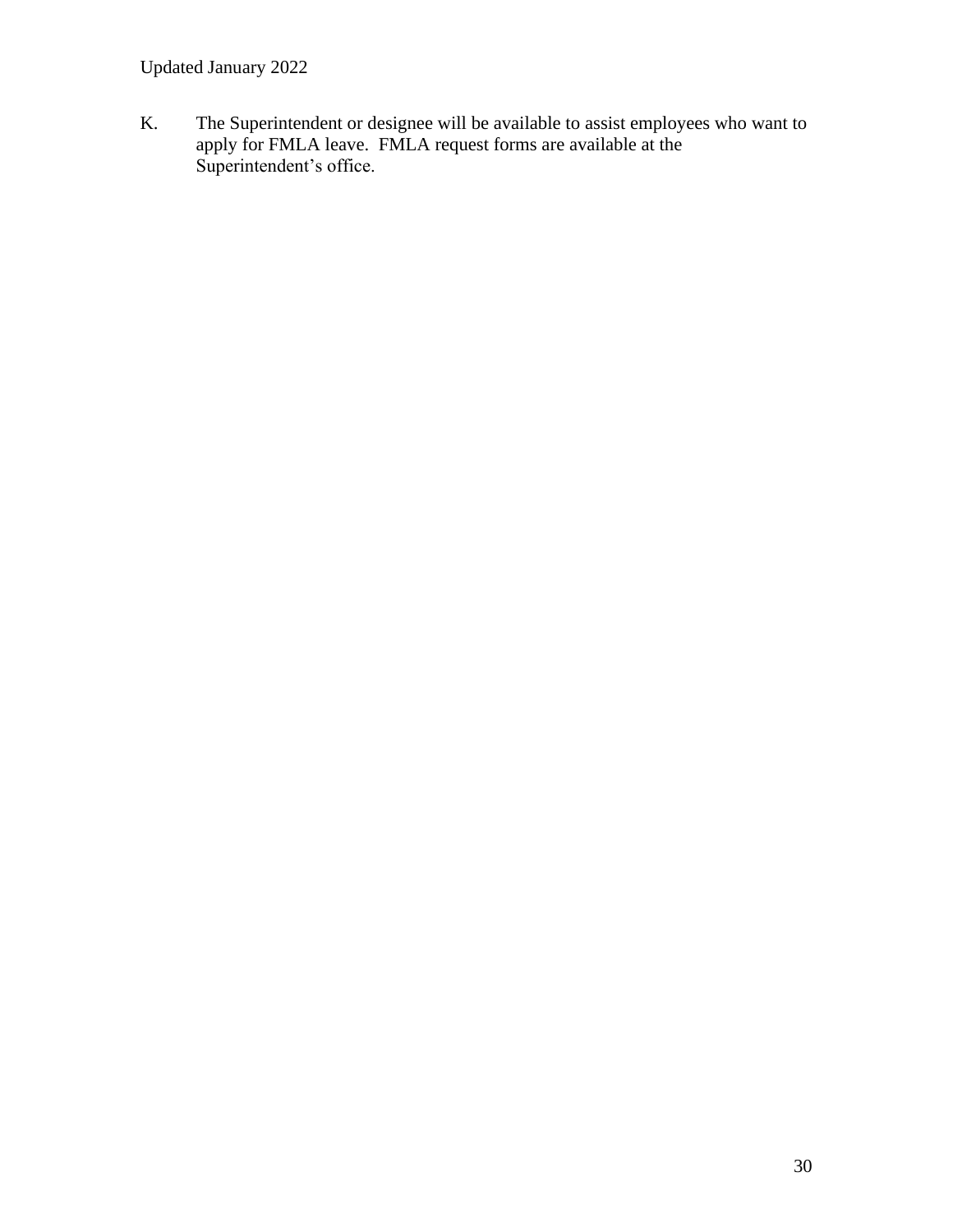### **POLICY ON DRUG PREVENTION CERTIFICATION FOR EMPLOYEES**

Student and employee safety is a paramount concern to the School Board. Employees under the influence of alcohol, drugs, or controlled substances are a serious risk to themselves, to students, and to other employees. Therefore, the School Board will not tolerate the unlawful manufacture, use, possession, sale, distribution or being under the influence of drugs or controlled substances. Nor will the Board tolerate the unlawful use of, or being under the influence of, alcohol by an on-duty employee. Any employee who violates this policy will be subject to disciplinary action which may include termination of employment and referral for prosecution. An employee who violates this policy may also be required to complete an appropriate rehabilitation program at the employees own expense. Each employee of the district is hereby notified that, as a condition of employment, the employee must abide by the terms of this policy and will report to the Superintendent any criminal drug statute convictions for a violation occurring in or on the premises of this school district, or while engaged in regular employment. Such notification must be made by the employee to the Superintendent no later than five days after conviction. The Superintendent will provide notice of such violation to the Impact Aid Program, United States Department of Education, or other appropriate government agency within ten days after the Superintendent receives such notification.

Thirty days after receipt of information concerning a violation of the policy the school district will take appropriate discipline action which may include termination of employment or requiring the employee to participate in drug abuse assistance or rehabilitation programs.

All employees will attend a district drug-free awareness program at which employees will be informed about the dangers of drug abuse in the workplace. This policy of maintaining a drug-free workplace, available drug counseling, rehabilitation, and employee assistance programs, and the penalties that may be imposed upon employees for drug abuse violations occurring in the workplace.

The School Board recognizes that employees who have a drug abuse problem should be encouraged to seek professional assistance. An employee who requests assistance shall be referred to a treatment facility or agency in the community if such a facility or agency is available. All costs for professional assistance will be the responsibility of the employee. Employees who desire information on the availability of any drug and alcohol counseling, rehabilitation, or re-entry programs should contact their supervisor, the school guidance counselors, county health nurse, local physicians or the East Central Mental Health and Chemical Dependency Center.

When an employee has consumed alcoholic beverages or illegal drugs on school property and/or before a school activity, the staff member will not be allowed on school property or to participate in school activities. Employees who violate this policy will be subject to the same penalties as for possession or consumption on school property.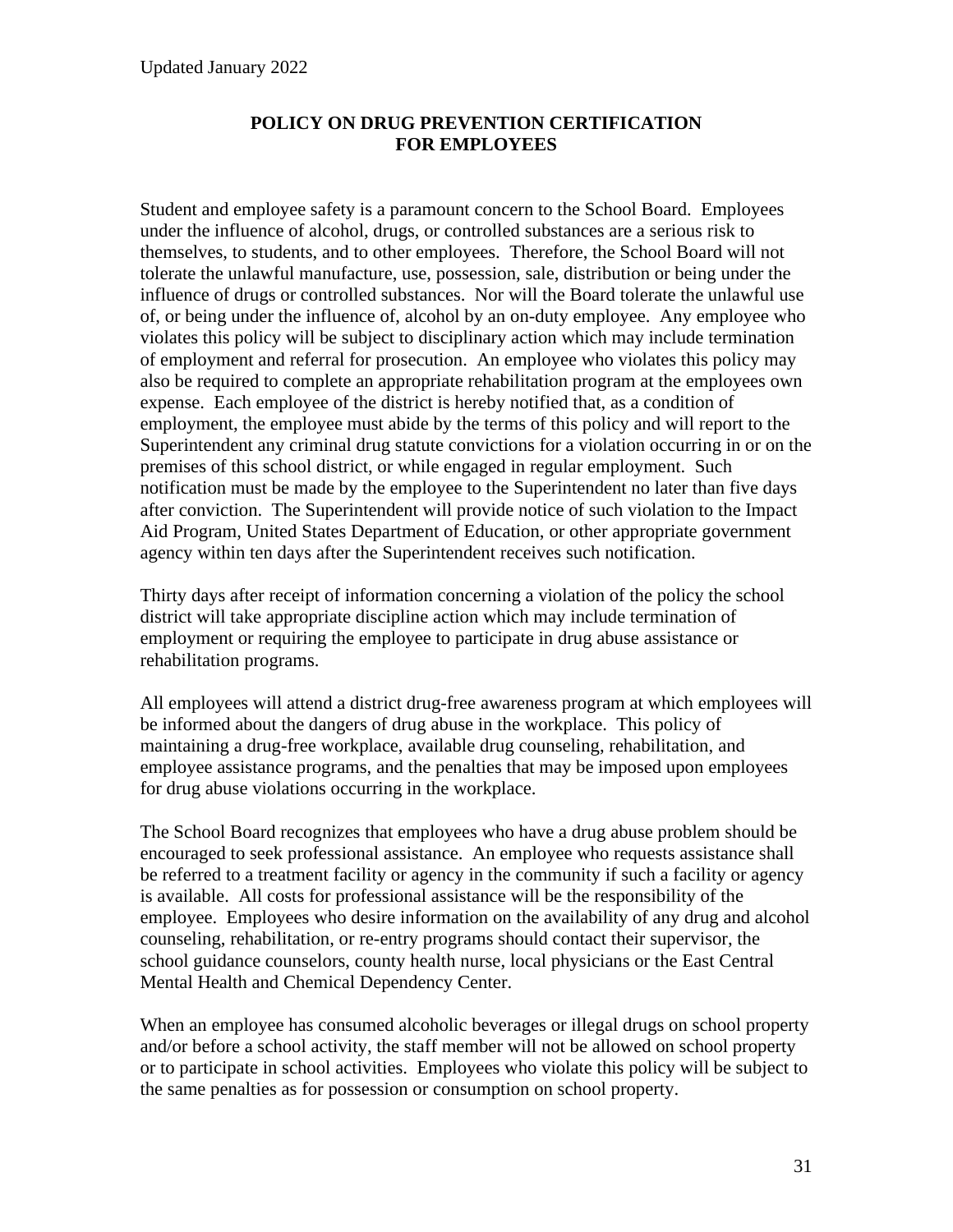Employees will receive a copy of this policy which includes standards of conduct and a statement of disciplinary sanctions. Compliance with the standards presented in this policy is mandated according to Federal Law (P.L. 101-226) and the Flandreau Board of Education.

A bi-annual review of the program by the Flandreau School District will be conducted to determine the program effectiveness and implement changes to the program if necessary and to determine that disciplinary sanctions are consistently enforced.

The Flandreau School Board commits itself to a continuing good faith effort to maintain a drug-free workplace.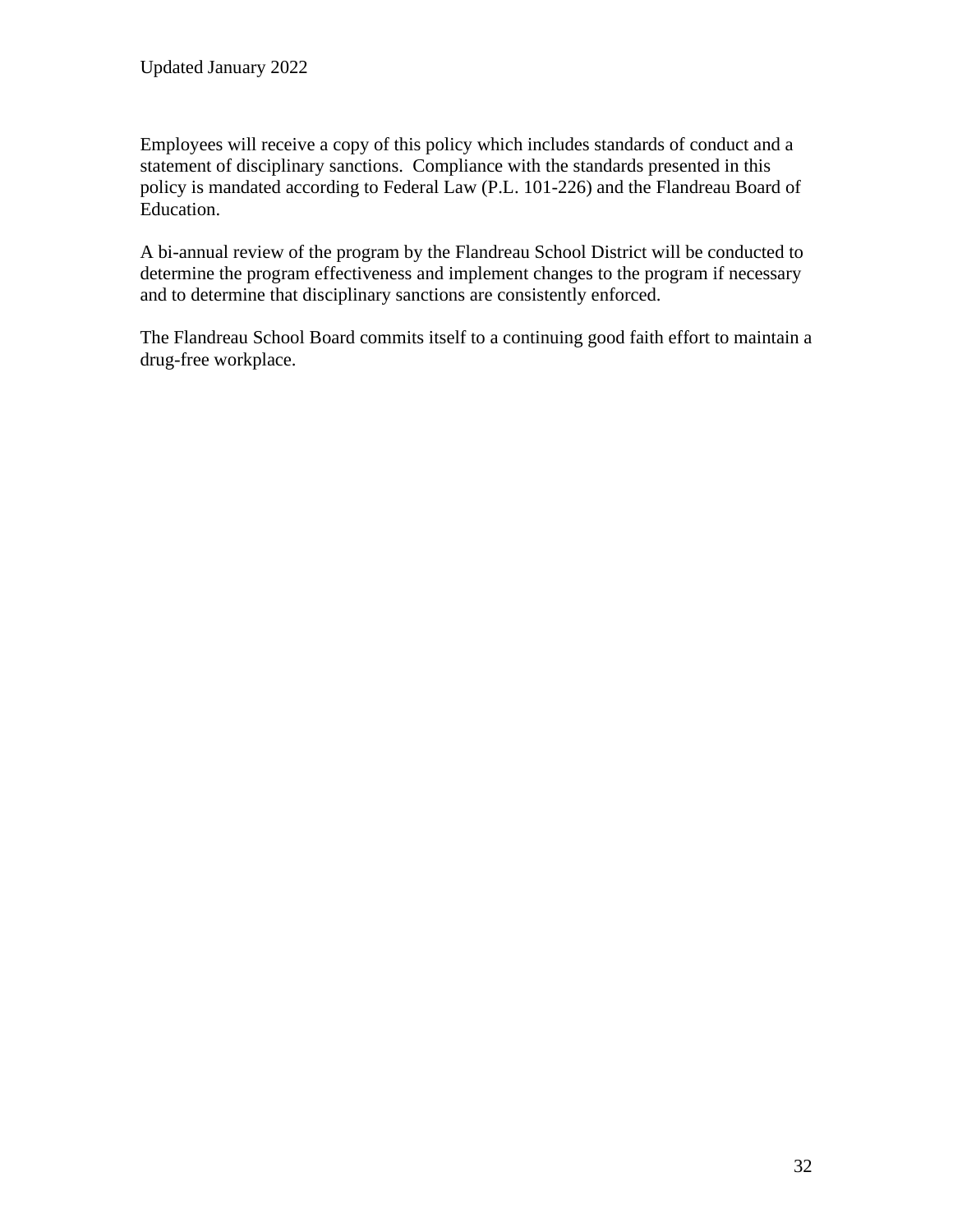# **CONTRACT CONDITIONS**

### **SEXUAL HARASSMENT POLICY**

Sexual harassment is illegal, unacceptable and shall not be tolerated, no employee or student of the Flandreau School District #50-3 may sexually harass another. Any employee or student will be subject to disciplinary action including possible suspension, expulsion, or termination for violation of this policy. Copies of the policy are available at all administrative offices.

### **DEFINITION**

Any unwelcome sexual advances, solicitation or sexual activity by promise of rewards, coercion of sexual activity by threat of punishment, verbal sexist remarks, or physical assaults constitute sexual harassment. This conduct has the effect of unreasonably interfering with an individual's academic work performance or of creating an intimidating, hostile, or offensive employment or educational environment regardless of intent.

### **RESPONSIBILITY**

School district officers, employees and students are responsible for maintaining a working and learning environment free from sexual harassment. Careful scrutiny will be undertaken of all allegations of sexual harassment. False allegations that are malicious or ill-founded may constitute libel or slander.

### **COMPLAINTS**

Any employee who believes that the employee has been a subject of sexual harassment by a district employee or officer, should report this incident immediately to the immediate supervisor. If the immediate supervisor is involved in the activity, the violation should be reported to the supervisor's immediate supervisor. Students should report such incidents to the guidance counselor and/or the responsible administrator. All reported incidents will be thoroughly investigated and subject to disciplinary action. Confidentiality consistent with due process will be maintained.

If an employee or student files a written complaint because of dissatisfaction with the handling of the complaint, appropriate grievance procedures may be utilized.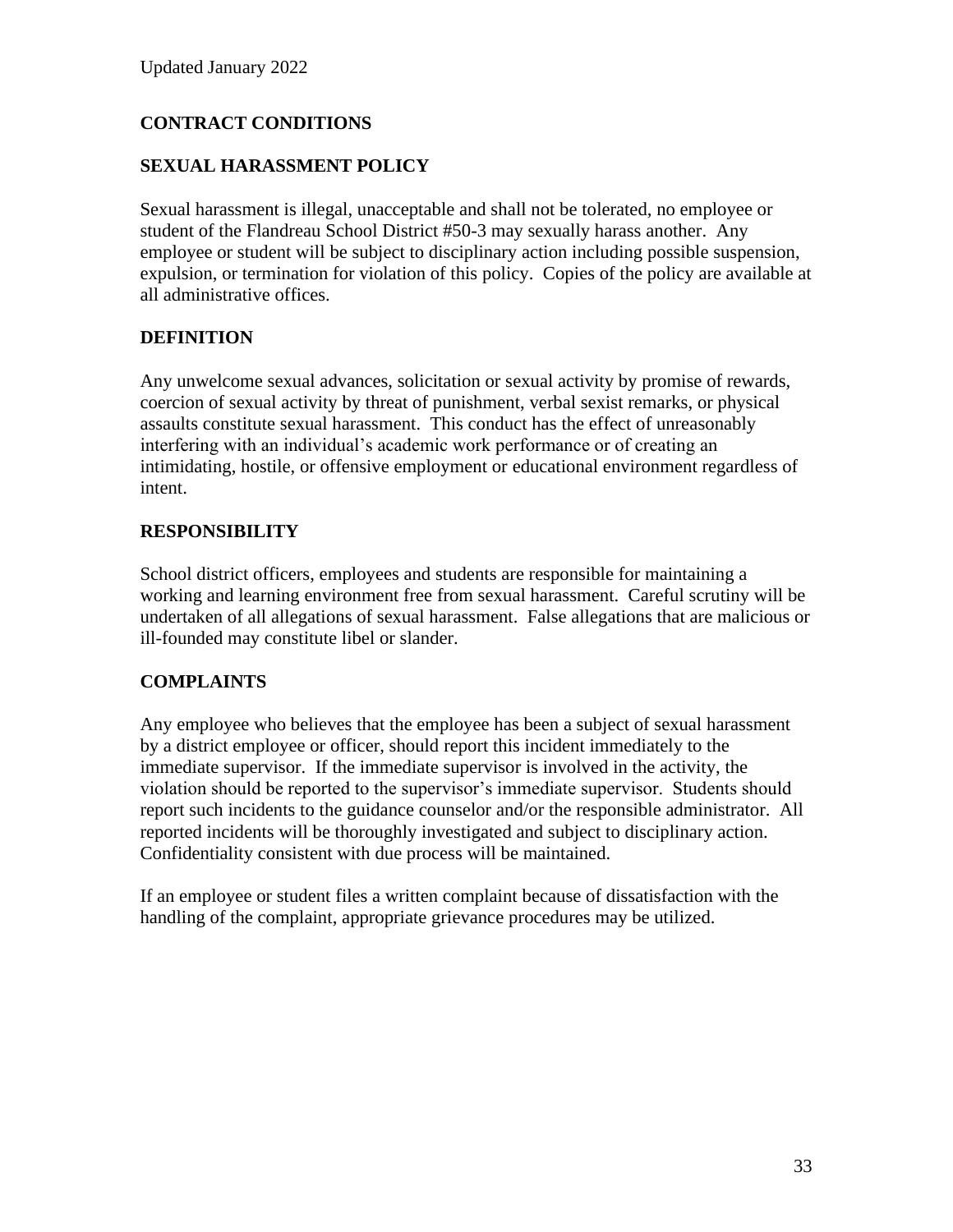# **COMMUNICATION WITH PUBLIC**

### **EMERGENCY CHAIN OF COMMAND**

The Superintendent of Schools is in charge of all buildings owned and operated by the Flandreau School District. In absence of the Superintendent, the following chain of command will be followed in each of the school buildings.

| <b>High School</b>           | <b>Middle School</b>         | <b>Elementary School</b>     |
|------------------------------|------------------------------|------------------------------|
| <b>High School Principal</b> | Middle School Principal      | <b>Elementary Principal</b>  |
| Middle School Principal      | <b>High School Principal</b> | Middle School Principal      |
| <b>Elementary Principal</b>  | <b>Elementary Principal</b>  | <b>High School Principal</b> |
| Counselor                    | Counselor                    | Counselor                    |
|                              |                              |                              |

Emergency telephone numbers:

| <b>Fire</b> $-997-2423$ | Ambulance $-997-2423$ | <b>Sheriff</b> – 997-2423 |
|-------------------------|-----------------------|---------------------------|
|-------------------------|-----------------------|---------------------------|

## **IMPACT AID POLICY**

The Flandreau School District provides that no person be subject to discrimination on the basis of sex, race, color, national origin, religion, marital status, age or mental and physical disabilities in its educational programs, activities or employment policies. The Flandreau School District is committed to complying with the requirements of state and federal laws concerning nondiscrimination and will strive by its actions to enhance the dignity of all persons.

In order to fulfill the requirements of Section 8003 ensure Tribal and Parental involvement in the education of those students of the Flandreau School District who are claimed for payment under Section 8003. This policy shall become effective immediately.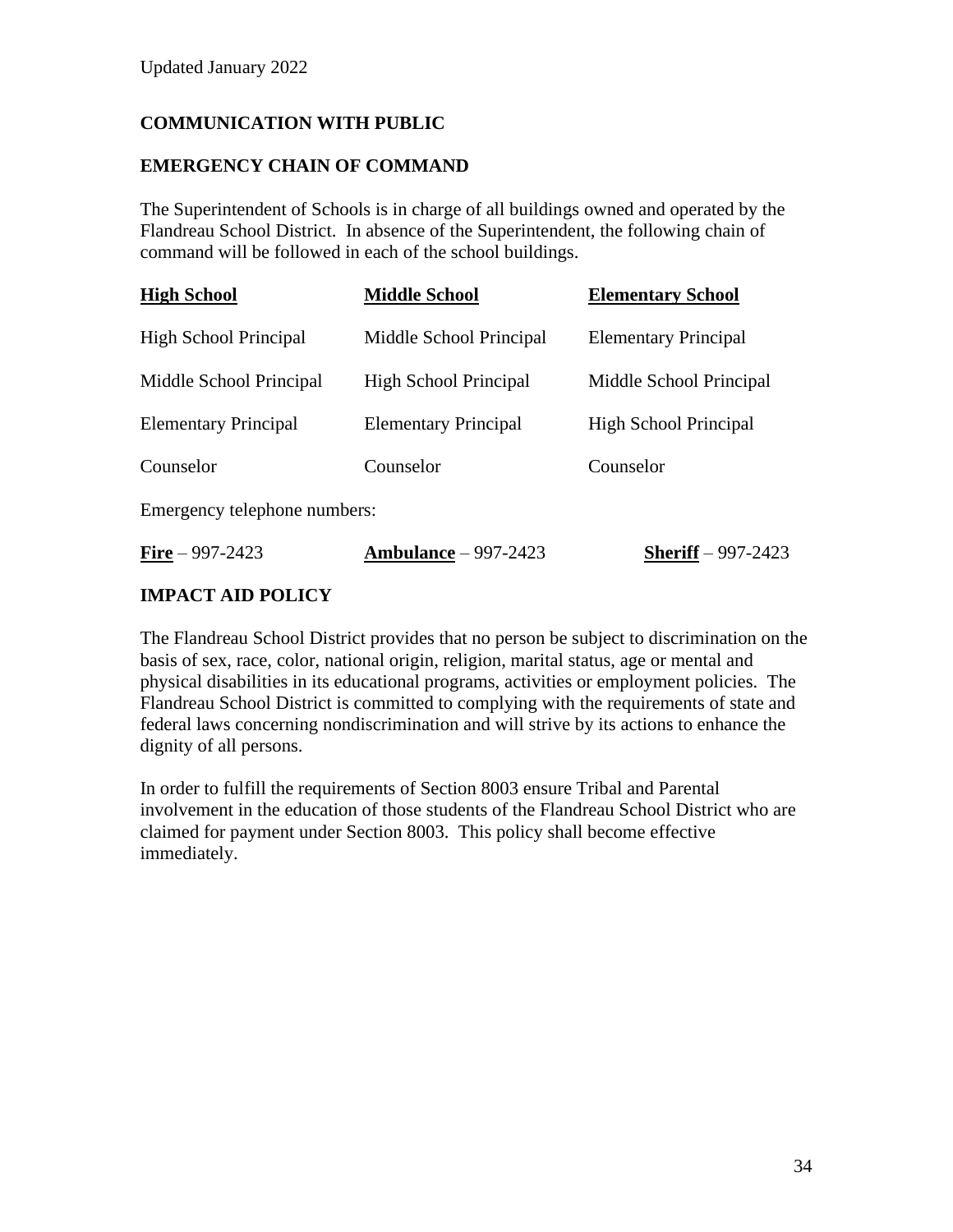## **STUDENTS**

## **CHILD ABUSE**

Any personal interview or physical inspection of the child should be conducted in a considerate, professional manner and information or records concerning reports of suspected abuse or neglect are confidential and the release to persons other than provided by law (SDCL 26-10-12.2) is punishable by \$1,000 fine, one year in jail or both (SDCL 26-10-12-.3). Failure to make a report where abuse or neglect is suspected is subject to the same punishment. (SDCL 26-10-10)

Anyone who participates in making a report in accordance with the law and in good faith is immune from any civil or criminal liability that may otherwise arise from the reporting or from any resulting judicial proceeding even if the suspicion is proven to be unfounded. (SDCL 26-10-14).

Copies of this policy shall be distributed by the superintendent or his designee to all school employees at the beginning of each school term and to new employees when they begin employment if at a different time than the beginning of the school term.

The board will support any employee making a report of suspected child abuse or neglect until and unless it is determined that the employee was acting in bad faith in making the report.

## **LEGAL SCHOOL AGE**

Every child who, before the  $1<sup>st</sup>$  day of September in any year, shall have attained the age of six years and who has not attained the age of 21 years, shall be deemed to be of legal school age. A student who is enrolled in school and becomes 21 years of age during the school year shall have free school privileges and be considered to be of legal school age during the school year.

No child who is less than five years old on the first day of September shall be enrolled in Kindergarten during the school year and said child shall first become eligible for enrollment in the first grade one year thereafter.

### **SELLING MERCHANDISE**

Students should not be asked nor allowed to sell any commodity of a commercial nature as a school project without permission from the Superintendent or Board of Education.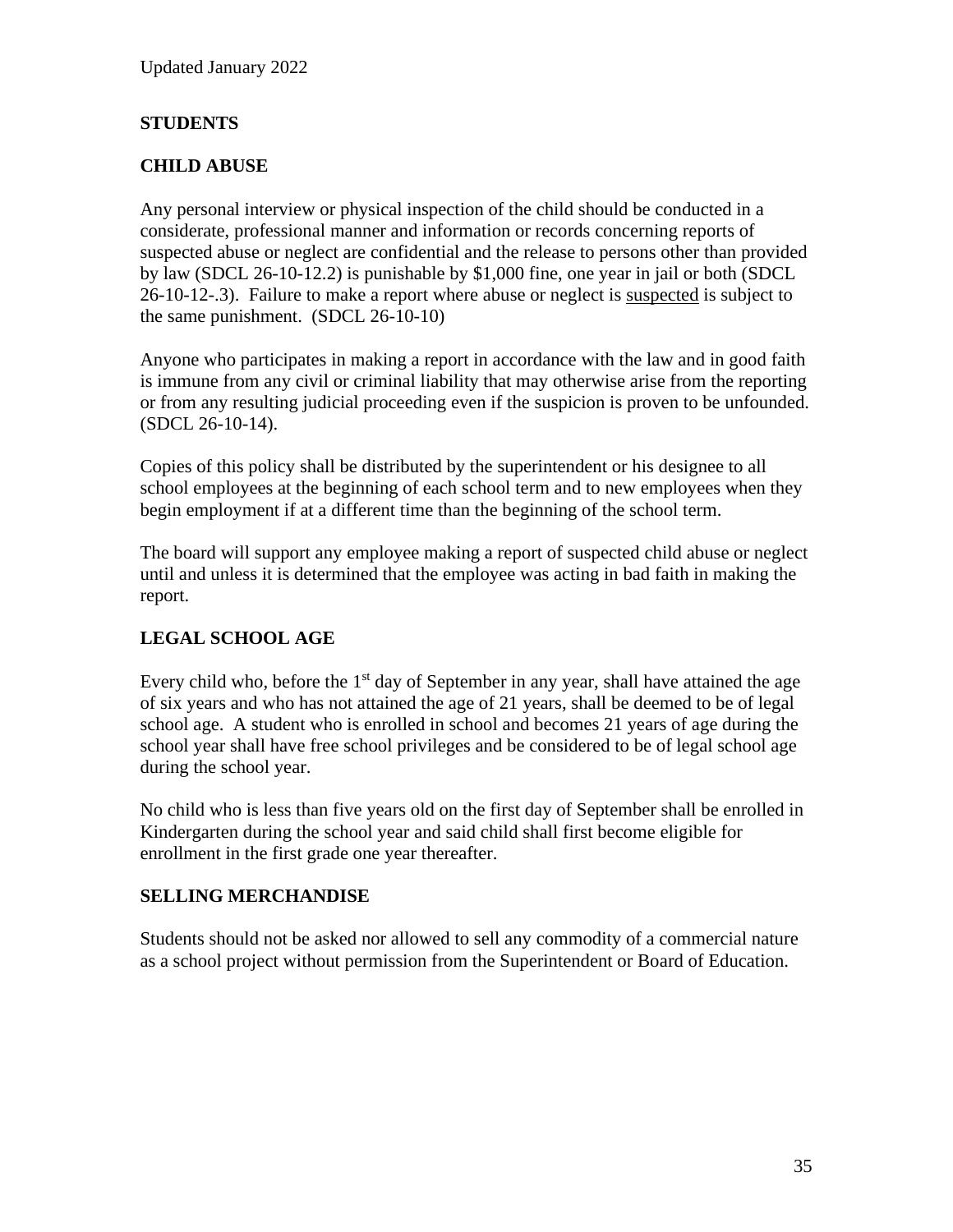### **HANDLING BLOOD AND OTHER BODY FLUIDS GUIDELINES**

The proper handling of blood and other body fluids is important in maintaining a clean, disease free environment. Therefore, the following information is provided for school employees regarding the proper handling of blood and other bodily fluids.

### **CUSTODIAL STAFF**

- 1. Disposable rubber or similar impervious material gloves are to be used when cleaning any surface that has been contaminated with blood or other body fluid.
- 2. Proper procedure for putting on and removing gloves will be taught. After gloves are removed, hands must be thoroughly washed with soap and water.
- 3. Surfaces which may be exposed to blood or other body fluids are to be treated with a disinfectant solution (1:10 dilution of household bleach).
- 4. Any vomitus or body fluid on carpeting is to be treated with dry deodorizer followed by hot water-extraction.
- 5. Any potentially infective waste will be contained and transported in clearly identified heavy impervious material.
- 6. Wastes which cannot be flushed down the toilet may be disposed of in regular trash pick-ups, using a plastic line in the trash can and a tight fitting lid.
- 7. Blood and other body fluids may be carefully poured down a drain connected to a sewer system.

### **ADMINSTRATORS, TEACHERS, SECRETARIES, TEACHER ASSISTANTS, & BUS DRIVER**

- 1. Always wash hands thoroughly before and after any student contact to reduce spread of infection.
- 2. Disposable rubber or similar impervious material gloves are to be used when working with students in any situation where contact with blood or other body fluids may occur.
- 3. After gloves are removed, hands must thoroughly washed with soap and water.
- 4. Any surfaces or instruments exposed to blood or other body fluids are to be cleaned with soap and water, then disinfected with a solution of 1:10 household bleach and water.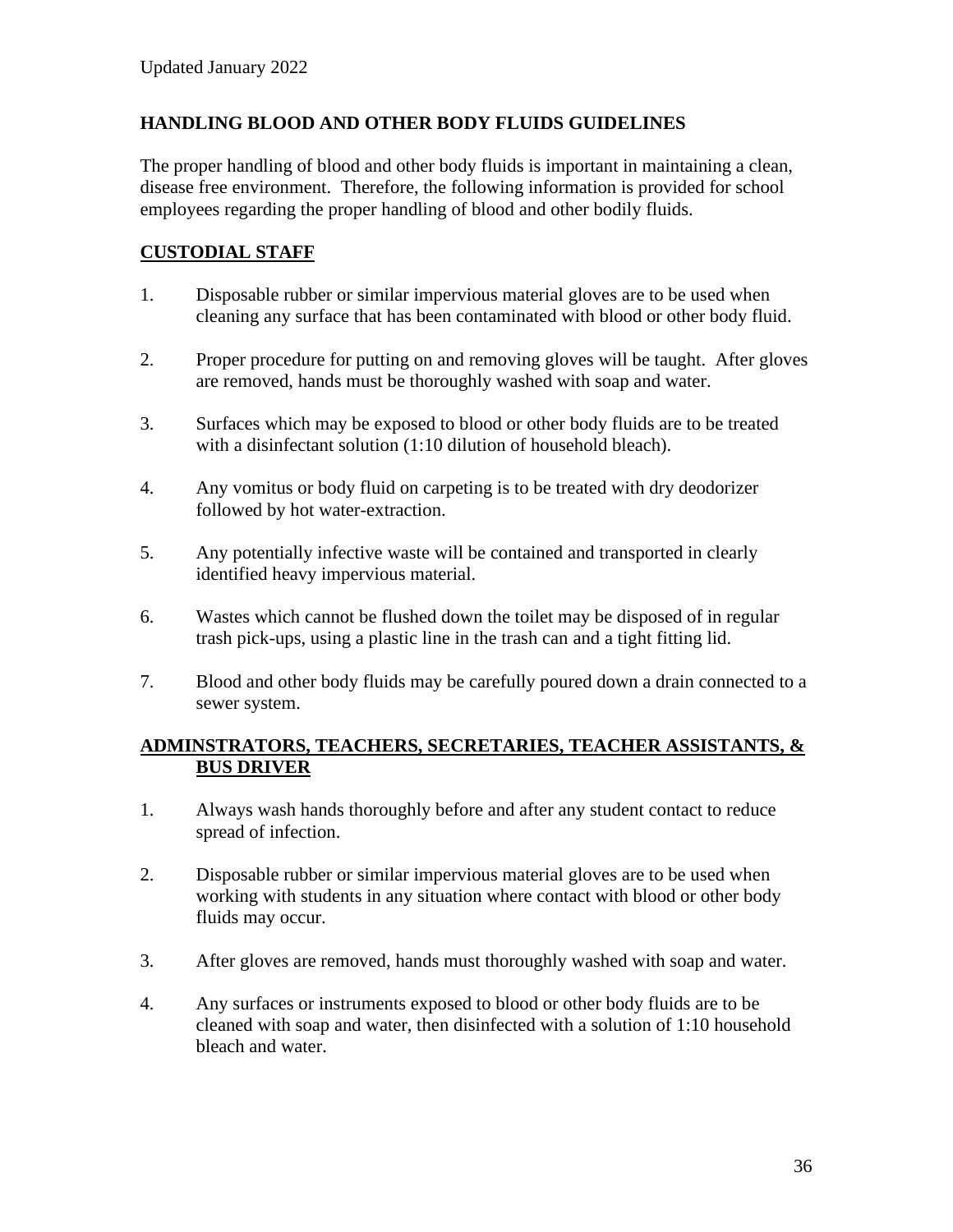- 5. Any potentially infective waste will be contained and transported in clearly identified heavy impervious material.
- 6. Wastes which cannot be flushed down the toilet may be disposed of in regular trash pick-ups, using a plastic liner in the trash can and a tight fitting lid.
- 7. Blood and other body fluids may be carefully poured down a drain connected to a sewer system.

### **COACHES AND STUDENT TRAINERS**

- 1. Disposable rubber or similar impervious material gloves are to be work when working with athletes in any situation that may involve contact with any form of human body fluids.
- 2. After gloves are removed, hands must be thoroughly washed with soap and water.
- 3. Athletes who have open sores or wounds must wear a protective cover to guard against transfer of blood or body fluids from person to person.
- 4. Any surfaces exposed to blood or other body fluids are to be cleaned with disinfected with a solution of 1:10 household bleach and water.
- 5. Any potentially infective waste will be contained and transported in clearly identified heavy pervious material.
- 6. Athletes are to be provided individual, disposable drinking containers during practices and athletic events.
- 7. Wastes which cannot be flushed down the toilet may be disposed of in regular trash pick-ups, using a plastic liner in the trash can and a tight fitting lid.
- 8. Blood and other body fluids may be carefully poured down a drain connected to a sewer system.

### **TEACHERS, TEACHER ASSISTANTS, SECRETARIES, ADMINISTRATORS**

- 1. If possible, do not handle blood or other body fluids. Call custodian or school health aide.
- 2. If you must handle human body fluids, follow procedure delineated for administrators, teachers, secretaries, teacher assistants and bus drivers.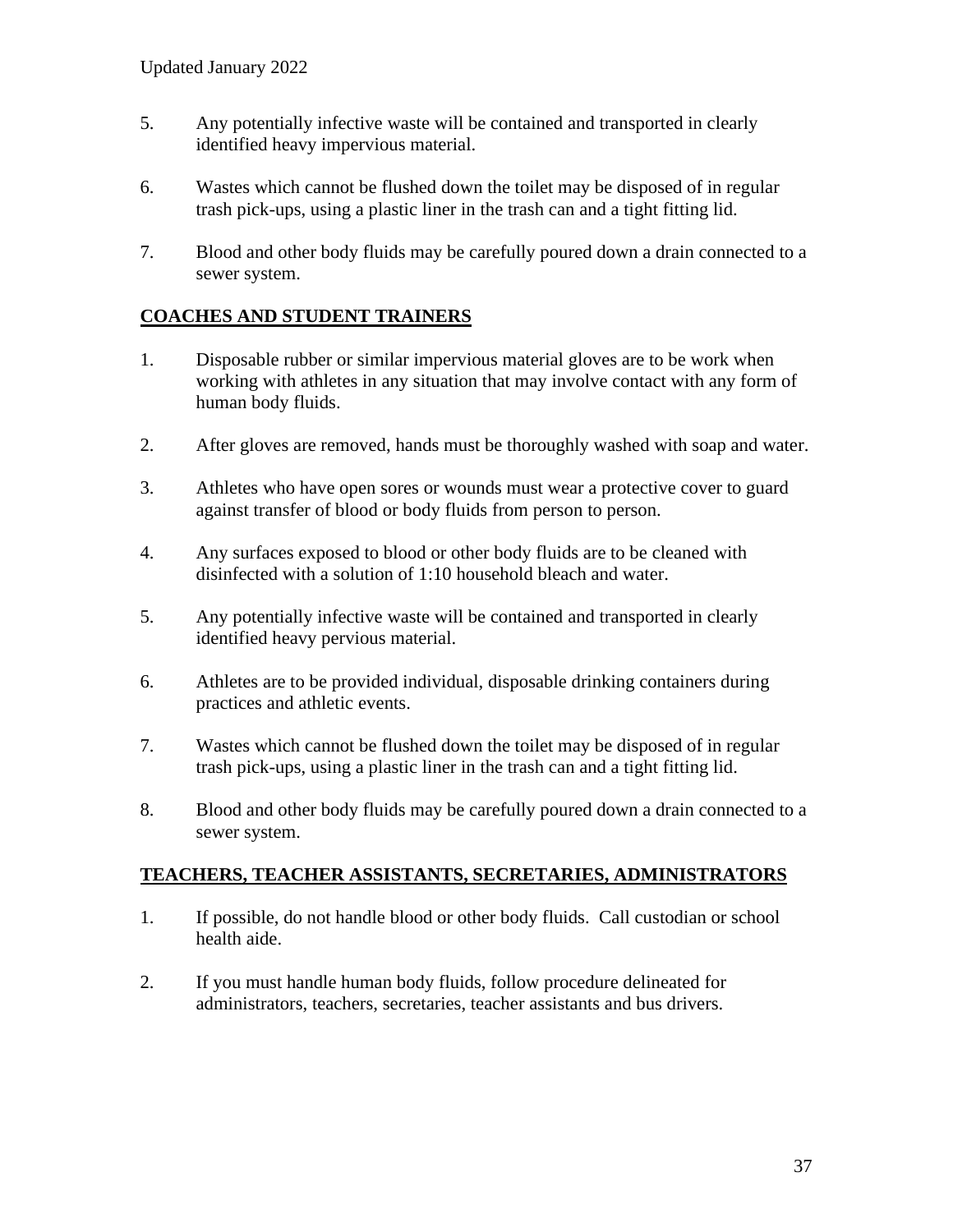# **LAUNDRY**

Although soiled linen has been identified as a source of large numbers of certain pathogenic micro-organisms, the risk of actual disease transmission is negligible. Rather than rigid procedures and specifications, hygienic and common-sense storage and processing of clean and soiled linen are recommended. Soiled linen should be handled as little as possible and with minimum agitation to prevent gross microbial contamination of the air and of persons handling the linen. All soiled linen should be bagged and the location where it was used; it should not be sorted or rinsed in patient-care areas. Linen soiled with blood or body fluids should be placed and transported in bags that prevent leakage. If hot water is used, linen should be washed with detergent in water at least 71C (160F) for 25 minutes. If low-temperature (-70C)(158F) laundry cycles are used, chemicals suitable for low-temperature washing at proper use concentration should be used.

### **GUIDELINES FOR HANDLING BODY FLUIDS IN SCHOOLS**

Recent concern about how children with AIDS should be educated has raised several questions regarding exposure of teachers and children to potentially infectious body fluids from children with communicable diseases in the school setting:

- 1. Does contact with body fluids present a risk of infection?
- 2. What should be done to avoid contact with potentially infected body fluids?
- 3. What should be done if direct contact with body fluids is made?
- 4. How should such fluids when spilled be removed from the environment?

The following guidelines are meant to provide simple and effective precautions against transmission of disease for all persons, including pregnant women, potentially exposed to the blood or body fluids of any student. No distinction is made between body fluids from students with a known disease or those from students without symptoms or with an undiagnosed disease.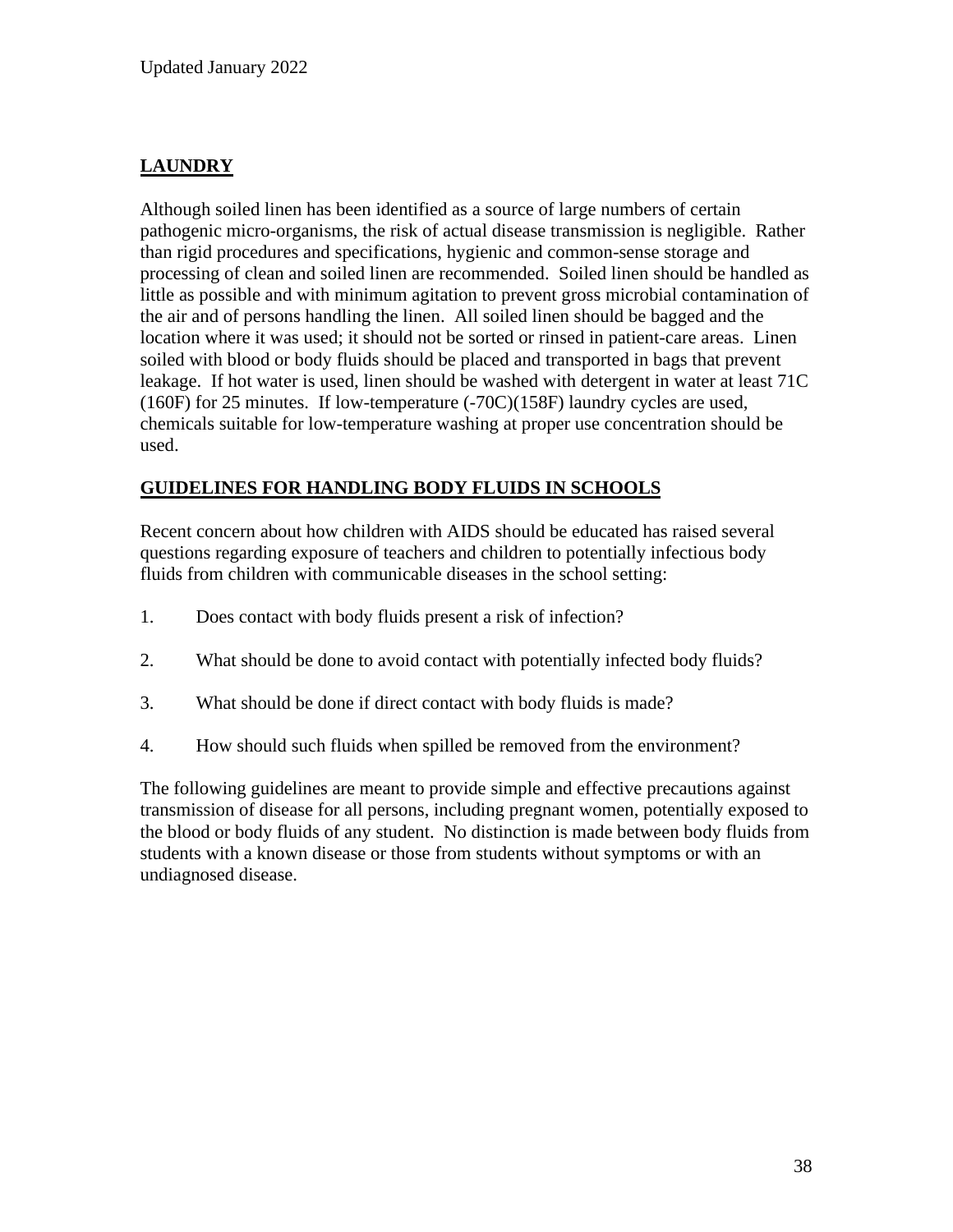# **DOES CONTACT WITH BODY FLUIDS PRESENT A RISK**?

The body fluids of all persons should be considered to contain potentially infectious agents (germs). The term "body fluids" includes: blood, semen, drainage from scrapes and cuts, feces, urine, vomitus, respiratory secretions (e.g. nasal discharge) and saliva. Contact with body fluids presents a risk of infection with a variety of germs. In general, however, the risk is very low and dependent on a variety of factors including the type of fluid with which contact is made and the type of contact made with it.

Table 1 provides examples of particular germs that may occur in body fluids of children and the respective transmission concerns. It must be emphasized that with the exception of blood, which is normally sterile, the body fluids with which one may come in contact usually contain many organisms, some of which may cause disease. Furthermore, many germs may be carried by individuals who have no symptoms of illness. These individuals may be at various stages of infection: incubating disease, mildly infected without symptoms, or chronic carriers of certain infections agents including the AIDS and hepatitis viruses. Infact, transmission of communicable diseases is more likely to occur from contact with infected body fluids or unrecognized carriers than from contact with fluids from recognized individuals because simple precautions are not always carried out.

### **Table 1**

Transmission concerns in the school settings body fluid source of infectious agents

| <b>Body Fluid-Source</b>                                    | <b>Organism of Concern</b>                                                 | <b>Transmission Concern</b>                                        |
|-------------------------------------------------------------|----------------------------------------------------------------------------|--------------------------------------------------------------------|
| <b>Blood</b><br>-cuts/abrasions<br>-nose bleeds<br>- menses | Hepatitus B virus<br>AIDS virus<br>Cytomegalovirus                         | Blood stream inoculation<br>through cuts and abrasions<br>on hands |
| - contaminated needle                                       |                                                                            | Direct blood stream<br>inoculation                                 |
| * Feces<br>- incontinence                                   | Salmonella bacteria<br>Shigella bacteria<br>Rotavirus<br>Hepatitis A virus | Oral inoculation from<br>contaminated hands                        |
| * Urine<br>- incontinence                                   | Ctyomegalovirus                                                            | Bloodstream and oral<br>inoculation from<br>contaminated hands     |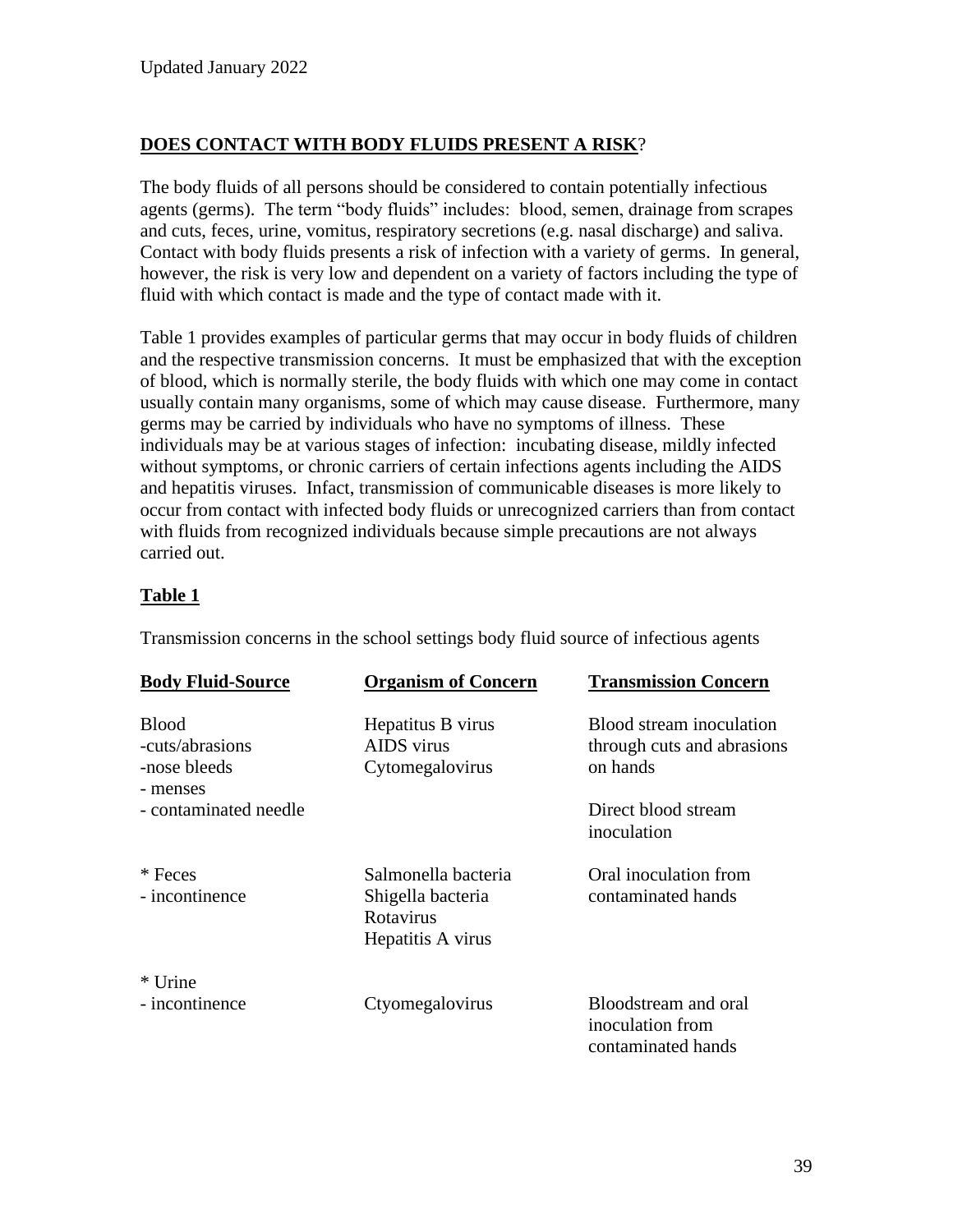| <b>Respiratory Secretions</b><br>- saliva<br>- nasal discharge | Monomucleousis virus<br>Common cold virus<br>Influenza virus<br>AIDS virus<br>Hepatitis B virus | Oral inoculation from<br>contaminated hands<br><b>Bloodstream</b> inoculation<br>through cut and abrasions<br>on hands; bites |
|----------------------------------------------------------------|-------------------------------------------------------------------------------------------------|-------------------------------------------------------------------------------------------------------------------------------|
| * Vomitus                                                      | Gastrointestinal<br>viruses, e.g.,<br>(Norwalk agent)<br>Rotavirus)                             | Oral inoculation from<br>contaminated hands                                                                                   |
| Semen                                                          | Hepatitus B<br>AIDS virus<br>Gonorrhea                                                          | Sexual contact<br>(Intercourse)                                                                                               |

\* Possible transmission of AIDS and Hepatitis B is of little concern from these sources. There is not evidence at this time to suggest that the AIDS virus is present in these fluids.

### **AIDS POLICY FOR EMPLOYEES**

- 1. The policy applies to all employees who are human Tlymphotropic virus type III antibody positive (HTLV III) or who meet the clinical definitions of AIDS Related Complex (ARC) or AIDS syndrome (AIDS)
- 2. Employee is defined in this policy to mean all persons hired by the school board, volunteers, and student teachers working in the district.
- 3. Employees with AIDS/ARC or HTLV-III antibody will be allowed to work for the Flandreau School District 50-3, with the written approval of the employee's physician, in an unrestricted manner unless the school board documents reasons to exclude the employee.
- 4. One or more of the following conditions may require a more restricted environment or exclusion from work for the infected employee.
	- a. The person is physically unable to perform his/her job.
	- b. The disability poses s substantial possibility of harm to others.
- 5. The employee's immediate supervisor shall notify the superintendent of schools when an AIDS infected employee may require a restricted work environment or exclusion from the work force.
- 6. The superintendent of schools may request a medical evaluation of the employee's physical ability to perform his/her job or if the disability poses a substantial possibility of harm to others in the work place. During the evaluation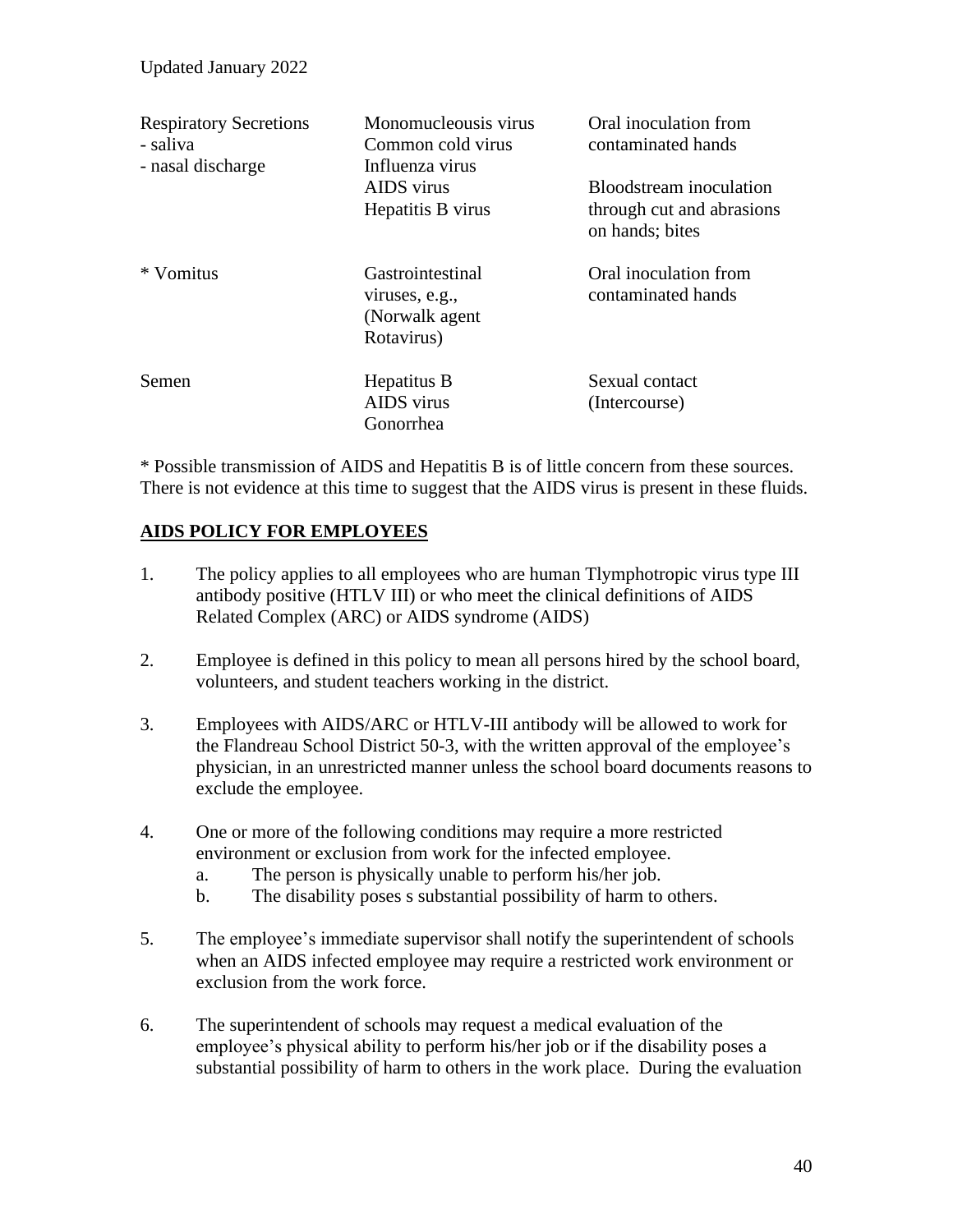period, the employee may be excluded from work by the superintendent of schools with full pay and benefits.

- 7. The school board will weigh the risks and benefits to both the employee and to others and make a final determination concerning the employment deposition of each employee.
- 8. An employee with AIDS/ARC or HTLV-III antibody who is determined by the school board not suitable for employment shall be eligible for sick leave benefits in accordance with the employee's contract.
- 9. An employee infected with AIDS virus may experience immuno-deficiency and is at increased risk of experiencing severe complications from such infections as chickenpox, tuberculosis, herpes, and measles. Assessment of the risk to the immuno-suppressed employee of working in an unrestricted setting is best made by the employee who is aware of his/her immune status. If outbreaks of chickenpox, measles, or other acute infectious diseases occur in the school, the employee may request leave of absence without pay from the school board until the outbreak is over.
- 10. All employees shall immediately file a written report with the superintendent of schools if they are exposed to AIDS-contaminated blood or body fluid during the conduct of their duties.
- 11. Information concerning employees with AIDS/ARC or HTLV-III antibody shall be kept in strict confidence by school personnel.

# **AIDS POLICY FOR STUDENTS**

- 1. The policy applies to all school-age children who are human Tlyhmphotropic virus type III antibody positive (HTLC-III) or who meet the clinical definitions of AIDS Related Complex (ARC) or AIDS Snydrome (AIDS).
- 2. "School-age" is defined in this policy to mean children and adolescents polaced in legally required educational settings and programs.
- 3. School-age children with AIDS/ARD or HTLV-III antibody will be allowed to attend the Flandreau Public School District 50-3 schools, with the written approval of the child's physician, in an unrestricted manner unless the school board documents reasons to exclude the child.
- 4. One or more of the following conditions may require a more restricted environment or exclusion from school for the infected school-age children.
	- a. The child is not toilet-trained or is incontinent, or otherwise is unable to control drooling;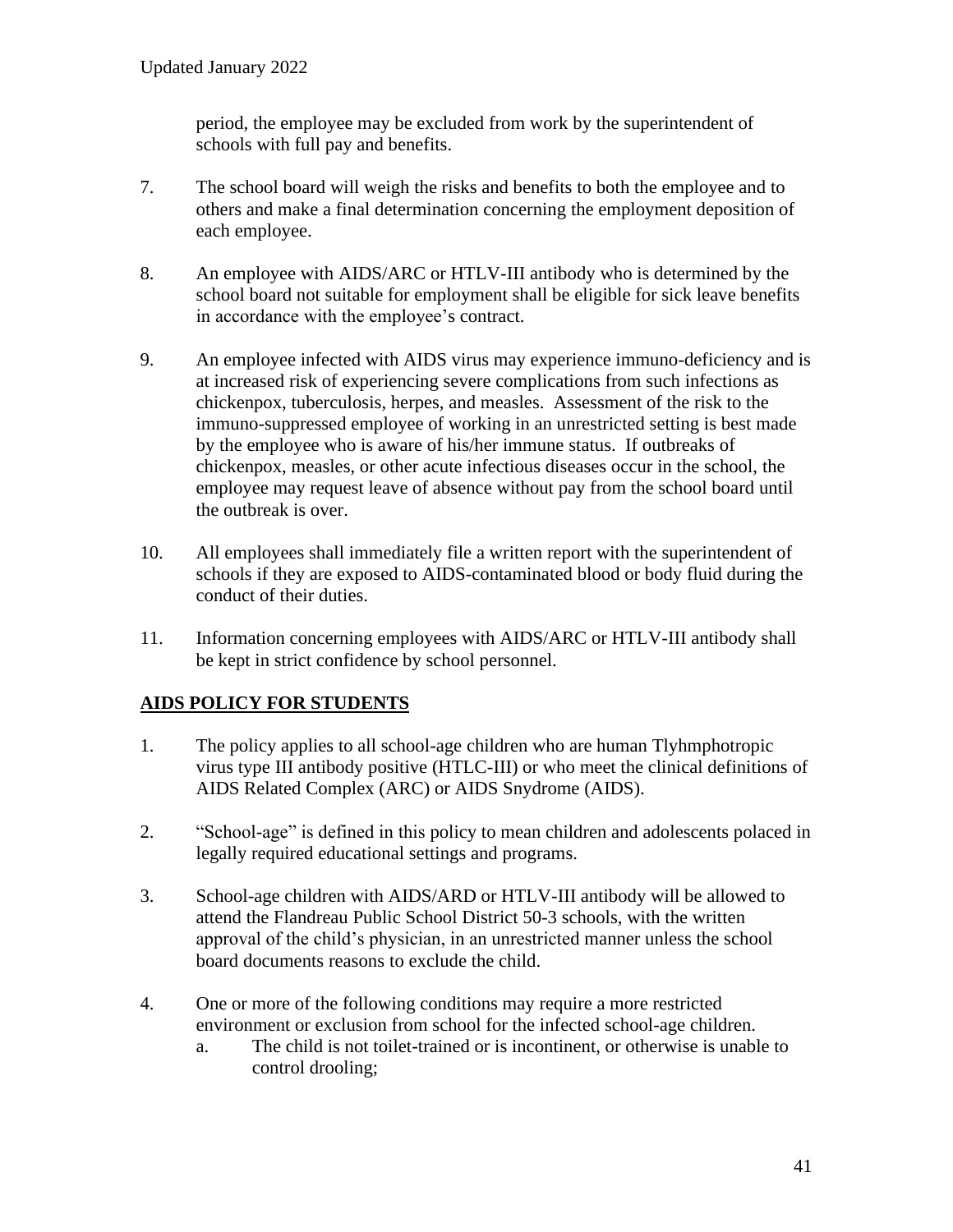- b. The child is unusually physical aggressive, with a documented history of biting or harming others;
- c. The child has other medical conditions, such as uncoverable oozing sores.
- 5. The principal shall notify the superintendent of schools when an AIDS infected school-age child exhibits questionable behavior or other medical conditions requiring possible restricted school setting.
- 6. The South Dakota Secretary of Health has designated an expert Advisory Committee to evaluate each infected child on an ongoing basis. The Committee consists of five permanent members, including:
	- a. The State Epidemiologist
	- b. The Medical Officer for the South Dakota Department of Health
	- c. A representative from the South Dakota Department of Education and Cultural Affairs.
	- d. A physician with expertise in infectious diseases.
	- e. A physician with expertise in the care of AIDS patients.
	- f. Other members of the committee will be specifically assigned by the State Epidemiologist from each child and may include the child's parent or guardian, personal physician, and relevant employees from the school which the child is to be enrolled.
- 7. The superintendent of schools may request an evaluation by the Advisory Committee to evaluate and AIDS/ARC or HTLV-III antibody positive child who exhibits any of the exceptional conditions described above. Between the time of referral and the rendering of the valuation by the Committee, the child may be excluded from school by the superintendent of schools.
- 8. The State Epidemiologist will chair the Committee and will be responsible for convening the Committee. The committee's appraisal and recommendation on each child's placement will be based on:
	- a. the child's behavior
	- b. neurologic development
	- c. physical condition, and
	- d. the expected type of interaction with others in school setting
- 9. The Committee will weigh the risks and benefits to both the infected child and to others.
- 10. A school-age child with AIDS/ARD or HTLV-III antibody who is recommended by the Committee to not attend school will be provided with an education program as provided by federal and state law.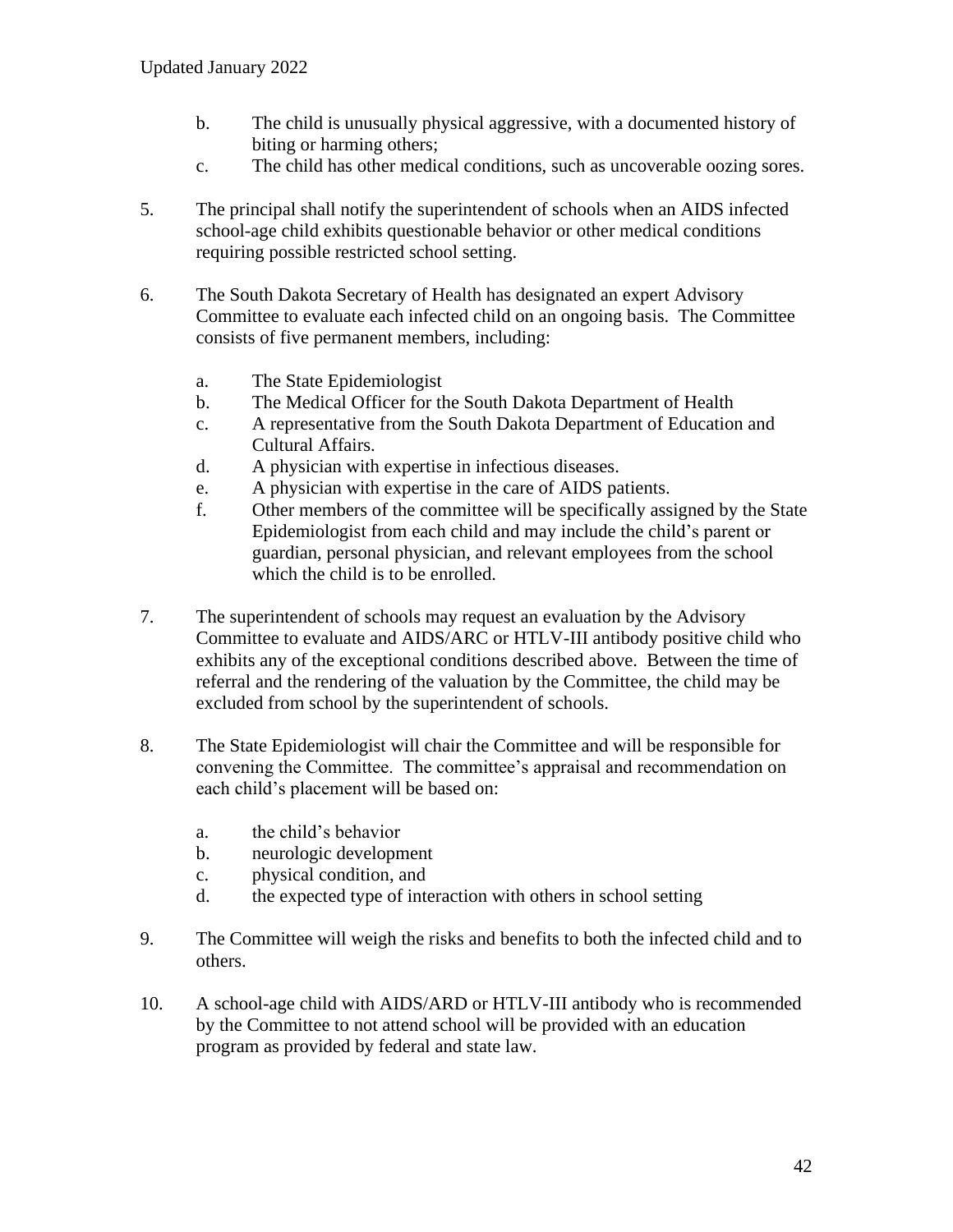- 11. The child infected with AIDS virus may experience immunodeficiency and is at increased risk of experiencing severe complications from such infections as chickenpox, tuberculosis, herpes and measles. Assessment of the risk to the immuno-suppressed child of attending school in an unrestricted setting is best made by the child's parents who are aware of his/her immune status. If outbreaks of chickenpox, measles, or other acute infectious diseases occur in the school, the child may be excluded from school at the request of the parent until the outbreak is over.
- 12. Information concerning school-age children with AIDS/ARC or HTLV-III antibody shall be kept in strict confidence by school personnel. Only those individuals who are necessary to assure the proper care of the infected child and to detect situations in which the potential for transmission may increase will be informed of the child's condition.
- 13. The custodian of each building shall develop routine procedures for handling spilled body fluids, soiled surface, and cleaning equipment.

# **AIDS EDUCATION**

Education to prevent AID's and other communicable diseases shall be presented to students on an annual basis that in grade and age appropriate. The district shall maintain an AID's education plan as a guide to instruction of this topic. In the instruction of AID's and communicable diseases, abstinence shall be presented among the options as a means of prevention.

## **SPONSORSHIP OF PARTICIPATION**

The Flandreau School Board will sponsor and support approved programs at all levels up to but not to exceed the state level of participation or competition. All applicable policies such as conduct, supervision, and financing of participants shall be followed.

### **AT-RISK STUDENT MODIFICATION PROGRAM**

Junior and Senior Student Program

- 1. Formal identification/certification or at-risk children will be made at the beginning of each semester.
- 2. At-risk status is determined by student advocacy committee with signed approval by the high school principal and guidance counselor.
- 3. At-risk certification will allow reduction from the required number of 6 classes to 5 classes per semester.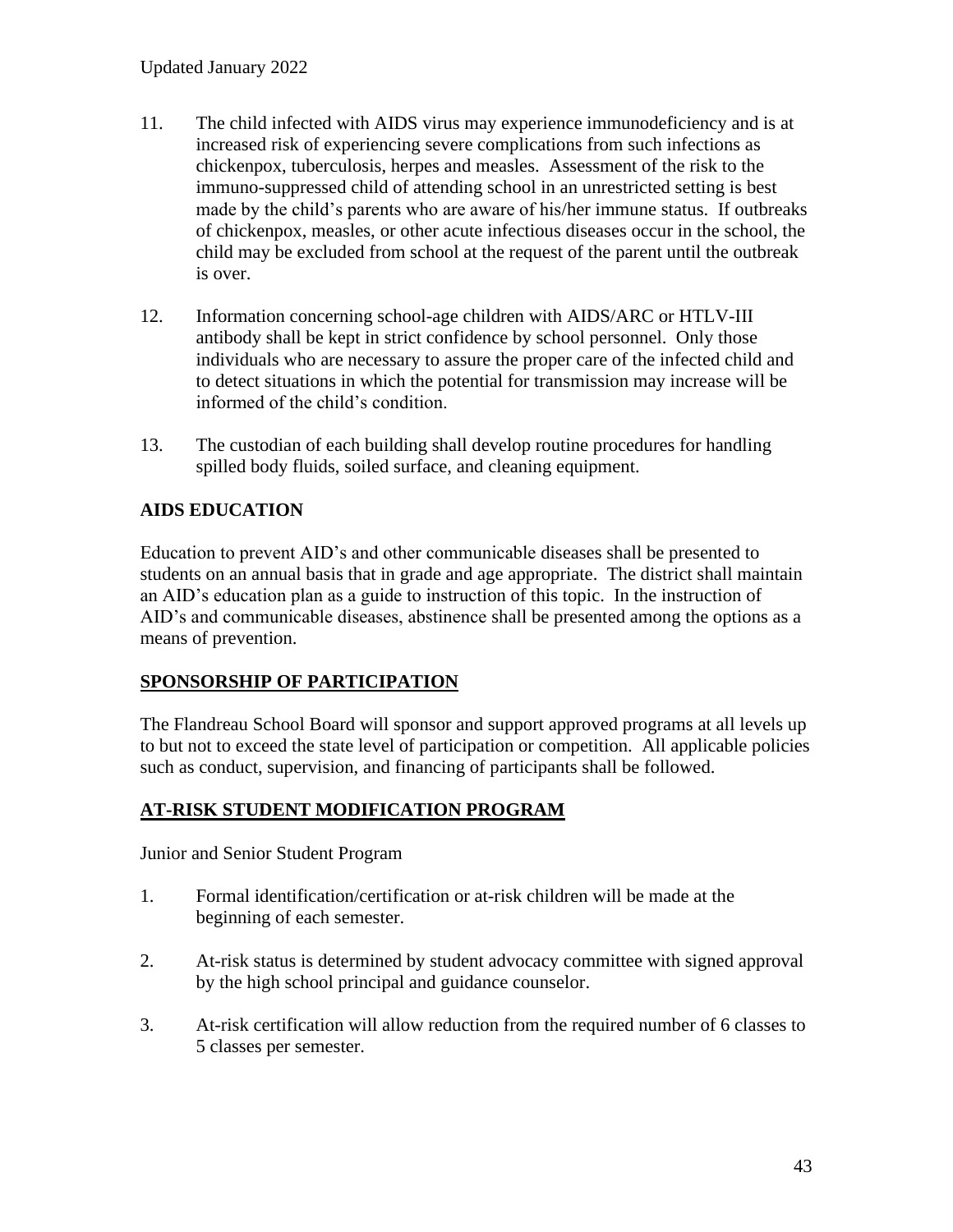- 4. At-risk certification allows student to be released from school on a daily basis to attend an approved school/work experience for junior or senior students.
- 5. Program must be supervised through STEP program.
- 6. Up to two credits will be allowed for graduation for the supervised work experience program. (One-half credit per semester).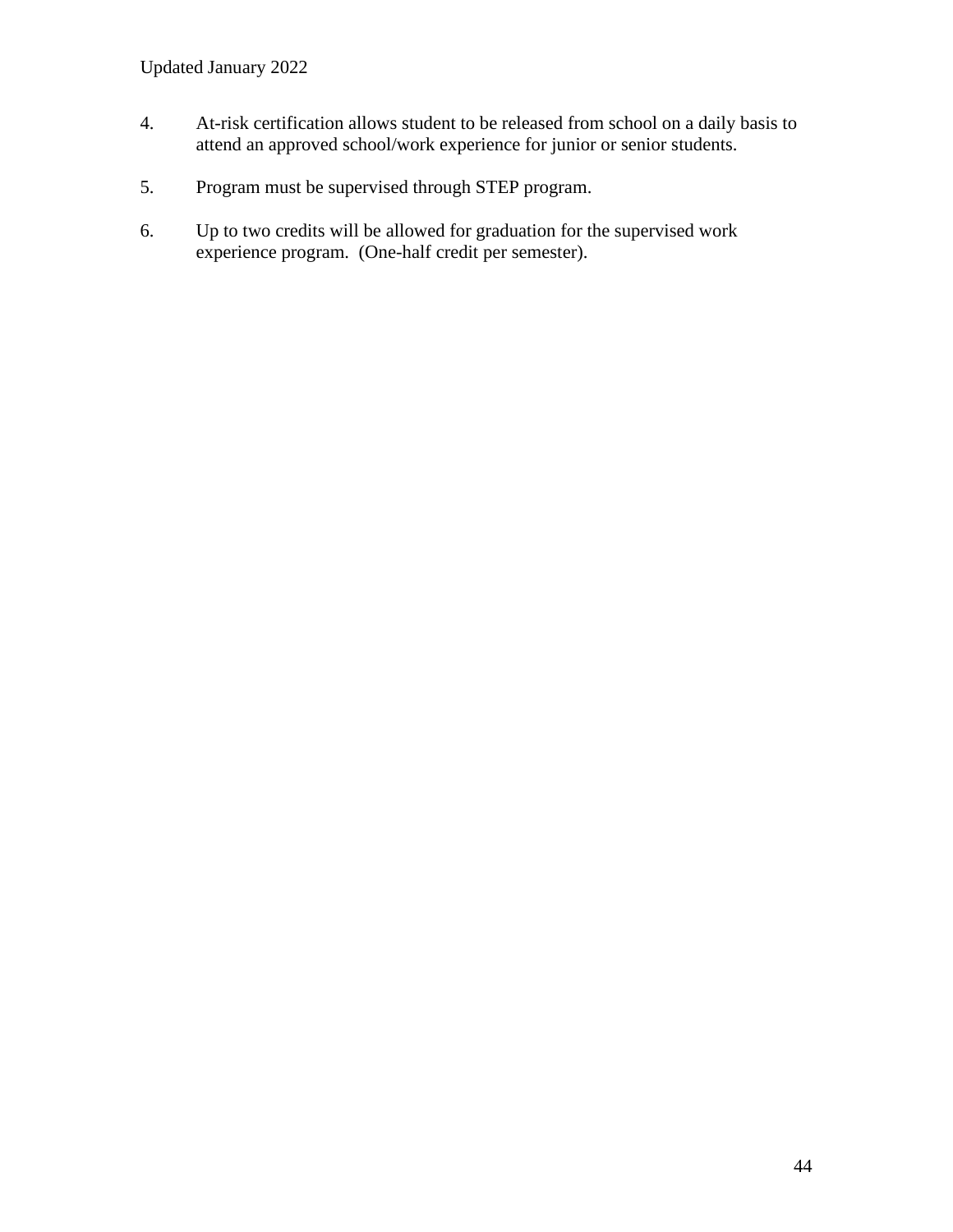### **HAZING**

It is the policy of the Board of Education and school district that hazing activities of any type are inconsistent with the educational process and will be prohibited at all times. Hazing is defined as:

Doing any act or coercing another, including the victim, to do any act of initiation into any student or other organization that causes or creates a substantial risk of causing a mental or physical harm to any person. Permission, consent, or assumption of risk by an individual subjected to hazing does not lessen the prohibition contained in this policy.

No administrator, faculty member, or other employee of the school district will encourage, permit, condone, or tolerate hazing activities. No student, including leaders of student organizations, will plan, encourage, or engage in any hazing.

Administrators, faculty members, and all other employees of the school district will be particularly alert to possible situations, circumstances of events which might include hazing. If hazing or planned hazing is discovered, involved students will be informed by the discovering school employee of the prohibition contained in this policy and will be required to end all hazing activities immediately. All hazing incidents will be reported immediately to the superintendent/CEO.

Administrators, faculty members, students, and all other employees who fail to abide by this policy may be subject to disciplinary action, and may be liable for civil and criminal penalties in accordance with state law.

The contents of this policy will be distributed in writing to all students and school district employees following its official adoption by the Board of Education. In addition, this policy will be incorporated into building, employee staff meetings or inservice programs.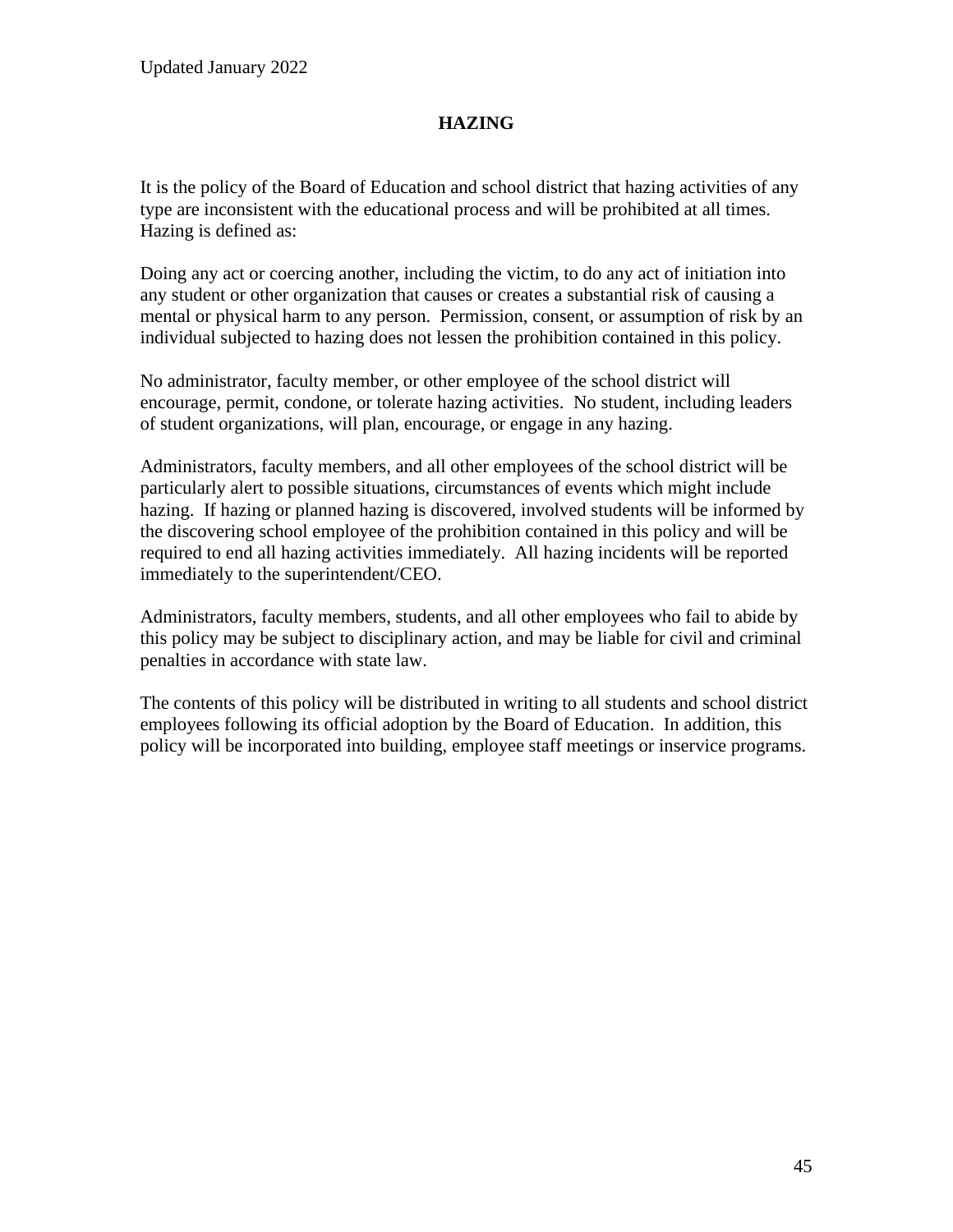### **SUPERVISON OF STUDENTS**

When students are in school, engaging in school – sponsored activities, or traveling to and from school on school buses, they are responsible to the school, and the school is responsible for them. School personnel assigned to their supervision serve in loco parentis.

The Board expects all students to be under assigned adult supervision at all times when they are in school, on school grounds, traveling under school auspices, or engaging in school – sponsored activities. School personnel assigned this supervision are expected to act as reasonably prudent adults in providing for the safety of the students in their charge.

In keeping with this expected prudence, no teacher or other staff member will leave his assigned group unsupervised except if an arrangement has been made to take care of an emergency.

During school hours, or while engaging in school – sponsored activities, students will be released only into the custody of parents or other authorized persons. The school administration will assume that anyone who wishes to contact a student during the school day is doing so for proper reasons.

Superintendent and principals may discipline students for aggressive violent behavior that disrupts school or that affects a health or safety factor of the school or its programs.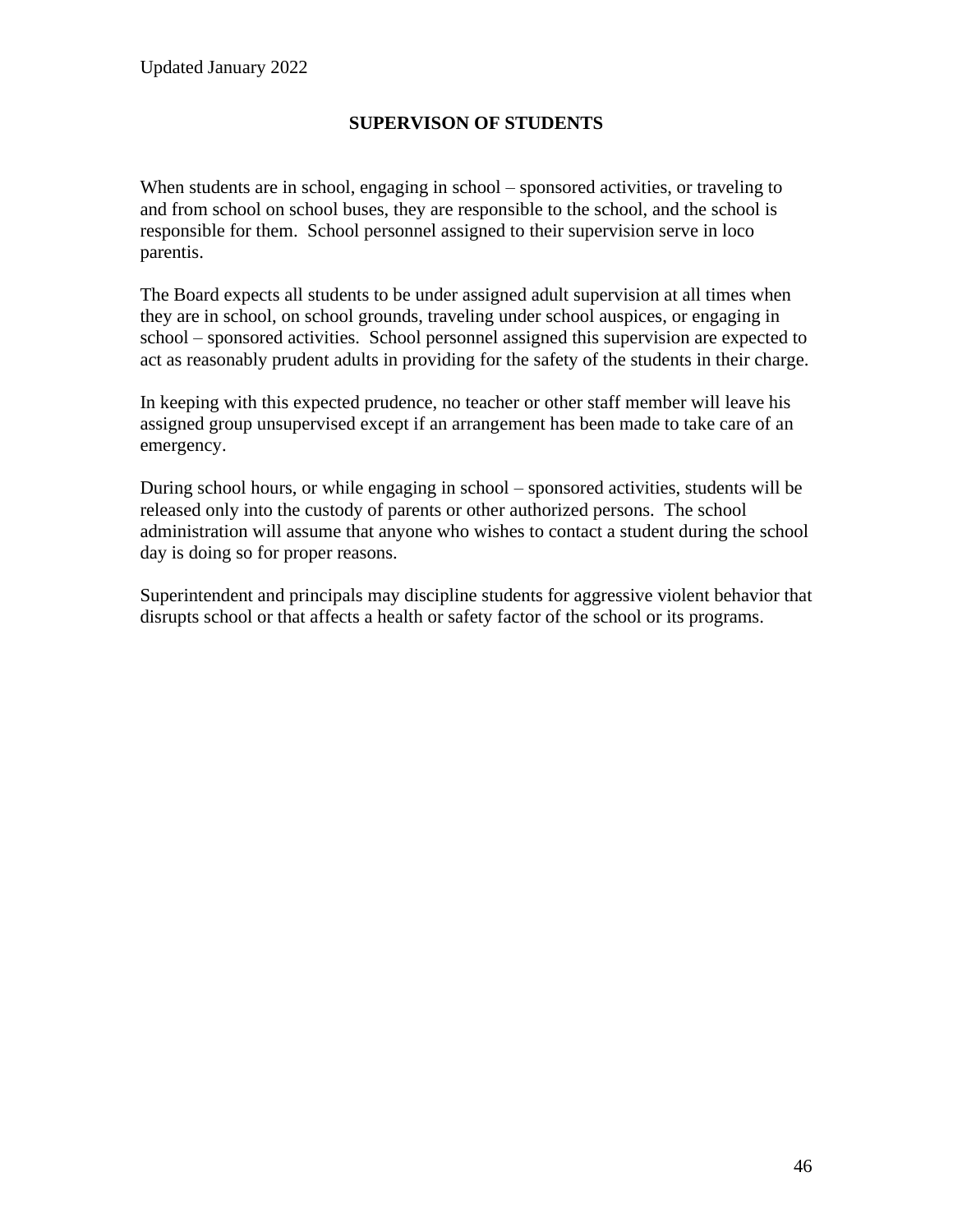### **INTERNET USER POLICY**

Users of the Internet are responsible for their actions in the use of the Internet. Users have to complete the required training before they have access to it. The District cannot guarantee that you will not encounter inappropriate or offensive material on the Internet. If offensive material would cause you embarrassment or other damage, you should not use the system.

### **Internet Etiquette**

All users of the school district's computers and networks are expected to abide by accepted rules of network etiquette. Breaches can result in harsh criticism by others on the Net and restricted access to some sources on the Internet. These rules of acceptable behavior are as follows:

- 1. Use of the school district's Internet access is a privilege, not a right.
- 2. Use of the school district's Internet is voluntary on the part of students, teachers, administrators and the community.
- 3. Be polite and don't become abusive to others.
- 4. Use appropriate language. Swearing and the use of vulgarities will not be tolerated.
- 5. Do not reveal your personal address or phone number or that of other students or people.
- 6. The electronic mail (e-mail) is not guaranteed to be private. People who operate the system have access to the e-mail. Illegal activities may be reported to the authorities.
- 7. Communication and information accessible via the network should be assumed to be private property.
- 8. Focus on one subject per message and keep paragraphs and messages short and to the point.
- 9. Do not place unlawful information on any network system.
- 10. Abbreviation when possible. For an example: FYI (For Your Information)
- 11. Capitalize words only to highlight an important point or to distinguish a title or heading, "Asterisks" surrounding a word can be used to make a stronger point.
- 12. Place your signature at the bottom of the e-mail. Your signature should include your name, position, affiliation, and Internet address.

### **Inappropriate Use**

Inappropriate use includes, but is not limited to intentional uses that violate the law, that are specifically named as violations in this policy, that violate regulations of the school district or any other use that hampers the integrity or security of the school district's computer network or any computer networks connected to the Internet.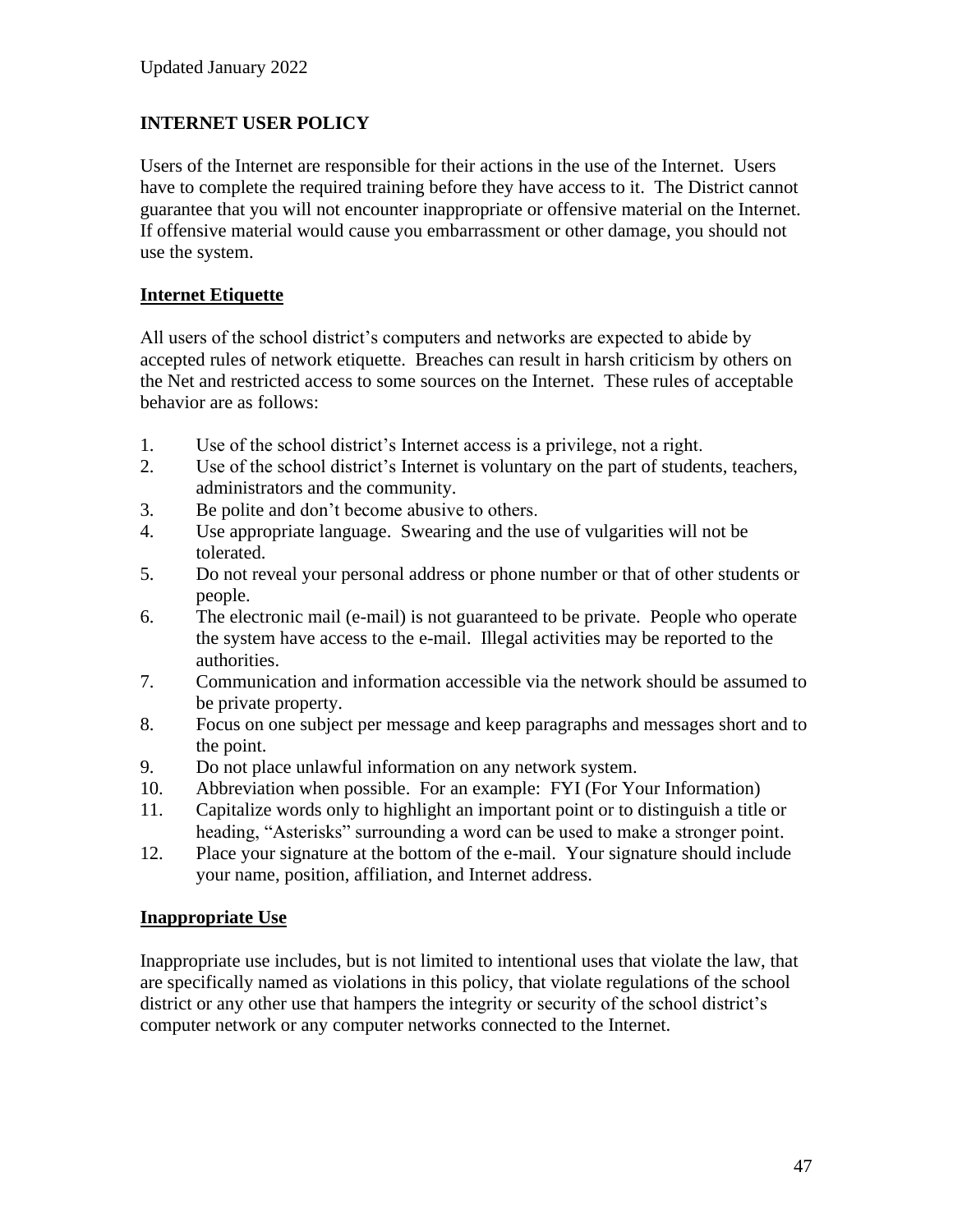### **VIOLATION CONSEQUENCES**

Transmission of any material in violation of any international, United States, or state law is prohibited. This includes, but is not limited to: copyright materials and threatening, harassing or obscene material. Use of the school district Internet access for commercial "for profit" activities or product advertisements is prohibited. Vandalism and mischief while using the school district's Internet access is prohibited. Forgery of electronic mail messages, changing files belonging to users and downloading of any files into the school district's computers is prohibited.

Violations of the law, through the use of the school district's Internet access may result in disciplinary action or litigations against the offender by proper authorities.

School disciplinary action, including suspension or expulsion, and/or appropriate legal action may be taken.

- 1. Preliminary determination. The school administrators with the assistance of the teacher will make the initial determination of a policy violation.
- 2. Student due process. Violations will be accorded due process as per school district policy.
- 3. Internet Access. The school administration, as per school district policy disciplinary procedures, may deny, suspend, revoke and Internet access as deemed appropriate.

The student and parent/guardian must sign and return to the school the acceptable use agreement in order for the student to access the internet and network system without direct adult supervision.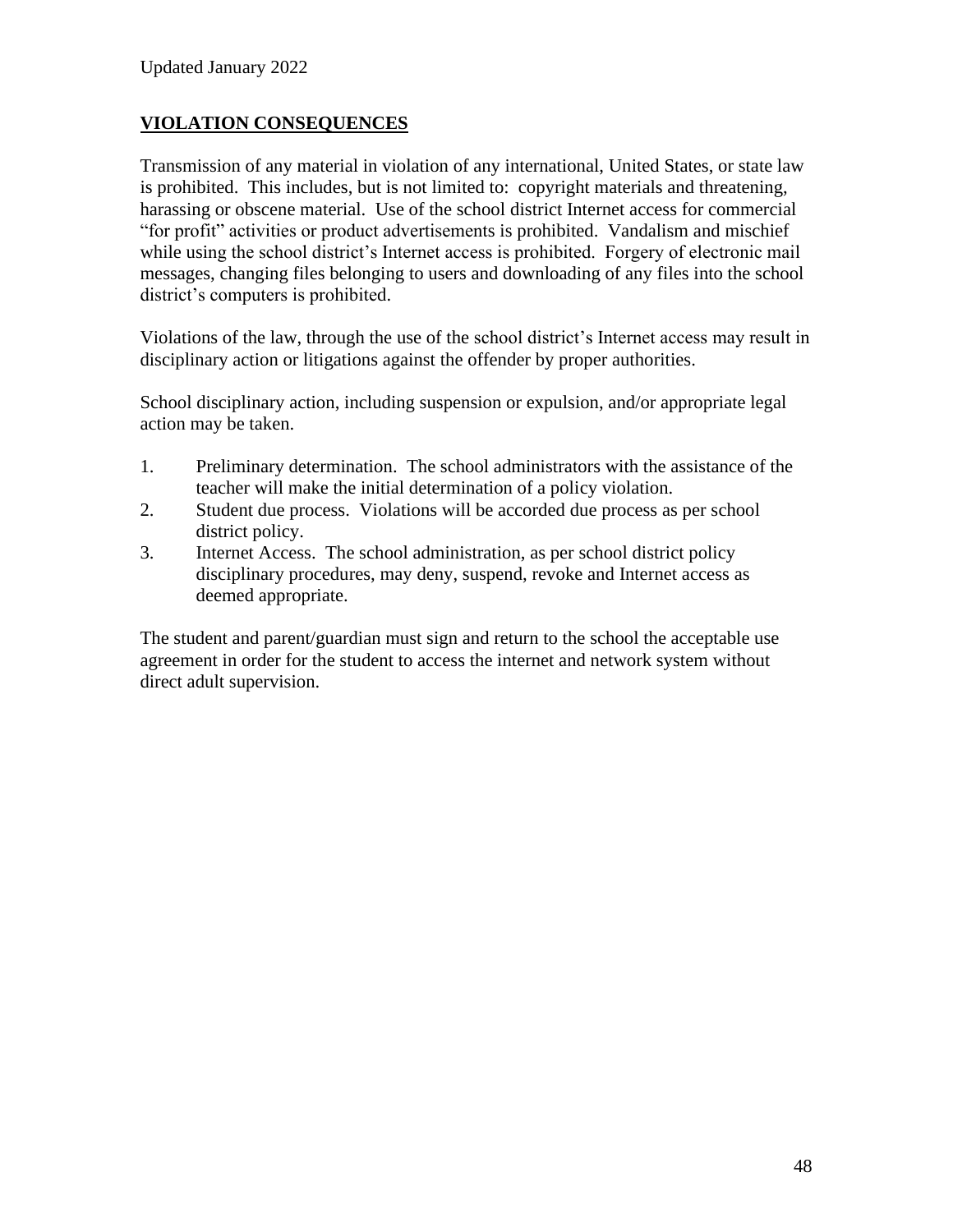# **SECRETARIAL AND CLERICAL STAFF**

### **1. GENERAL REQUIREMENTS FOR EMPLOYMENT**

- a. Training—The employee shall have such training and skills as may be required to successfully carry out the requirements of the job. Completion of High School is a minimum requirement.
- b. Experience—Experience shall not be a pre-requisite unless, in the opinion of the Superintendent, the position to be filled is deemed to require previous experience, or unless specifically stated as a job requirement for the particular position to be filled.
- c. Credit for Experience—An employee who has had previous experience or secretarial training beyond high school which would make them more a valuable than a beginning employee may be employed at a higher salary than a beginner.
- d. Health—Members of the secretarial staff shall submit evidence of good health and observe the same rules and regulations as required of instructional employees.
- e. Work Schedule—The work week shall not exceed forty hours during the regular school year. The work day shall not exceed eight hours. The time schedule for the opening and closing of offices and departments shall be fixed by the administrator in charge. Work year shall coincide with building principal work year.
- f. Assignment and Transfers—Secretaries are subject to assignment and transfer at the discretion of the superintendent.

### **2. DUTIES**

- a. Typing and record keeping.
- b. Command of proper spelling and punctuation.
- c. Complete bank statements are required by building principal and/or superintendent.
- d. Shall meet acceptable standards in written English.
- e. Be community minded.
- f. Social understanding and behavior.
- g. Develop relationship with the faculty, student, and community that will benefit to school.
- h. Trustworthy and honest
- i. Perform other duties assigned by building principal or superintendent.
- j. Other duties assigned by building principal or superintendent.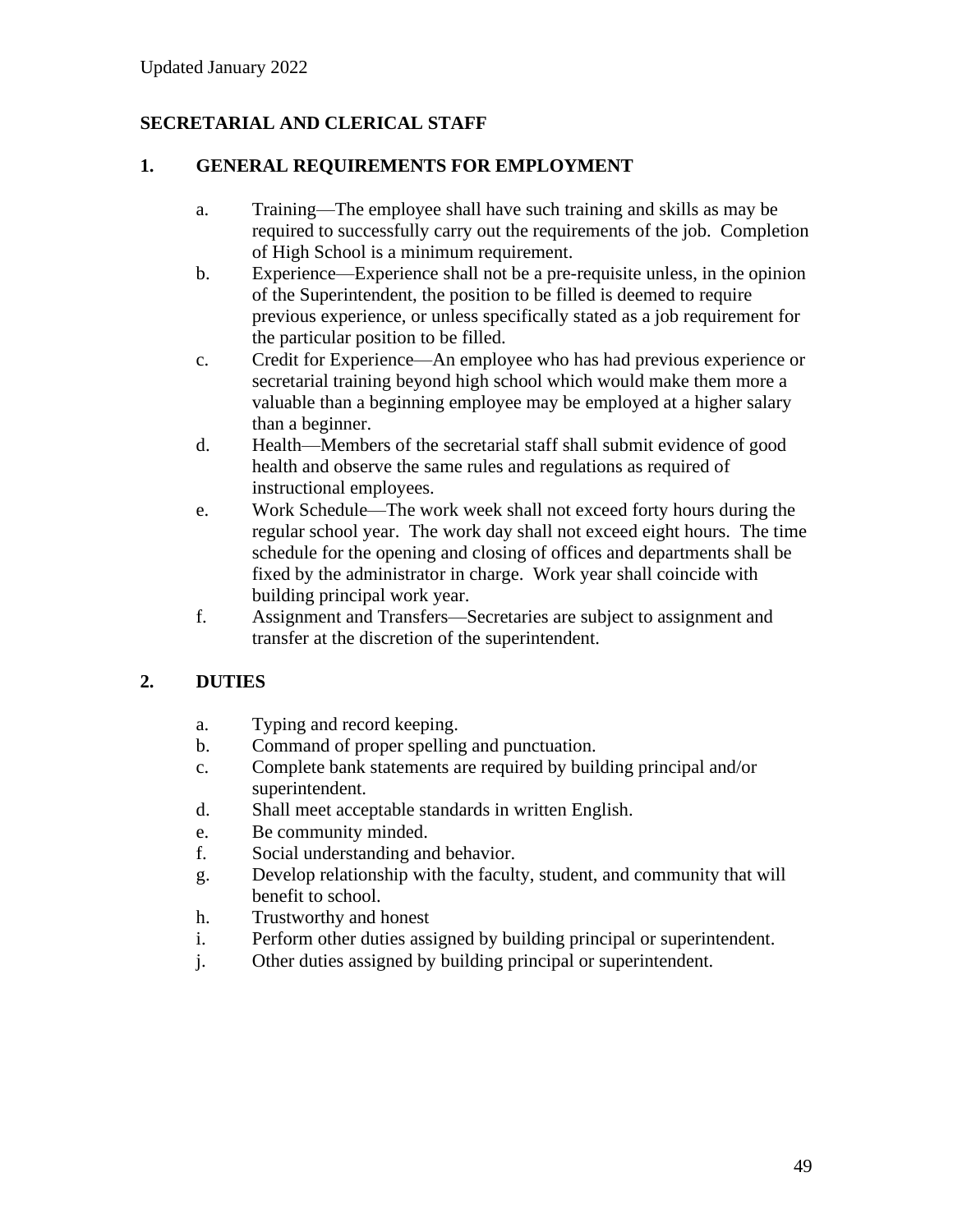### **MAINTENANCE ENGINEER JOB DESCRIPTION**

- 1. Keeps building and premises neat and clean at all times.
- 2. Regulates heater, ventilation, and air conditioning systems to provide temperatures appropriate to the season and to insure economical usage of fuel, water and electricity.
- 3. Shovel and/or sand walks and steps as appropriate.
- 4. Checks daily to insure that all exit doors are open and all panic bolts are working properly during the hour of building occupancy.
- 5. Raises the United States flag at or before 8:00 a.m. on each school day and lowers it at or after 3:30 p.m.
- 6. Sweeps classrooms daily.
- 7. Cleans corridors after school each day, and during the day when their conditions require.
- 8. Scrubs and disinfects toilet floors daily, and cleans all fixtures and drinking fountains daily.
- 9. Keeps windows clean on inside and outside.
- 10. In the absence of a grounds caretaker, keeps grounds free of rubbish.
- 11. In the absence of a grounds caretaker, performs yard keeping chores such as grass cutting and tree trimming to keep the school grounds in an attractive and safe condition.
- 12. Keeps all floors in a clean and attractive condition and in a good state of preservation.
- 13. Cleans all chalkboards at least once per week.
- 14. Makes such minor building repairs as capable.
- 15. Reports major repairs to superintendent.
- 16. Maintains on a regular schedule all motors and other mechanical equipment requiring scheduled servicing.
- 17. Reports immediately to the principal any damage to school property.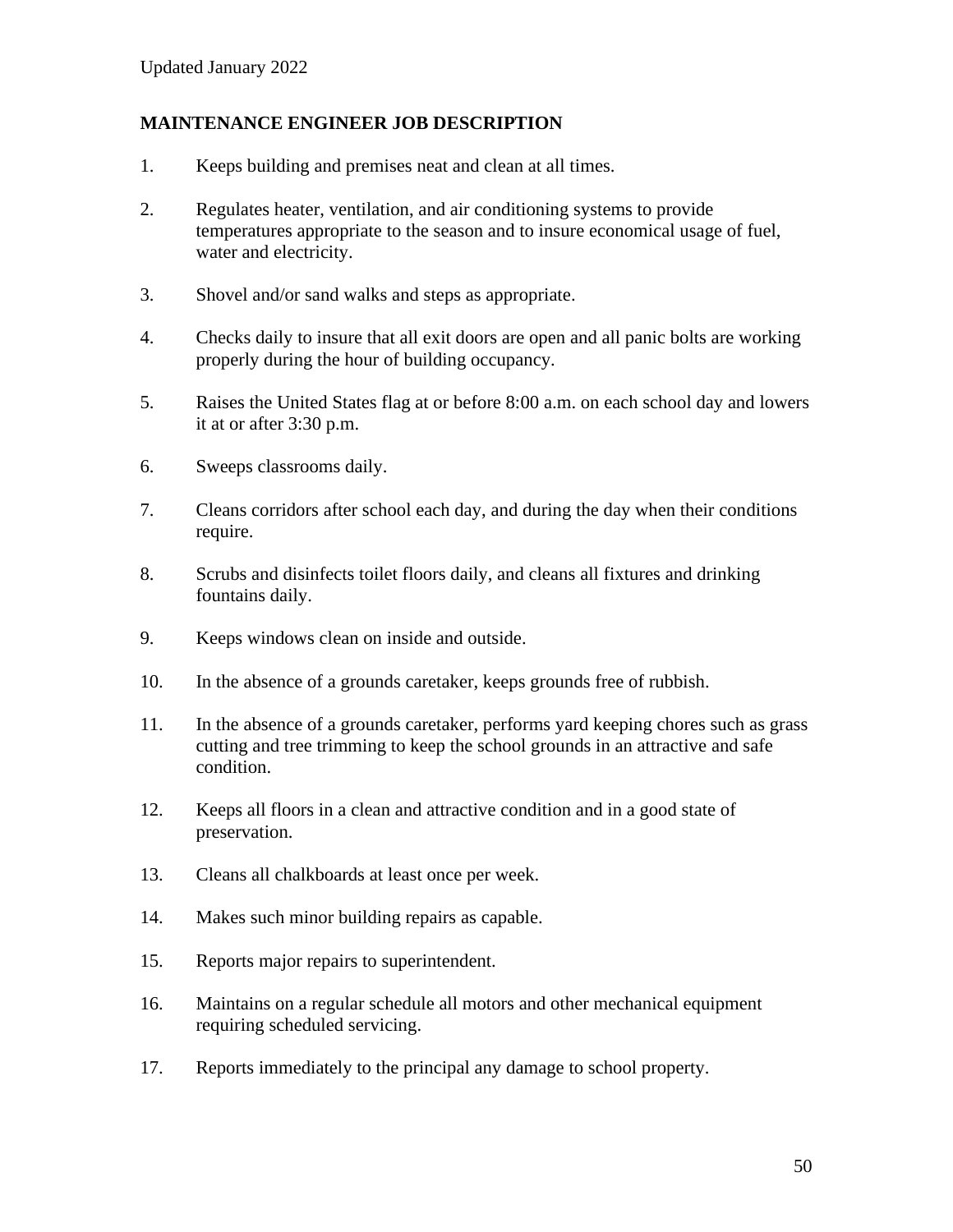- 18. Remains on school premises during school hours, and during non-school hours when the use of the building has been authorized and attendance is required according to the schedule.
- 19. Assumes responsibility for the opening and closing of the building each school day and determining, before leaving, that all doors and windows are secured, and all lights, except those left on for safety reasons, are turned off.
- 20. Keeps an inventory of supplies, equipment, and fuel on hand, and requisitions such needed replacements from the superintendent far enough in advance so that they may be delivered in such time as will not hinder maintenance personnel duties.
- 21. Conducts an ongoing program of general maintenance, upkeep and repair.
- 22. Moves furniture or equipment within buildings as required for various activities.
- 23. Receives and assists with handling incoming merchandise at the loading dock.
- 24. Compiles with local laws and procedures for storage and disposal of trash, rubbish and waste.
- 25. Maintains the building in a state that meets all state fire marshall regulations.
- 26. Assists with the lunch room duties and takes care of milk during lunch hour.
- 27. Cleans all areas as needed following athletic and other events.
- 28. Other reasonable duties may be assigned by the principal or superintendent.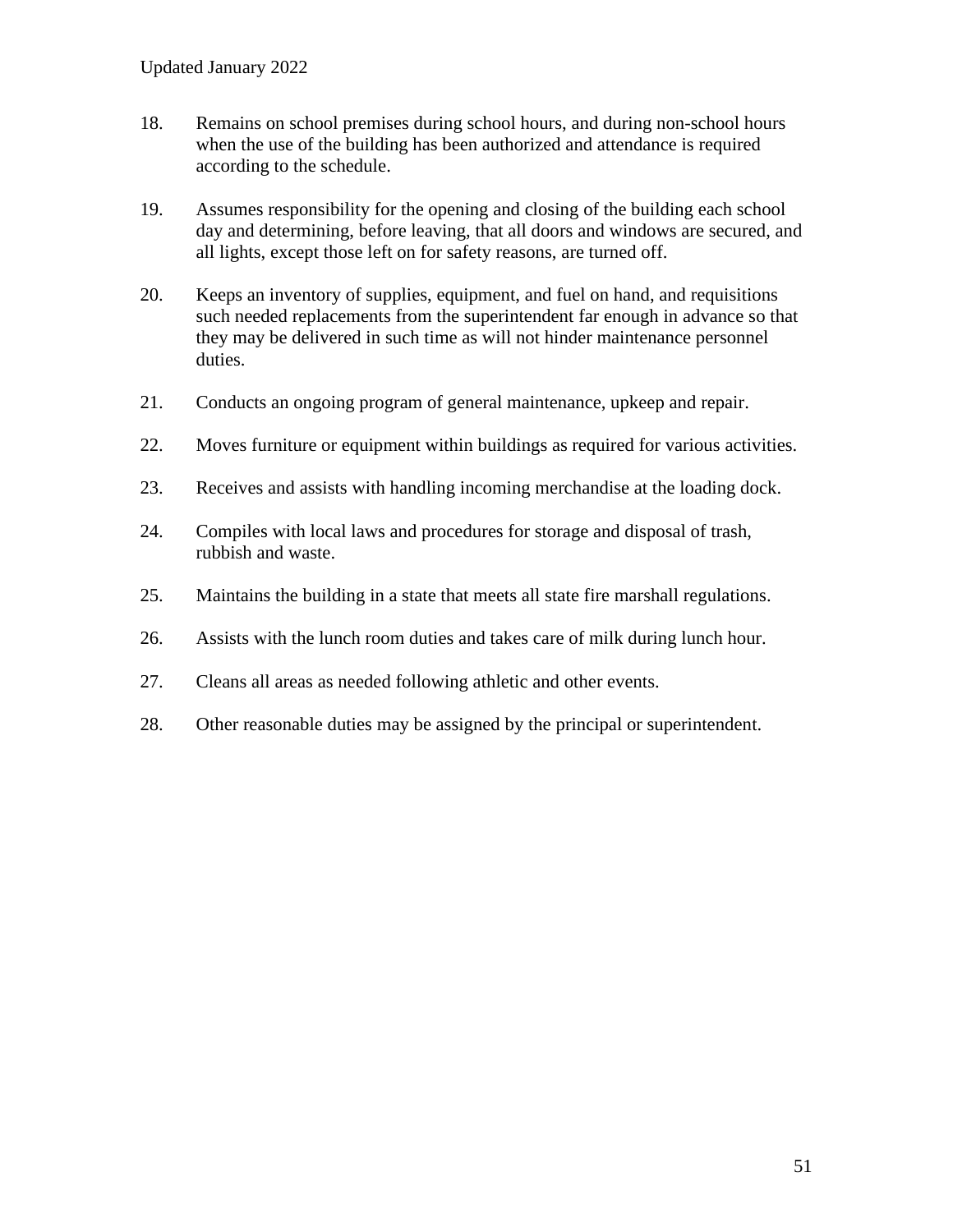### **GROUNDSKEEPER**

- 1. Maintains and cares for school grounds.
- 2. Prepares seeding or transplanting beds by cultivating soil and adding fertilizer or chemicals, if needed.
- 3. Plants seeds, bulbs, tree seedlings, and shrubbery so that resulting growth will produce attractive appearance.
- 4. Experiments with different varieties of lawn seeds to determine those best suited to the soil.
- 5. Prunes trees and trims hedges to promote growth and improve appearance.
- 6. Mows lawn with hand or power mower making certain all edges and fence lines are trimmed to present a neat appearance to all grounds.
- 7. Connect sprinkling equipment and waters lawns and fields.
- 8. Inspects flowers, shrubs, and trees for evidence of insects, fungi and other pests and sprays or dust chemicals on infected areas.
- 9. Adjusts and repairs such equipment as lawnmowers, sprinklers, and hedge shears.
- 10. Shovels snow from sidewalks and driveways and spreads sand, salt or ashes to prevent slipping.
- 11. Collects and disposes of grass clippings, leaves and refuse.
- 12. Repairs outdoor chairs and benches.
- 13. Maintains and cleans stadium.
- 14. Works inside during winter on assigned custodial jobs.
- 15. Line all athletic fields as directed.
- 16. Prepare all fields for practice and participation.
- 17. Performs other duties as assigned by the administration.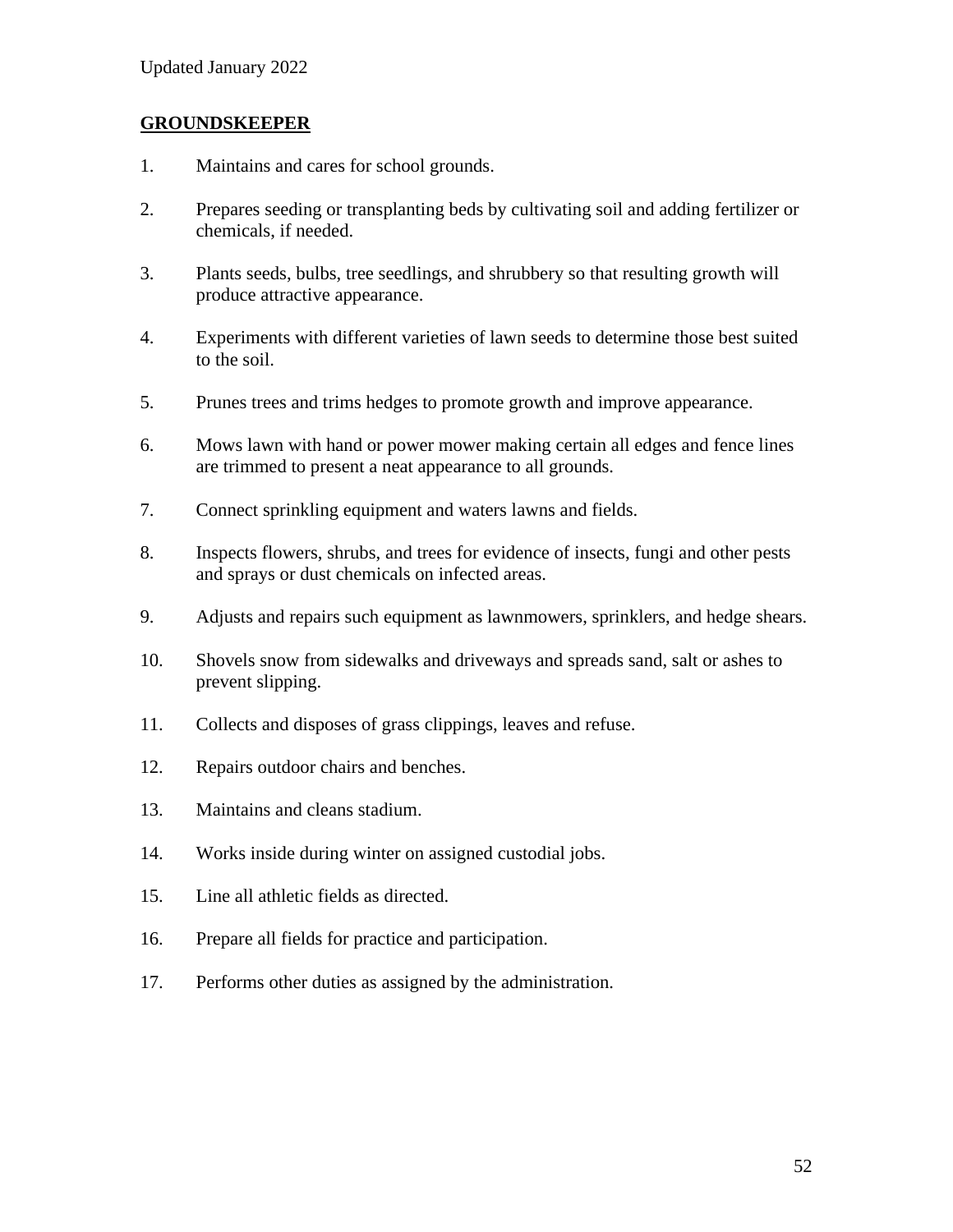### **ADMINISTRATIVE ASSISTANT**

- 1. Assist the Superintendent/CEO in typing, keeping calendar, etc.
- 2. Assist the Business Manager
- 3. Work with the Accounting Software in entering invoices, running reports, cutting Trust & Agency checks, etc.
- 4. Send out checks after they have been approved by the Board.
- 5. Have authorization for using signature stamps.
- 6. Count all money from athletic events, musicals, etc., and make deposits.
- 7. Serves as backup to the lunch program.
- 8. Assists with athletic paperwork.
- 9. Background checks on employees/substitutes
- 10. Keep an updated mailing list of all parents for the district.
- 11. Work with open enrollment and home school forms.
- 12. Submit the Personnel Record Form to the State on a yearly basis.
- 13. Support person for DDN Campus
- 14. Helps with registration
- 15. Run reports from Wordware on our meal program.
- 16. Responsible for cell phone purchasing and repairs.
- 17. Backup to the High School Secretary
- 18. Be supportive of faculty, administration, classified staff, and school in general with all communications to the public.
- 19. Extra reasonable duties as assigned by the Superintendent/CEO and Business Manager.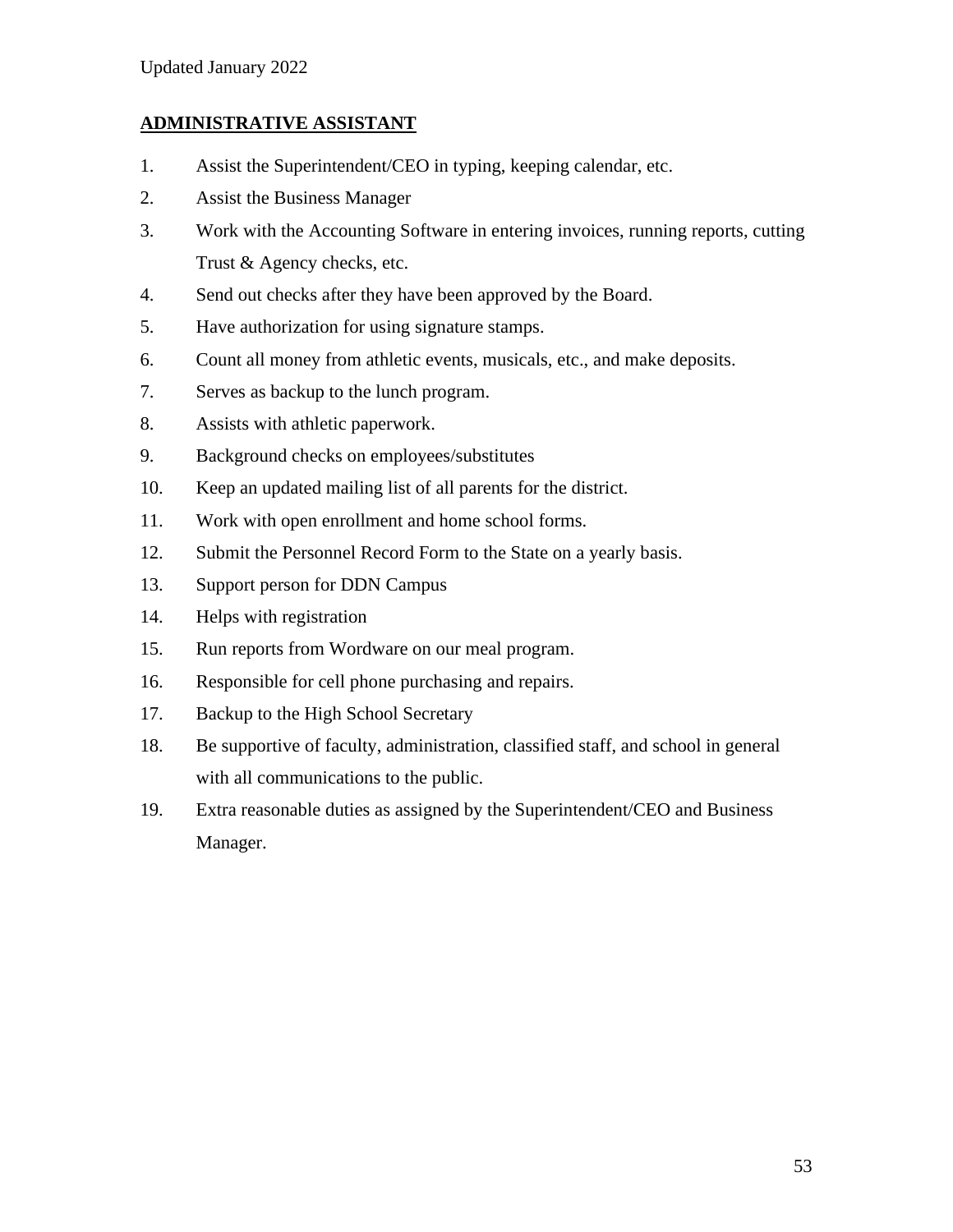### **SCHOOL SECRETARY**

- 1 Sort and distribute mail.
- 2. Operate the computer.
- 3. Type report cards, permanent record cards, and put the grades on permanent records.
- 4. Make and send transcripts of former and present students.
- 5. Keep up and do the grade point averages.
- 6. Type the student schedules.
- 7. Keep attendance and tardies of the high school students.
- 8. Answer all incoming phone calls and transfer them. Take messages and deliver them to students and teachers.
- 9. Supervise the copier (remove misfeeds, add toner, etc.).
- 10. Make out make-up slips and excuse slips everyday.
- 11. Take care of ill students.
- 12. Give announcements every morning.
- 13. Assist with registration.
- 14. Hand out report cards on conference days.
- 15. Type for high school principal.
- 16. Assist the public, students and teachers.
- 17. Try to run a smooth office in a relaxed atmosphere.
- 18. Mail out progress reports (mid-term).
- 19. Receive shipment orders in the summer and during the year (for the following year's requisitions).
- 20. Work day starts at 7:30 a.m. and ends at 4:00 p.m.
- 21. Employed for 12 months with a two-week vacation.
- 22. Be supportive of faculty, administration, classified staff, and school in general with all communications to the public.
- 23. Extra reasonable duties may be assigned by the high school principal or Superintendent.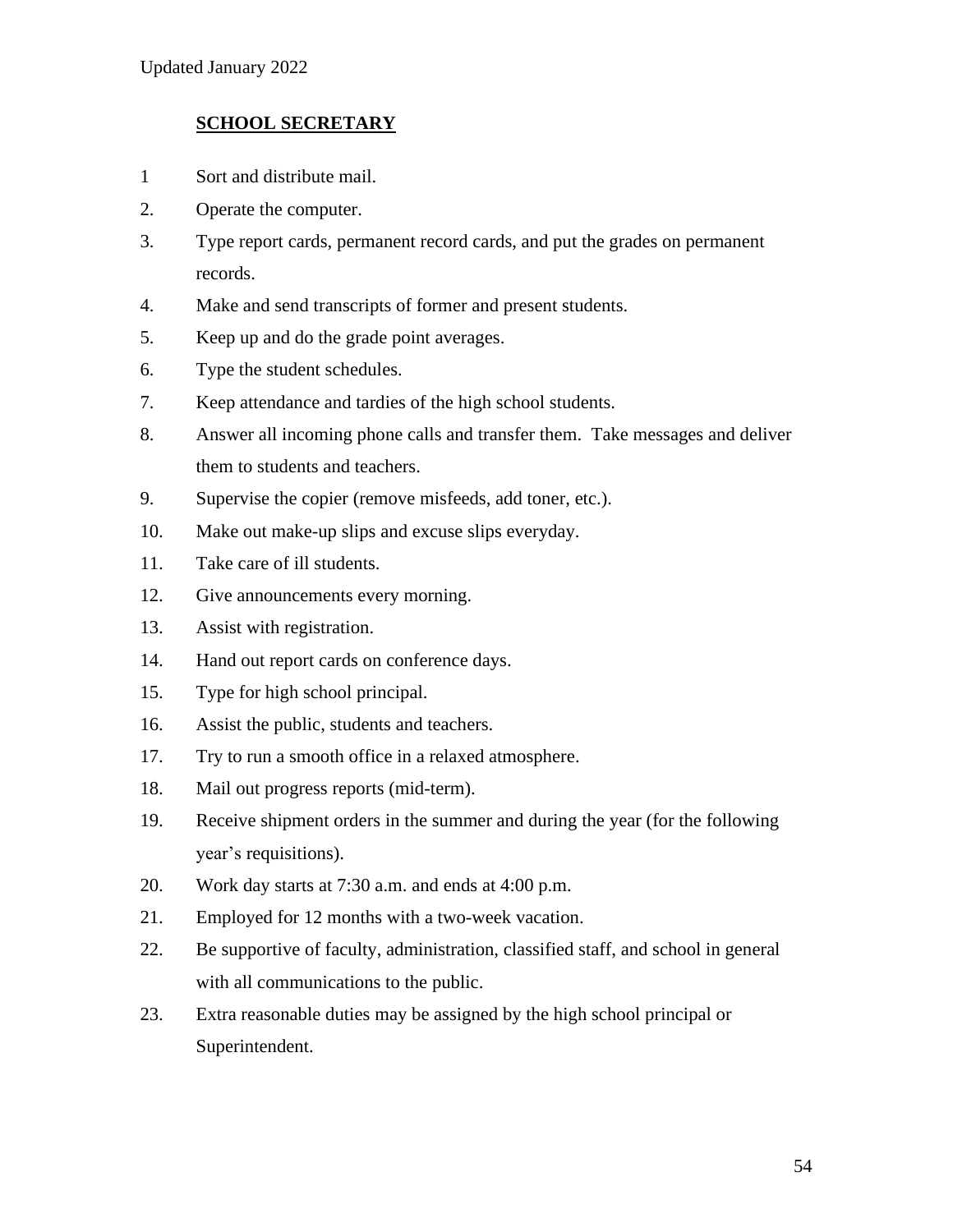## **PARAPROFESSIONAL JOB DESCRIPTION**

The following job description provides a general understanding of the duties, qualifications, physical demands, experience and educational background required for paraprofessional staff and therefore duties may continually change.

### **DEFINITION**

Under supervision, to perform a variety of instructional activities; to assist in the conduct of intensified learning experiences; to perform routine clerical and supportive tasks for instructional personnel; and to do other related work as required.

### **GENERAL DUTIES**

- Assists instructional personnel with the presentation of learning materials and in the conduct of instructional exercises.
- Tutors individual students and small groups of students to reinforce and follow up learning activities.
- Monitors and assist students in drill, practice, and study activities as a follow-up to the presentation of instructional concepts by instructional personnel.
- Directs students in safe learning activities and functions and assists in the shaping of appropriate social behaviors.
- Assists in the management of student behavior through the use of positive strategies and techniques.
- Assists in the preparation of a variety of instructional materials and learning aids for use with individual or small groups of students.
- Maintains a variety of records and files, including confidential student records and information.
- Operates and assists students in the operation of a variety of instructional media machines and equipment.
- Administers routine first aid and assistance for non-routine injury or illness.
- Assists in maintaining and orderly, attractive and positive learning environment.
- May participate in parent conferences and other student progress report activities.
- Duties as assigned by supervising teacher or administration.

### Ability to:

- Demonstrate an understanding, exhibit patience, and receptive attitude toward students of varied age groups.
- Take direction from supervising special education staff.
- Communicate effectively in oral and written form in English.
- Perform routine clerical tasks and operate a variety of educational and office related machines and equipment.
- Learn to utilize a variety of appropriate instructional materials and procedures in the enhancement of a positive educational environment.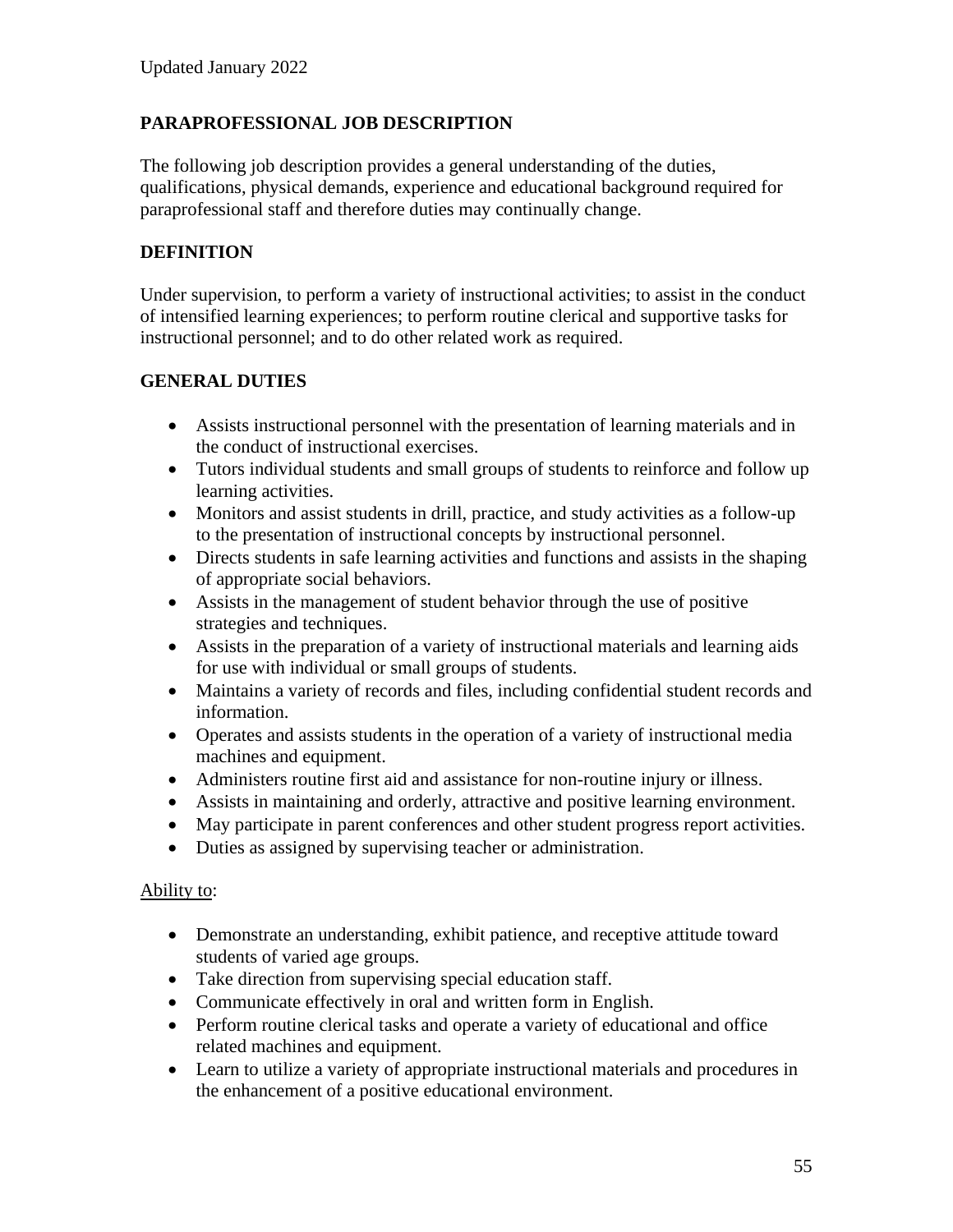- Understand and carry out oral and written directions.
- Establish and maintain cooperative working relationships with students and adults.
- Effectively manage student behavior when appropriate
- Maintain confidentiality for students and staff

## **PHYSICAL DEMANDS**

The physical requirements indicated below are examples of the physical aspects that this position classification must perform in carrying out essential job functions.

- Persons performing service in this position classification will exert 10 to 20 pounds of force frequently to lift, carry, push, pull or otherwise move objects.
- This type of work involves sitting most of the time, but may involve running, walking or standing for brief periods.
- Persons performing service in this position must be able to be outside for specified periods of time (at least 30 minutes) in all types of climate situations, including temperatures that are below zero.

# **EXPERIENCE AND EDUCATION**

Any combination of experience and training that would likely provide the required knowledge and skill is qualifying.

## **Formal Education**:

High School Diploma or GED

## **PARAPROFESSIONAL PROFESSIONAL DEVELOPMENT**

Paraprofessionals will attend any full day in-service prior to the start of the school year. Paraprofessionals will be included in the Wednesday inservices.

# **PARAPROFESSIONAL WORK DAY**

The paraprofessional work day will be 8:00 a.m. to 3:30 p.m. except on Wednesdays where it will be 8:00 a.m. to 4:00 p.m. (Adopted 5/2018)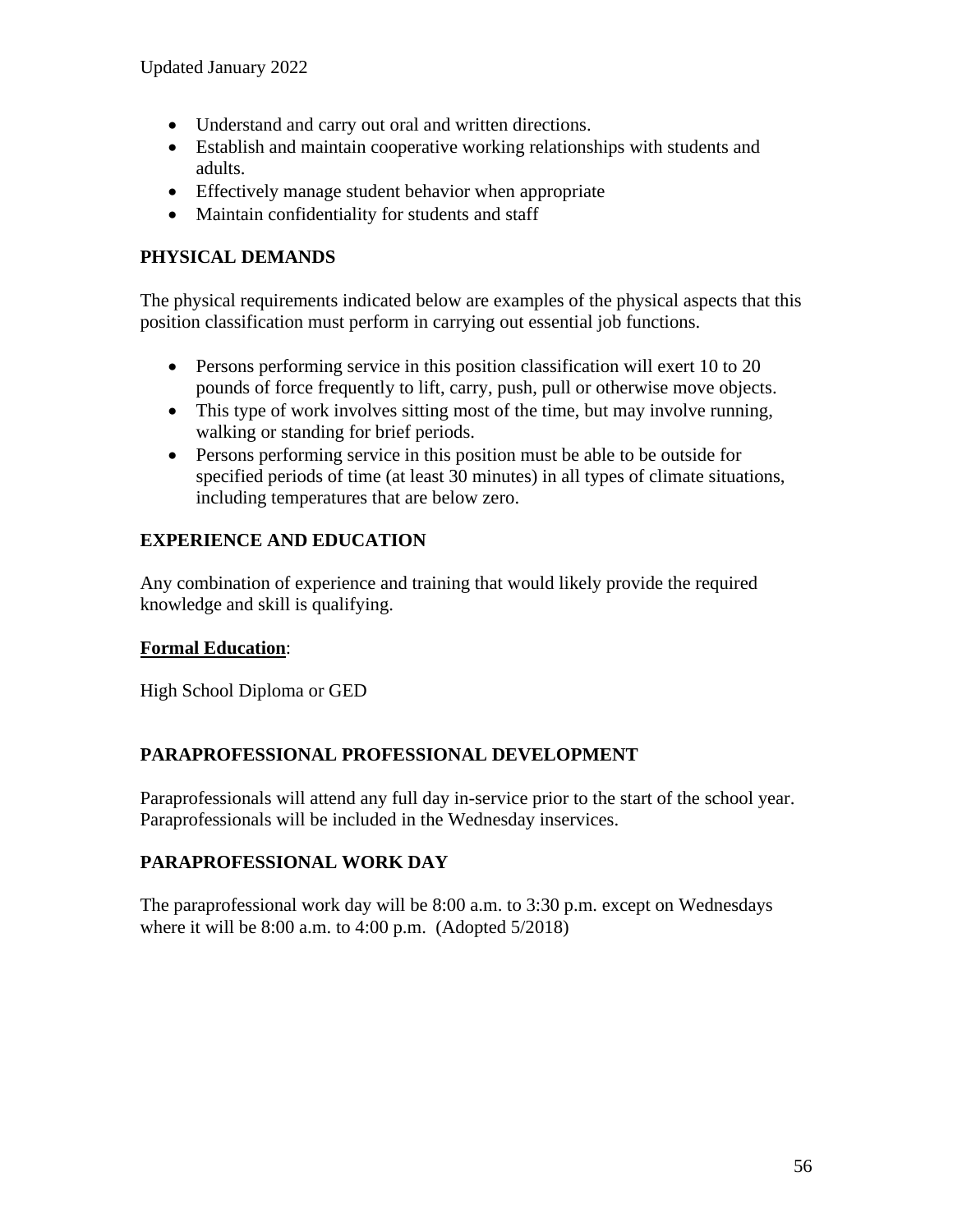## **EVALUATION OF CLASSIFIED STAFF**

The development of a strong, competent classified staff, and the maintenance of high moral among this staff, are major objectives of the Flandreau School Board. Finding the right employees to fill vacancies, determining assignments and equitable work loads, establishing wage and salary policies which encourage employees to put forth their best efforts, evaluating employee achievements, and providing a good atmosphere in which to work are some of the major duties of the Board. To fulfill these duties, the Board delegates to the superintendent or his designee the responsibility to develop evaluation procedures for all classified personnel.

Classified personnel will receive written evaluations annually by the person(s) noted in this evaluation plan. Additional evaluations may be conducted as often as once a month for employees needing assistance and improvement.

Classified staff will be evaluated at least twice during the first year of employment, and at least annually thereafter.

| <b>CLASSIFIED PERSONNEL</b>     | <b>EVALUATOR</b>                                                        |
|---------------------------------|-------------------------------------------------------------------------|
| <b>Administrative Assistant</b> | Superintendent/CEO, Business Manager                                    |
| <b>Classroom Aides</b>          | <b>Building Principal</b>                                               |
| <b>Janitors</b>                 | Superintendent in cooperation with the<br>respective building principal |
| Secretaries                     | <b>Building Principal</b>                                               |

The Flandreau School Board will hear an evaluate report on all classified employees prior to the issuance of work agreements for the following school year. The person(s) directly responsible for the evaluation will present the report to the Board.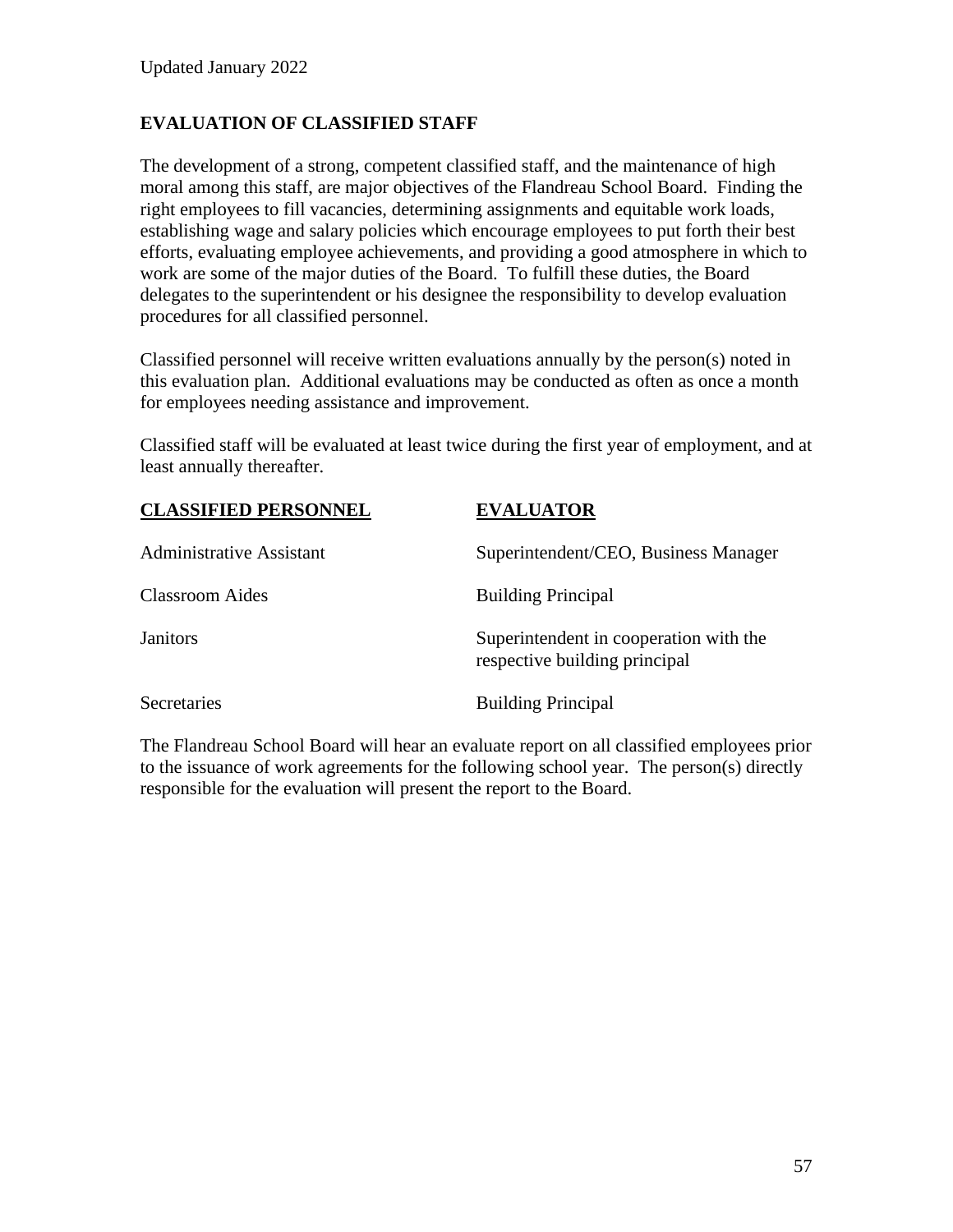### **EMPLOYEE CRIMINAL BACKGROUND CHECK**

It is the policy of the board to only employ individuals who do not have a "disqualifying record." Each offer of employment is subject to the provisions of SDCL 13-10-12, et seq., relating to criminal background investigations. This policy shall apply to all individuals employed for the 2000/2001 school year and thereafter, who were not employed by the district during the preceding school year. An employee is any person the district lists on its payroll and makes payroll deductions pursuant to state or federal law.

All Flandreau School District service providers having contact with children shall conduct criminal background checks meeting the requirements of this policy and certify compliance in writing to the district. The school will pay for all background checks, therefore, all background check results will remain the property of the Flandreau School District and will not be shared or disseminated to the applicant, another school district, etc. (Revised 8/2017)

Each person considered a final applicant for employment shall be provided with a memo and certification form for completion by the law enforcement agency as provided in Exhibit File GCDB-E/GDDB-E, together with fingerprint identification cards approved by the South Dakota Division of Criminal Investigation, and an envelope, postage prepaid, addressed to the South Dakota Division of Criminal Investigation, 500 East Capitol Avenue, Pierre, South Dakota 57501. The final applicant shall take the fingerprint cards, the memo and the addressed, stamped envelope to the law enforcement agency and submit to the fingerprinting process. The final applicant must also provide to the law enforcement agency a check or money order made out to the South Dakota Division of Criminal Investigation in the amount of \$39. The final applicant's completed application will be attached to the certification of the law enforcement agency when received.

Any person granted employment subject to this policy is employed on a temporary basis conditioned upon no disqualifying report being received from the criminal background investigation. Any disqualifying record will result in immediate termination of employment without further notice or hearing. A "disqualifying record" means any conviction of a crime of violence as defined in SDLC 22-1-2(19), a sex offense as defined in SDCL 22-22-30, or trafficking in narcotics. Conviction of any crime or moral turpitude as defined by SDCL 22-1-2 (25) may constitute a disqualifying record as determined by the board on a case-by-case basis. Any criminal conviction not disclosed by an applicant may be treated as a disqualifying record. Any criminal conviction may be considered in making a hiring decision.

An applicant for employment subject to this policy shall provide to the law enforcement agency performing the fingerprint process a check or money order in an amount necessary to cover costs of the criminal record check (that amount is currently \$39). The applicant shall be reimbursed the cost for such background check in each case where no